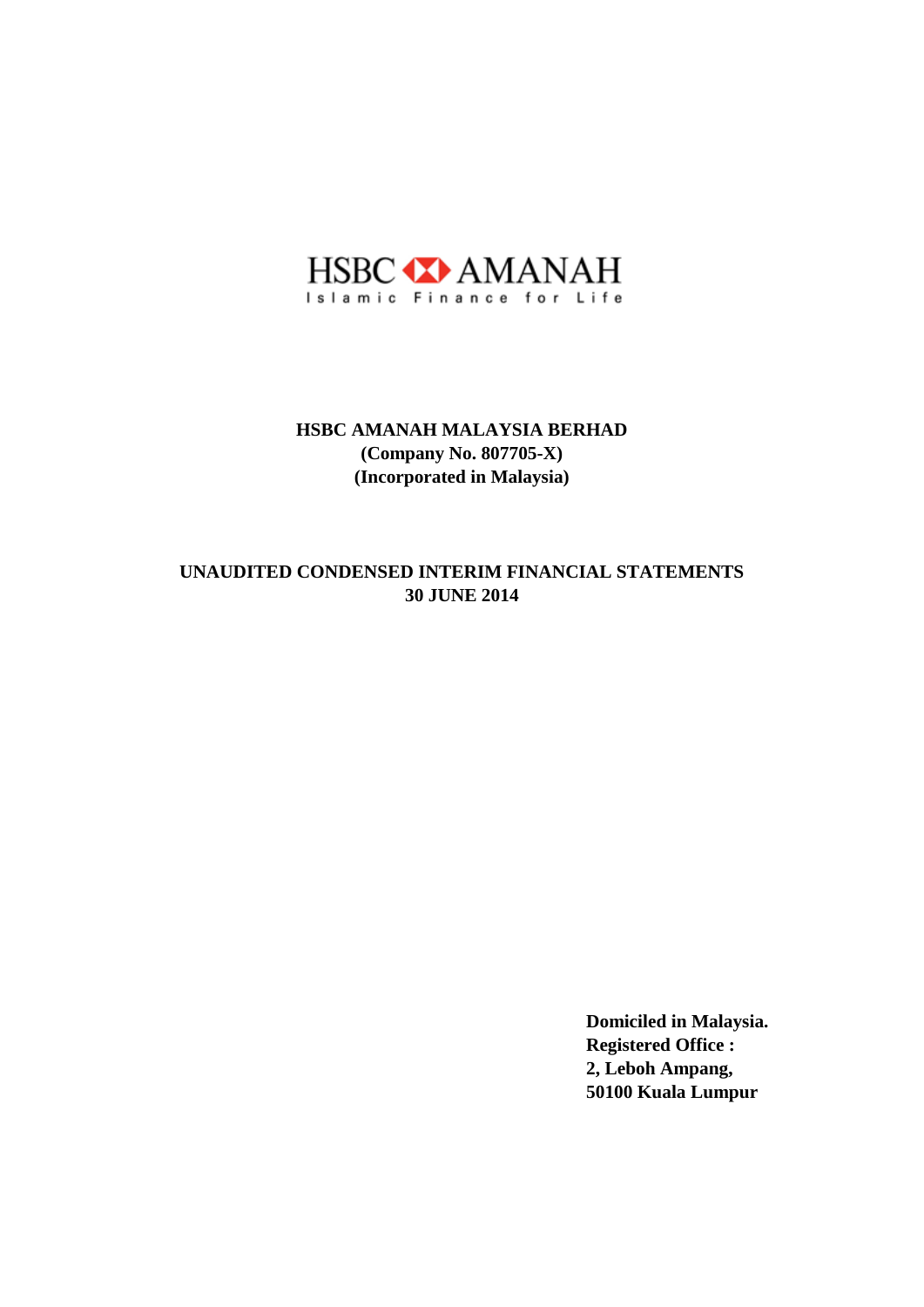#### **MANAGEMENT'S CERTIFICATION**

I hereby certify that the attached unaudited condensed interim financial statements for the financial period ended 30 June 2014 have been prepared from the Bank's accounting and other records and that they are in accordance with the requirements of MFRS 134: Interim Financial Reporting issued by the Malaysian Accounting Standards Board ("MASB") and the Guidelines on Financial Reporting for Islamic Banking Institutions issued by Bank Negara Malaysia in 2013.

SAW SAY PIN Chief Financial Officer

Date: 21 July 2014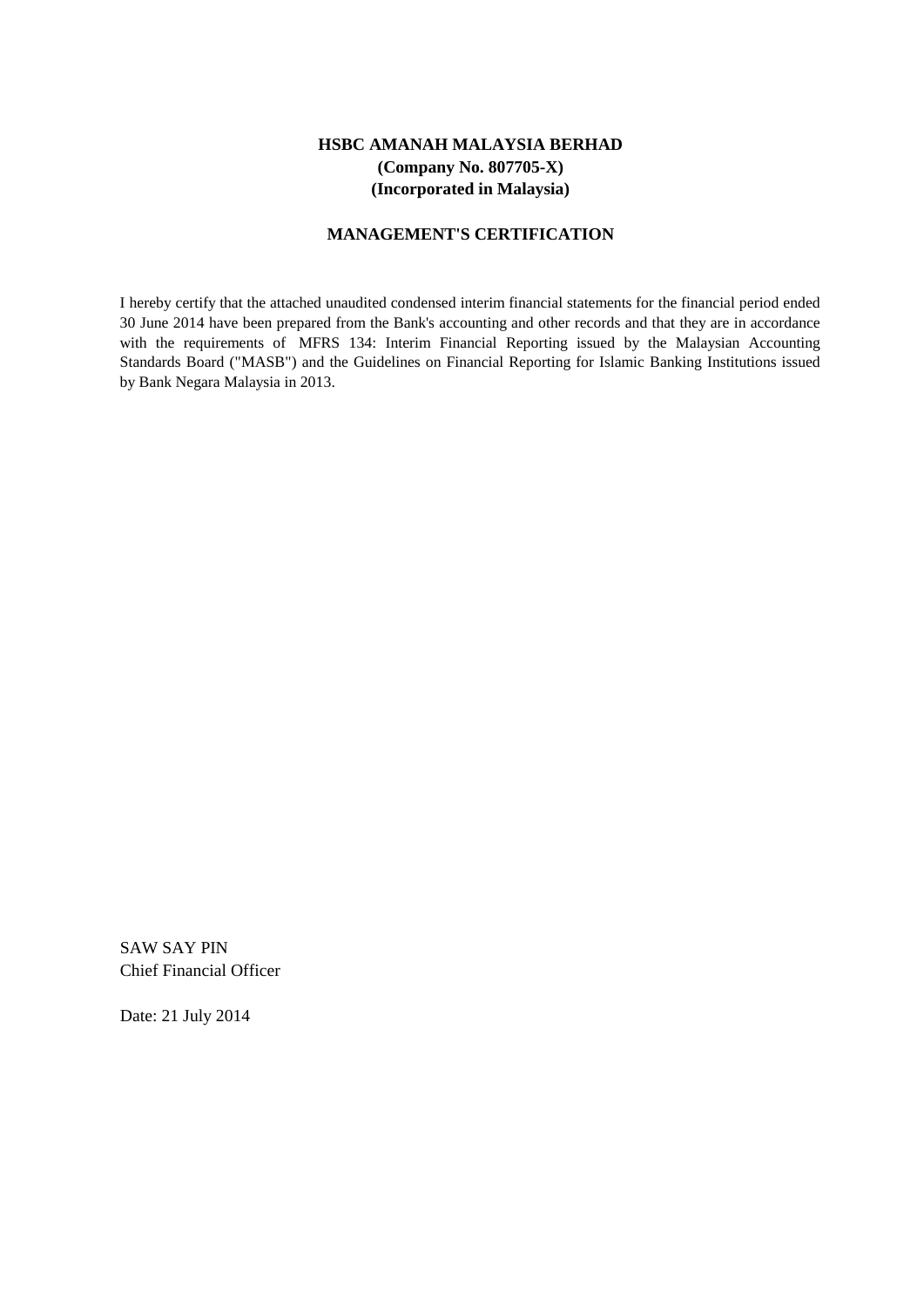## **UNAUDITED CONDENSED STATEMENT OF FINANCIAL POSITION AT 30 JUNE 2014**

|                                                |             | 30 Jun 2014   | 31 Dec 2013   |
|------------------------------------------------|-------------|---------------|---------------|
|                                                | <b>Note</b> | <b>RM'000</b> | <b>RM'000</b> |
| <b>Assets</b>                                  |             |               |               |
| Cash and short-term funds                      | 10          | 2,728,850     | 3,093,206     |
| Deposits and placements with banks             |             |               |               |
| and other financial institutions               | 11          | 157,631       | 163,950       |
| Financial assets held-for-trading              | 12          | 39,073        | 89,659        |
| Financial investments available-for-sale       | 13          | 1,856,763     | 1,341,006     |
| Financing and advances                         | 14          | 9,851,813     | 9,175,173     |
| Derivative financial assets                    | 32          | 110,577       | 85,464        |
| Other assets                                   | 16          | 453,635       | 181,011       |
| Statutory deposits with Bank Negara Malaysia   | 17          | 445,062       | 390,562       |
| Equipment                                      |             | 18,870        | 22,793        |
| Intangible assets                              |             | 6             | 9             |
| Deferred tax assets                            |             | 6,590         | 7,093         |
| Tax recoverable                                |             |               | 14,472        |
| <b>Total assets</b>                            |             | 15,668,870    | 14,564,398    |
| <b>Liabilities</b>                             |             |               |               |
| Deposits from customers                        | 18          | 11,594,179    | 11,030,564    |
| Deposits and placements from banks             |             |               |               |
| and other financial institutions               | 19          | 1,460,005     | 1,580,469     |
| Bills and acceptances payable                  |             | 20,904        | 10,972        |
| Derivative financial liabilities               | 32          | 122,933       | 117,031       |
| Other liabilities                              | 20          | 458,169       | 147,980       |
| Provision for taxation                         |             | 8,203         |               |
| Multi-Currency Sukuk Programme                 | 21          | 500,000       | 500,000       |
| Subordinated Commodity Murabahah Financing     | 22          | 249,456       |               |
| <b>Total liabilities</b>                       |             | 14,413,849    | 13,387,016    |
| <b>Equity</b>                                  |             |               |               |
| Share capital                                  |             | 50,000        | 50,000        |
| Reserves                                       |             | 1,205,021     | 1,127,382     |
| Total equity attributable to owner of the Bank |             | 1,255,021     | 1,177,382     |
| <b>Total liabilities and equity</b>            |             | 15,668,870    | 14,564,398    |
| <b>Commitments and Contingencies</b>           | 31          | 15,043,509    | 12,007,406    |

The unaudited condensed interim financial statements should be read in conjunction with the audited financial statements of the Bank for the financial year ended 31 December 2013 and the accompanying explanatory notes on pages 5 to 31 attached to *the unaudited condensed interim financial statements.*

The unaudited condensed interim financial statements were approved by the Board of Directors on 21 July 2014.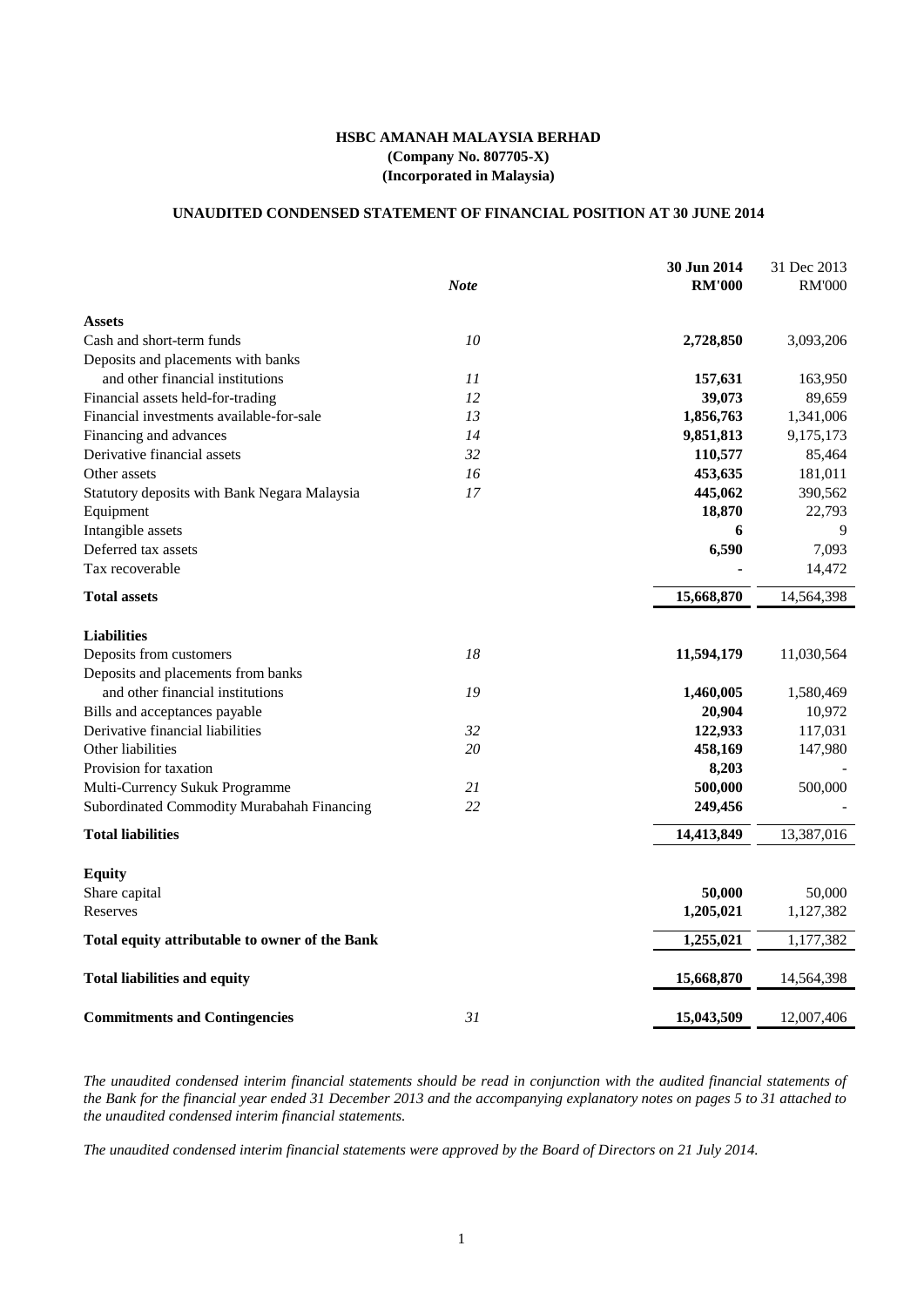The unaudited condensed interim financial statements should be read in conjunction with the audited financial statements of the Bank for the fnancial year ended 31 December 2013 and the accompanying explanatory notes on pages 5 to 31 *attached to the unaudited condensed interim financial statements.*

|                                                                                                                                             |             |                              | <b>Second Quarter</b>        | <b>Half Year To</b>          |                              |  |
|---------------------------------------------------------------------------------------------------------------------------------------------|-------------|------------------------------|------------------------------|------------------------------|------------------------------|--|
|                                                                                                                                             | <b>Note</b> | 30 Jun 2014<br><b>RM'000</b> | 30 Jun 2013<br><b>RM'000</b> | 30 Jun 2014<br><b>RM'000</b> | 30 Jun 2013<br><b>RM'000</b> |  |
| Income derived from investment of                                                                                                           |             |                              | Restated                     |                              | Restated                     |  |
| depositors' funds and others                                                                                                                | 23          | 161,443                      | 144,039                      | 315,694                      | 290,265                      |  |
| Income derived from investment of                                                                                                           |             |                              |                              |                              |                              |  |
| shareholder's funds                                                                                                                         | 24          | 34,056                       | 33,660                       | 67,700                       | 66,992                       |  |
| Impairment losses on financing                                                                                                              | 25          | (17,284)                     | (14, 546)                    | (32, 032)                    | (46, 648)                    |  |
| Total distributable income                                                                                                                  |             | 178,215                      | 163,153                      | 351,362                      | 310,609                      |  |
| Income attributable to depositors                                                                                                           | 26          | (69, 248)                    | (61, 651)                    | (135, 451)                   | (121, 732)                   |  |
| Total net income                                                                                                                            |             | 108,967                      | 101,502                      | 215,911                      | 188,877                      |  |
| Personnel expenses                                                                                                                          | 27          | (11, 018)                    | (10,309)                     | (21, 413)                    | (18,290)                     |  |
| Other overheads and expenditures                                                                                                            | 28          | (48,990)                     | (46, 045)                    | (95,764)                     | (89, 668)                    |  |
| Profit before income tax                                                                                                                    |             | 48,959                       | 45,148                       | 98,734                       | 80,919                       |  |
| Income tax expense                                                                                                                          |             | (10, 935)                    | (10, 429)                    | (22,713)                     | (19,318)                     |  |
| Profit for the period                                                                                                                       |             | 38,024                       | 34,719                       | 76,021                       | 61,601                       |  |
| Other comprehensive (expenses)/income<br>Items that will subsequently be reclassified to<br>profit or loss when specific conditions are met |             |                              |                              |                              |                              |  |
| Available-for-sale reserve:                                                                                                                 |             |                              |                              |                              |                              |  |
| Change in fair value                                                                                                                        |             | (1, 478)                     | (5,147)                      | 1,857                        | (3,814)                      |  |
| Income tax expense relating to components of<br>other comprehensive income                                                                  |             | 370                          | 1,287                        | (464)                        | 954                          |  |
| Other comprehensive (expenses)/income for                                                                                                   |             |                              |                              |                              |                              |  |
| the period, net of income tax                                                                                                               |             | (1,108)                      | (3,860)                      | 1,393                        | (2,860)                      |  |
| Total comprehensive income for the period                                                                                                   |             | 36,916                       | 30,859                       | 77,414                       | 58,741                       |  |
| Profit attributable to the owner of the Bank                                                                                                |             | 38,024                       | 34,719                       | 76,021                       | 61,601                       |  |

| Total comprehensive income attributable to the |        |          |               |          |
|------------------------------------------------|--------|----------|---------------|----------|
| owner of the Bank                              | 36,916 | 30.859   | 77.414        | 58.741   |
| Basic earnings per RM0.50 ordinary share       | 38 sen | 34.7 sen | <b>76 sen</b> | 61.6 sen |

*The unaudited condensed interim financial statements were approved by the Board of Directors on 21 July 2014.*

## **COMPREHENSIVE INCOME FOR THE FINANCIAL PERIOD ENDED 30 JUNE 2014 UNAUDITED CONDENSED STATEMENT OF PROFIT OR LOSS AND OTHER**

# **HSBC AMANAH MALAYSIA BERHAD (Company No. 807705-X) (Incorporated in Malaysia)**

2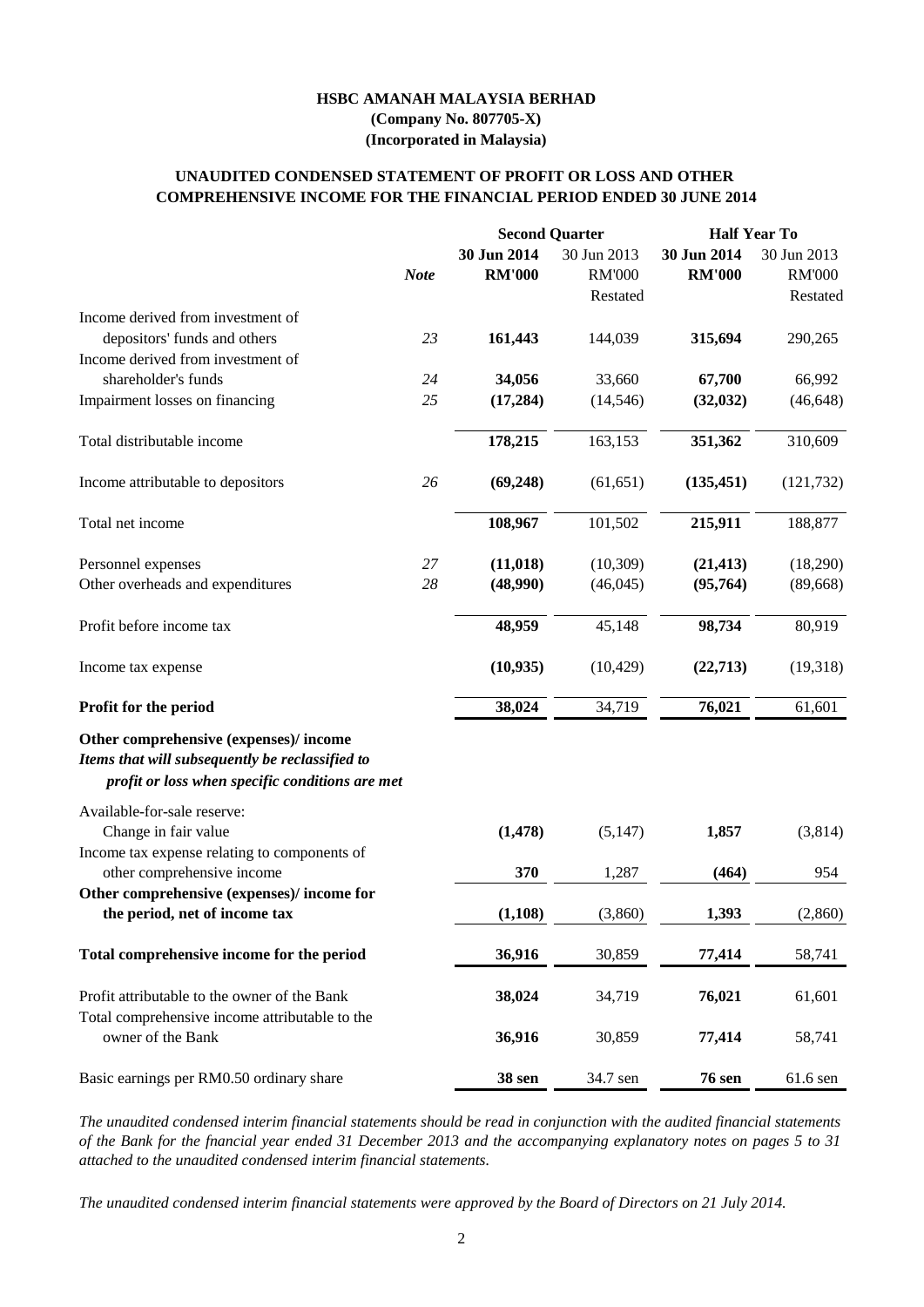|                                                                                                                                                                                                  |                          |                |                  | Non-distributable |               |                          | Distributable |               |
|--------------------------------------------------------------------------------------------------------------------------------------------------------------------------------------------------|--------------------------|----------------|------------------|-------------------|---------------|--------------------------|---------------|---------------|
|                                                                                                                                                                                                  |                          |                |                  | Available-        | Capital       |                          |               |               |
|                                                                                                                                                                                                  | Share                    | <b>Share</b>   | <b>Statutory</b> | for-sale          | contribution  | Regulatory               | Retained      | Total         |
|                                                                                                                                                                                                  | capital                  | premium        | reserve          | reserve           | reserve       | reserve*                 | profits       |               |
|                                                                                                                                                                                                  | <b>RM'000</b>            | <b>RM'000</b>  | <b>RM'000</b>    | <b>RM'000</b>     | <b>RM'000</b> | <b>RM'000</b>            | <b>RM'000</b> | <b>RM'000</b> |
| 2014                                                                                                                                                                                             |                          |                |                  |                   |               |                          |               |               |
| Balance at 1 January                                                                                                                                                                             | 50,000                   | 610,000        | 50,000           | (5,960)           | 1,292         |                          | 472,050       | 1,177,382     |
| Total comprehensive income for the period                                                                                                                                                        |                          |                |                  |                   |               |                          |               |               |
| Net profit for the period                                                                                                                                                                        |                          |                |                  |                   |               |                          | 76,021        | 76,021        |
| Other comprehensive income, net of income tax                                                                                                                                                    |                          |                |                  |                   |               |                          |               |               |
| Available-for-sale reserve:                                                                                                                                                                      |                          |                |                  |                   |               |                          |               |               |
| Net change in fair value                                                                                                                                                                         |                          |                |                  | 1,393             |               |                          | $\sim$        | 1,393         |
| Total other comprehensive income                                                                                                                                                                 | $\sim$                   | $\blacksquare$ | $\sim$           | 1,393             | $\sim$        | $\blacksquare$           | $\sim$        | 1,393         |
| Total comprehensive income for the period                                                                                                                                                        | $\blacksquare$           |                | $\sim$           | 1,393             |               | $\blacksquare$           | 76,021        | 77,414        |
| Transactions with the owner (the ultimate holding company), recorded directly in equity                                                                                                          |                          |                |                  |                   |               |                          |               |               |
| Share based payment transactions                                                                                                                                                                 |                          |                |                  |                   | 225           |                          |               | 225           |
| Transfer relating to regulatory reserves                                                                                                                                                         |                          |                |                  |                   |               | 13,000                   | (13,000)      |               |
| Balance at 30 June                                                                                                                                                                               | 50,000                   | 610,000        | 50,000           | (4,567)           | 1,517         | 13,000                   | 535,071       | 1,255,021     |
|                                                                                                                                                                                                  |                          |                |                  |                   |               |                          |               |               |
| 2013                                                                                                                                                                                             |                          |                |                  |                   |               |                          |               |               |
| Balance at 1 January                                                                                                                                                                             | 50,000                   | 610,000        | 50,000           | 534               | 1,161         |                          | 328,085       | 1,039,780     |
| Total comprehensive income for the period                                                                                                                                                        |                          |                |                  |                   |               |                          |               |               |
| Net profit for the period                                                                                                                                                                        |                          |                |                  |                   |               |                          | 61,601        | 61,601        |
| Other comprehensive income, net of income tax                                                                                                                                                    |                          |                |                  |                   |               |                          |               |               |
| Available-for-sale reserve:                                                                                                                                                                      |                          |                |                  |                   |               |                          |               |               |
| Net change in fair value                                                                                                                                                                         |                          |                |                  | (2,860)           |               |                          |               | (2,860)       |
| Total other comprehensive income                                                                                                                                                                 | $\overline{\phantom{a}}$ |                |                  | (2,860)           |               |                          |               | (2,860)       |
| Total comprehensive income for the period                                                                                                                                                        |                          |                |                  | (2,860)           |               |                          | 61,601        | 58,741        |
| Transactions with the owner (the ultimate holding company), recorded directly in equity                                                                                                          |                          |                |                  |                   |               |                          |               |               |
| Share based payment transactions                                                                                                                                                                 |                          |                |                  |                   | (15)          |                          | (9)           | (24)          |
| Balance at 30 June                                                                                                                                                                               | 50,000                   | 610,000        | 50,000           | (2,326)           | 1,146         | $\overline{\phantom{a}}$ | 389,677       | 1,098,497     |
| * The Bank maintains a regulatory reserve to satisfy local regulatory requirements: the effect of this requirement is to restrict the amount of reserves that can be distributed to shareholders |                          |                |                  |                   |               |                          |               |               |

The Bank maintains a regulatory reserve to satisfy local regulatory requirements; the effect of this requirement is to restrict the amount of reserves that can be distributed to shareholders.

The unaudited condensed interim financial statements should be read in conjunction with the audited financial statements of the Bank for the financial year ended 31 December 2013 and the accompanying *explanatory notes on pages 5 to 31 attached to the unaudited condensed interim financial statements.*

## **HSBC AMANAH MALAYSIA BERHAD (Company No. 807705-X)**

## **(Incorporated in Malaysia)**

## **UNAUDITED CONDENSED STATEMENT OF CHANGES IN EQUITY FOR THE FINANCIAL PERIOD ENDED 30 JUNE 2014**

*The unaudited condensed interim financial statements were approved by the Board of Directors on 21 July 2014.*

| ٦ |   |  |
|---|---|--|
|   | ٠ |  |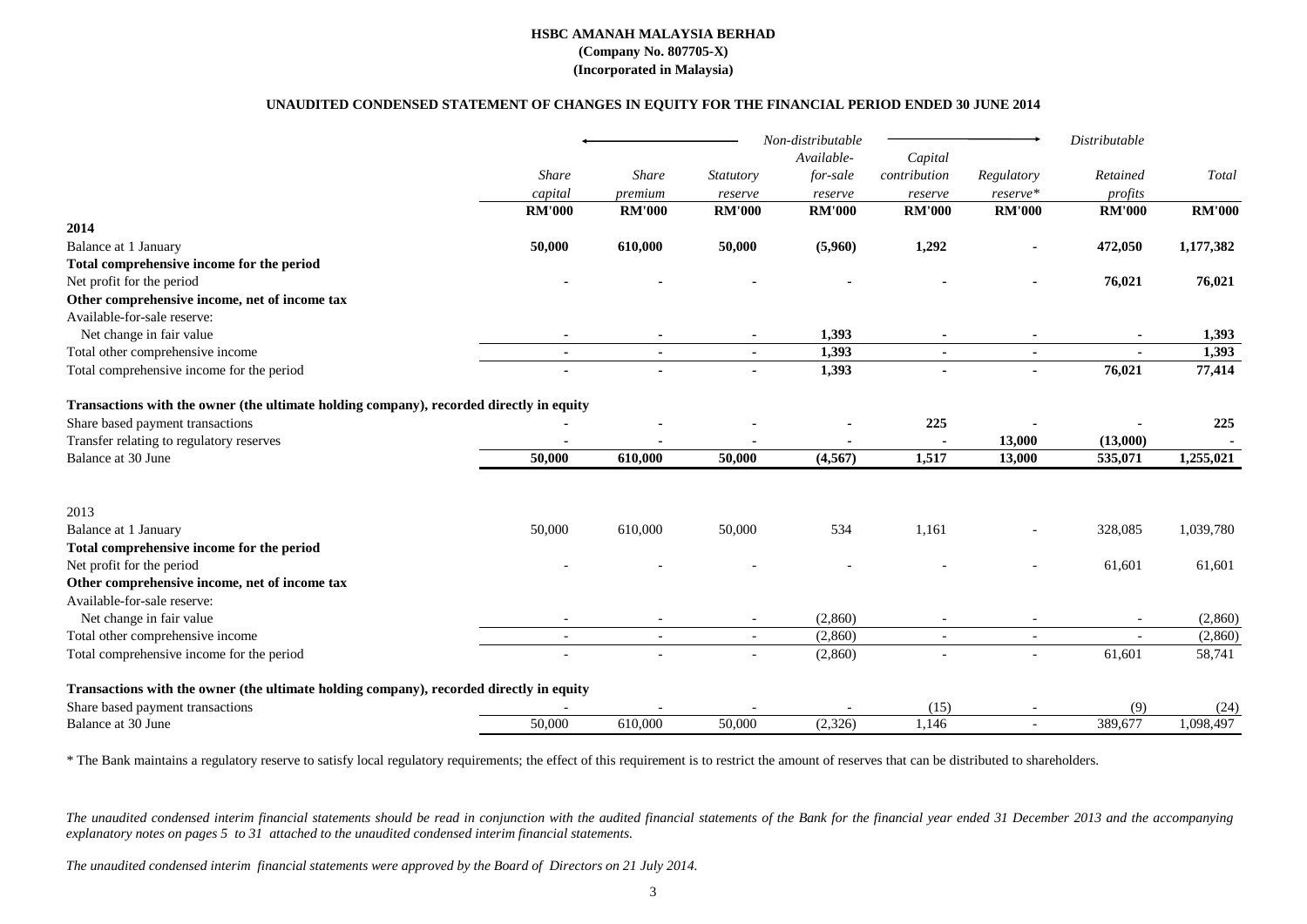## **FOR THE FINANCIAL PERIOD ENDED 30 JUNE 2014 UNAUDITED CONDENSED CASH FLOW STATEMENT**

|                                                         | 30 Jun 2014   | 30 Jun 2013   |
|---------------------------------------------------------|---------------|---------------|
|                                                         | <b>RM'000</b> | <b>RM'000</b> |
| Profit before income tax expense                        | 98,734        | 80,919        |
| Adjustments for non-operating and non-cash items        | 4,514         | 5,270         |
| Operating profit before working capital changes         | 103,248       | 86,189        |
| Changes in working capital:                             |               |               |
| Net changes in operating assets                         | (971, 972)    | (267, 602)    |
| Net changes in operating liabilities                    | 769,175       | 1,561,006     |
| Taxation paid                                           |               | (20, 833)     |
| Net cash (used in)/ generated from operating activities | (99, 549)     | 1,358,760     |
| Net cash (used in)/ generated from investing activities | (514, 263)    | 56,365        |
| Net cash generated from financing activities            | 249,456       |               |
|                                                         | (264, 807)    | 56,365        |
| Net changes in cash and cash equivalents                | (364, 356)    | 1,415,125     |
| Cash and cash equivalents at beginning of the period    | 3,093,206     | 1,650,386     |
| Cash and cash equivalents at end of the period          | 2,728,850     | 3,065,511     |
| Analysis of cash and cash equivalents                   |               |               |
| Cash and short-term funds                               | 2,728,850     | 3,065,511     |

The unaudited condensed interim financial statements should be read in conjunction with the audited financial statements of the Bank for the financial year ended 31 December 2013 and the accompanying explanatory notes on pages 5 to 31 attached *to the unaudited condensed interim financial statements.*

*The unaudited condensed interim financial statements were approved by the Board of Directors on 21 July 2014.*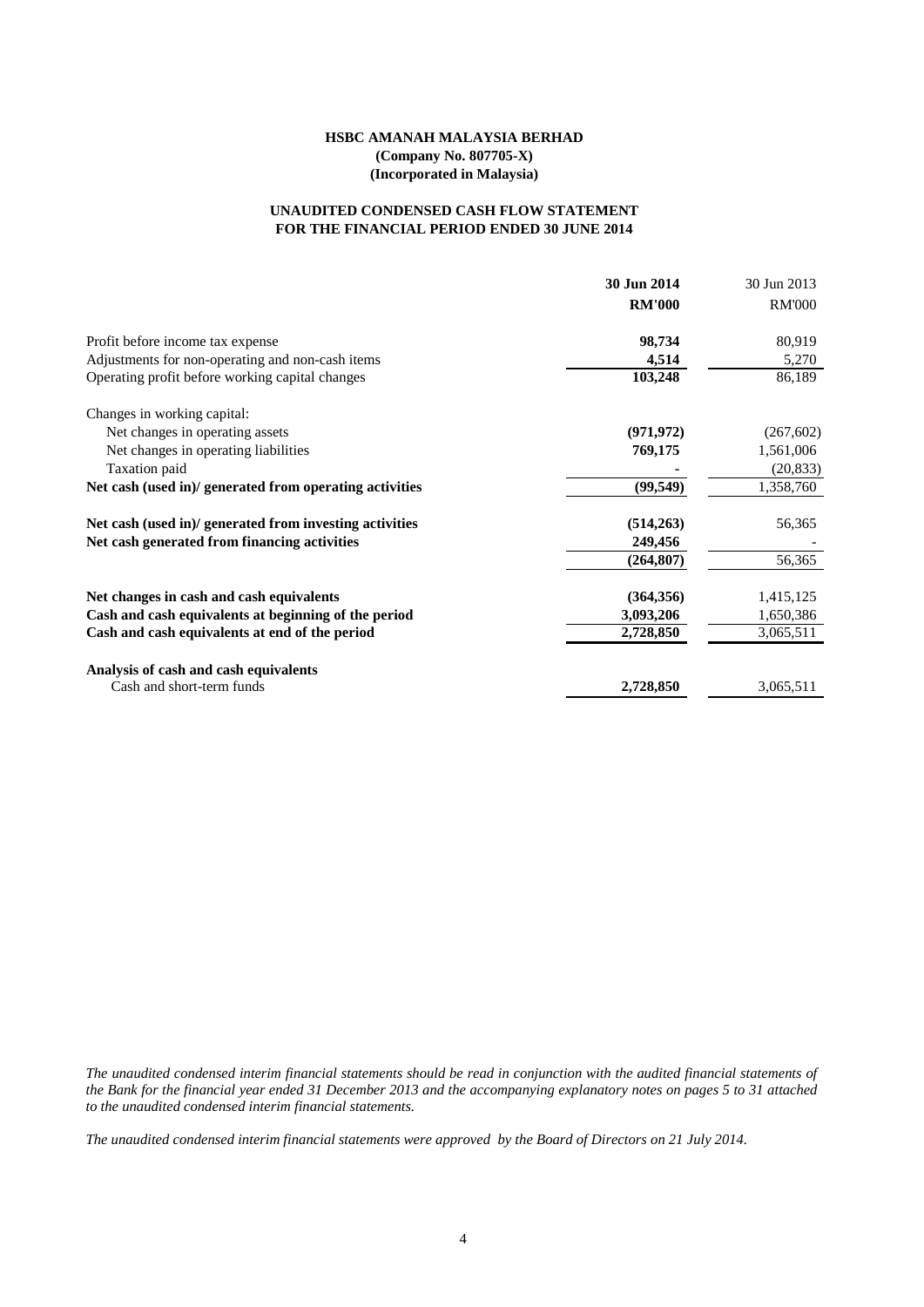## **NOTES TO THE FINANCIAL STATEMENTS**

#### **1 General Information**

HSBC Amanah Malaysia Berhad ('the Bank') was incorporated on 26 February 2008 and is a licensed Islamic Bank under the Islamic Financial Services Act, 2013. The registered office of the Bank is at No. 2, Leboh Ampang, 50100 Kuala Lumpur.

The principal activities of the Bank are Islamic banking and related financial services. There were no significant changes in these activities during the financial period.

#### **2 Basis of Preparation**

The unaudited condensed interim financial statements for the financial period ended 30 June 2014 have been prepared under the historical cost convention except for the following assets and liabilities which are stated at fair values: financial instruments heldfor-trading, financial investments available-for-sale and derivative financial instruments.

The unaudited condensed interim financial statements for the financial period ended 30 June 2014 have been prepared in accordance with the requirements of Malaysian Financial Reporting Standards ('MFRS') 134: Interim Financial Reporting issued by the Malaysian Accounting Standards Board ('MASB') and Bank Negara Malaysia requirements on Shariah related disclosures.

The unaudited condensed interim financial statements do not include all of the information required for full annual financial statements, and should be read in conjunction with the audited financial statements of the Bank for the financial year ended 31 December 2013. The explanatory notes attached in the unaudited condensed interim financial statements provide an explanation of events and transactions that are significant for an understanding of the changes in the financial position and performance of the Bank since the financial year ended 31 December 2013.

All significant accounting policies and methods of computation applied in the unaudited condensed interim financial statements are consistent with those adopted in the most recent audited annual financial statements for the year ended 31 December 2013, except for the adoption of the following amendments to MFRSs and Issues Committee ('IC') Interpretations.

- Amendments to MFRS 10, MFRS 12 and MFRS 127, Investment Entities
- Amendments to MFRS 12, Disclosure of Interests in Other Entities: Investment Entities
- Amendments to MFRS 127, Separate Financial Statements (2011): Investment Entities
- Amendments to MFRS 132, Financial Instruments: Presentation (Offsetting Financial Assets and Financial Liabilities)
- Amendments to MFRS 136, Impairment of Assets: Recoverable Amount Disclosures for Non-Financial Assets (Amendments to MFRS136)
- Amendments to MFRS 139, Financial Instruments: Recognition and Measurement, Novation of Derivatives and Continuation of Hedge Accounting (Amendments to MFRS139)
- IC Interpretation 21, Levies

The adoption of the above amendments, interpretations and circular did not have any material impact on the financial results of the Bank.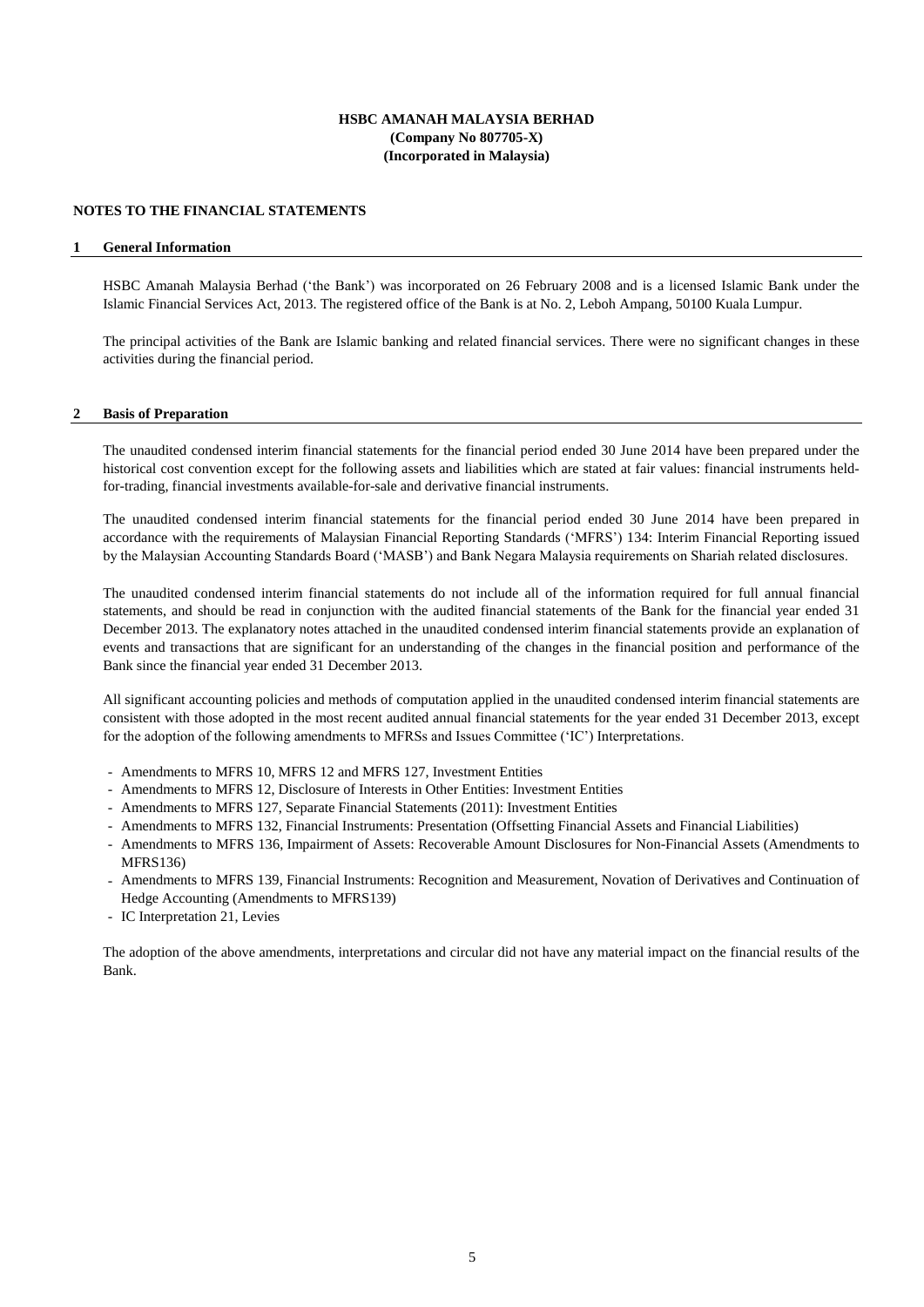## **2 Basis of Preparation**

The following are amendments to MFRSs that have been issued by the MASB but have not been adopted by the Bank as they are either not applicable or not yet effective:-

Effective for annual periods commencing on or after 1 July 2014

- Amendments to MFRS 1, First-time Adoption of Malaysian Financial Reporting Standards (Annual Improvements 2011-2013 Cycle)
- Amendments to MFRS 2, Share-based Payment (Annual Improvements 2010-2012 Cycle)
- Amendments to MFRS 3, Business Combinations (Annual Improvements 2010-2012 Cycle and 2011-2013 Cycle)
- Amendments to MFRS 8, Operating Segments (Annual Improvements 2010-2012 Cycle)
- Amendments to MFRS 13, Fair Value Measurement (Annual Improvements 2010-2012 Cycle and 2011-2013 Cycle)
- Amendments to MFRS 116, Property, Plant and Equipment (Annual Improvements 2010-2012 Cycle)
- Amendments to MFRS 119, Employee Benefits Defined Benefit Plans: Employee Contributions
- Amendments to MFRS 124, Related Party Disclosures (Annual Improvements 2010-2012 Cycle)
- Amendments to MFRS 138, Intangible Assets (Annual Improvements 2010-2012 Cycle)
- Amendments to MFRS 140, Investment Property (Annual Improvements 2011-2013 Cycle)

The Bank plans to apply the abovementioned amendments from the annual period beginning 1 July 2014.

#### MFRSs and Amendments effective for a date yet to be confirmed

- MFRS 9, Financial Instruments (IFRS 9 issued by IASB in November 2009)
- MFRS 9, Financial Instruments (IFRS 9 issued by IASB in October 2010)
- MFRS 9, Financial Instruments (2013)
- Amendments to MFRS 7 Financial Instruments: Disclosures Mandatory Effective Date of MFRS 9 and Transition Disclosures.

The initial application of the above accounting standards and amendments are not expected to have any material financial impact to the current period and prior period financial statements of the Bank upon their first adoption, except as mentioned below:-

#### MFRS 9, Financial Instruments

MFRS 9 replaces the guidance in MFRS 139: Financial Instruments, Recognition and Measurement on the classification and measurement of financial assets and financial liabilities, and on hedge accounting.

## **3 Auditors' Report On Preceding Annual Financial Statements**

The audit report on the audited financial statements for the financial year ended 31 December 2013 was not subject to any qualification.

#### **4 Seasonality or Cyclical Factors**

The business operations of the Bank are not subject to material seasonal or cyclical fluctuations.

#### **5 Unusual Items Due to Their Nature, Size or Incidence**

There were no unusual items affecting assets, liabilities, equity, net income or cash flows of the Bank for the financial period ended 30 June 2014.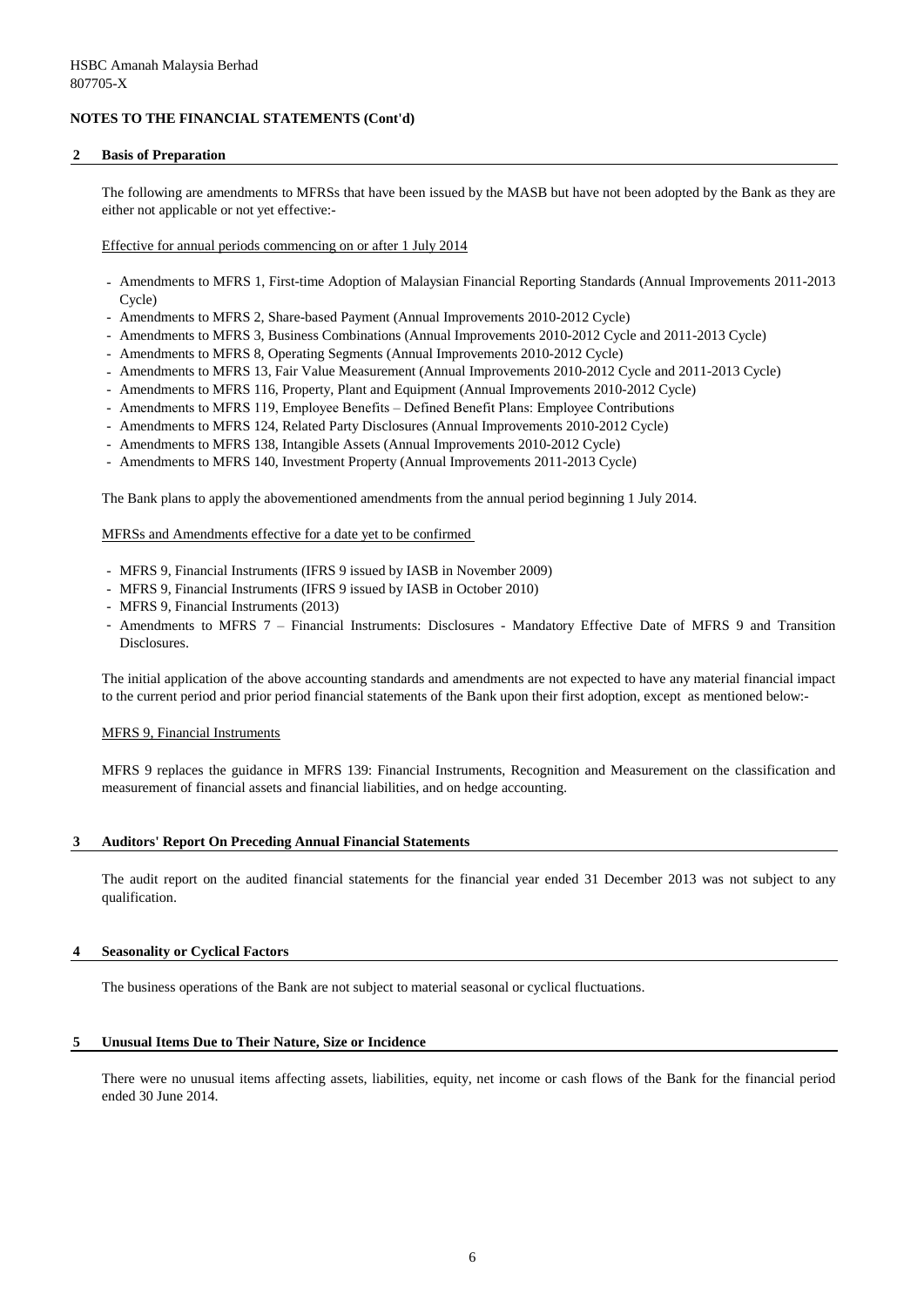#### **6 Changes in Estimates**

The preparation of financial information requires the use of estimates. The use of available information and the application of judgement are inherent in the formation of estimates; actual results in the future may differ from those reported. Management believes that critical accounting policies where judgement is necessarily applied are those which relate to impairment allowances for financing and advances, the valuation of financial instruments and the impairment allowance of available-for-sale financial investments.

There were no material changes in estimates of amounts reported in prior financial years that have a material effect on the financial results and position of the Bank for the financial period ended 30 June 2014.

#### **7 Debt and Equity Securities**

There were no issuances, cancellations, repurchases, resale or repayment of debt or equity securities during the financial period ended 30 June 2014.

#### **8 Dividend**

No dividend was declared nor paid during the financial period ended 30 June 2014.

#### **9 Significant and Subsequent Events**

There were no other material events subsequent to the date of the statement of financial position that requires disclosure or adjustments to the unaudited condensed interim financial statements.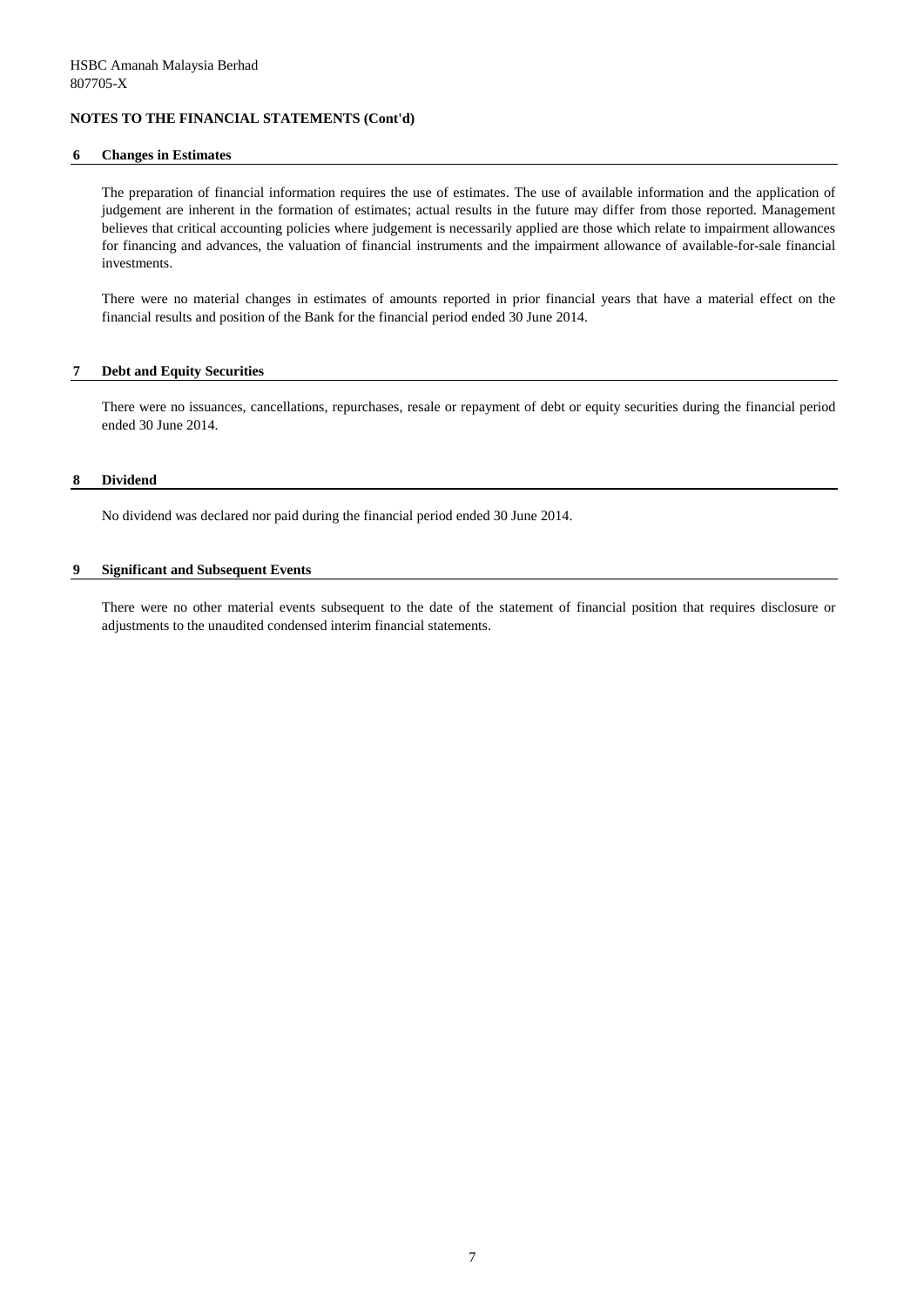## **10 Cash and Short-Term Funds**

|    |                                                                                                         | 30 Jun 2014   | 31 Dec 2013            |
|----|---------------------------------------------------------------------------------------------------------|---------------|------------------------|
|    |                                                                                                         | <b>RM'000</b> | <b>RM'000</b>          |
|    | Cash and balances with banks and other financial institutions<br>Money at call and interbank placements | 170,770       | 143,206                |
|    | maturing within one month                                                                               | 2,558,080     | 2,950,000              |
|    |                                                                                                         | 2,728,850     | 3,093,206              |
|    |                                                                                                         |               |                        |
| 11 | Deposits and Placements with Banks and Other Financial Institutions                                     |               |                        |
|    |                                                                                                         | 30 Jun 2014   | 31 Dec 2013            |
|    |                                                                                                         | <b>RM'000</b> | <b>RM'000</b>          |
|    | Other financial institutions                                                                            | 157,631       | 163,950                |
|    |                                                                                                         |               |                        |
| 12 | <b>Financial Assets Held-for-Trading</b>                                                                |               |                        |
|    |                                                                                                         | 30 Jun 2014   | 31 Dec 2013            |
|    |                                                                                                         | <b>RM'000</b> | <b>RM'000</b>          |
|    | At fair value                                                                                           |               |                        |
|    | Money market instruments:                                                                               |               |                        |
|    | Malaysian Government Islamic bonds                                                                      | 39,073        | 89,659                 |
|    |                                                                                                         |               |                        |
| 13 | <b>Financial Investments Available-for-Sale</b>                                                         |               |                        |
|    |                                                                                                         | 30 Jun 2014   | 31 Dec 2013            |
|    | At fair value                                                                                           | <b>RM'000</b> | <b>RM'000</b>          |
|    | Money market instruments:                                                                               |               |                        |
|    | Malaysian Government Islamic bonds                                                                      | 1,712,433     | 1,316,015              |
|    | Negotiable instruments of deposit                                                                       | 144,330       | 24,991                 |
|    |                                                                                                         | 1,856,763     | $\overline{1,341,006}$ |
|    |                                                                                                         |               |                        |

The maturity structure of money market instruments held as financial investments available-for-sale is as follows:

| Maturing within one year            | 671,999   | 573,850   |
|-------------------------------------|-----------|-----------|
| More than one year to three years   | 415,024   | 304,708   |
| More than three years to five years | 749,860   | 442,664   |
| Over five years                     | 19,880    | 19.784    |
|                                     | 1,856,763 | 1,341,006 |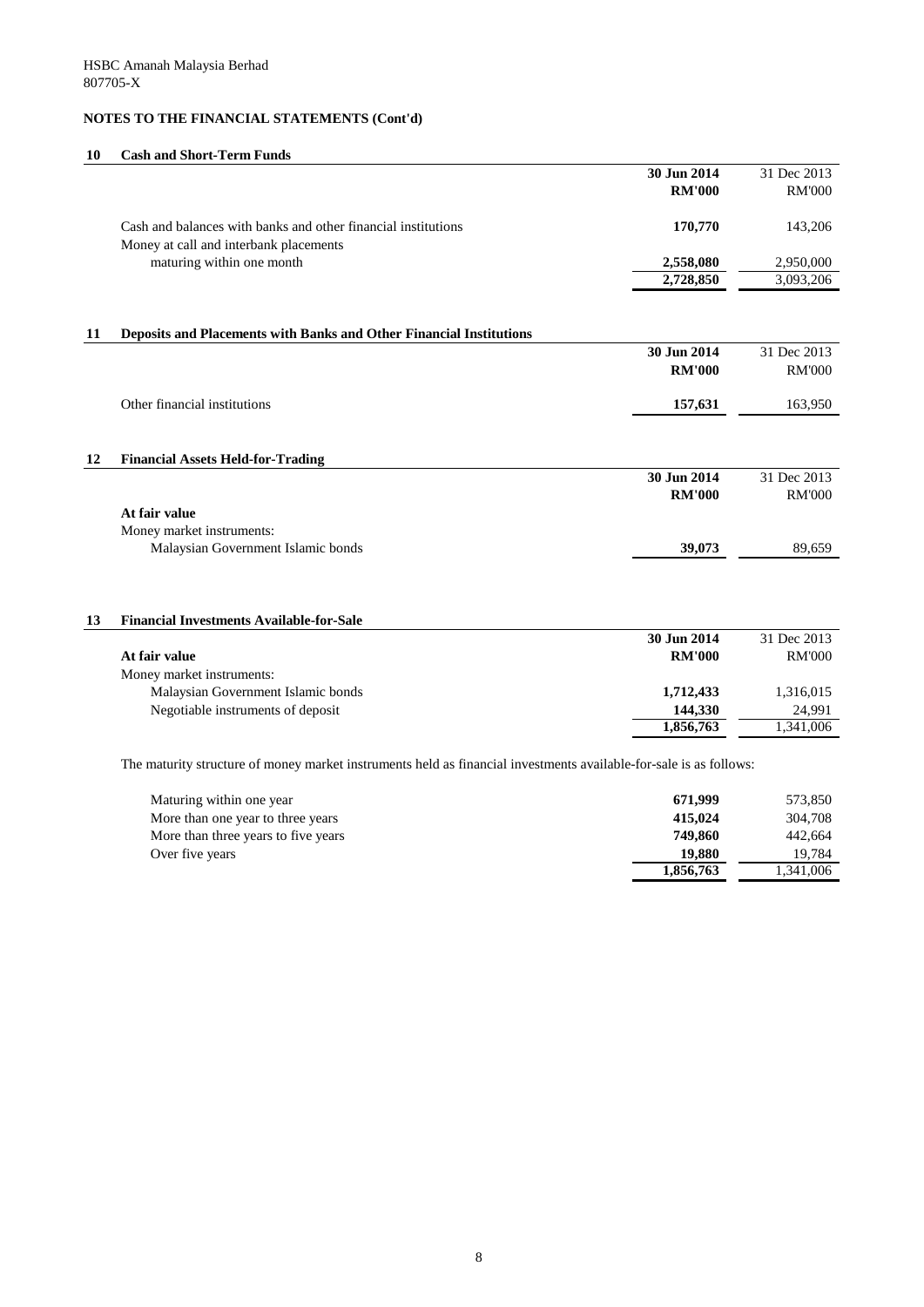## **14 Financing and Advances**

## **(i) By type and Shariah contracts**

Less: Allowance for impaired financing Collective allowances for impairment Individual allowances for impairment **(49,533)**

Total net financing and advances

| Dy type and bilarian commatis             |                                |                           |                           |                |                              | <b>Equity-based</b> |                |               |
|-------------------------------------------|--------------------------------|---------------------------|---------------------------|----------------|------------------------------|---------------------|----------------|---------------|
|                                           | <b>Sale-based contracts</b>    |                           |                           |                | <b>Lease-based contracts</b> | contracts           |                |               |
| <b>Commodity</b>                          | <b>Bai Bithaman</b>            | Bai                       | Bai                       | Ijarah         | Ijarah Thumma                | <b>Diminishing</b>  | Ujrah          | Total         |
| Murabahah                                 |                                | Ajil<br>Al-Inah           | <b>Al-Dayn</b>            |                | Al-Bai                       | <b>Musharakah</b>   |                |               |
| 30 Jun 2014                               | <b>RM'000</b><br><b>RM'000</b> | <b>RM'000</b>             | <b>RM'000</b>             | <b>RM'000</b>  | <b>RM'000</b>                | <b>RM'000</b>       | <b>RM'000</b>  | <b>RM'000</b> |
| Cash line-i                               |                                | 105,444<br>$\blacksquare$ |                           |                |                              |                     | $\blacksquare$ | 105,444       |
| Term financing:                           |                                |                           |                           |                |                              |                     |                |               |
| House financing                           |                                | 5,289                     | 57<br>$\blacksquare$      |                |                              | 3,213,276           | $\blacksquare$ | 3,218,622     |
| Hire purchase receivables                 | $\blacksquare$                 |                           | $\blacksquare$            |                | 240,386                      |                     | $\blacksquare$ | 240,386       |
| Lease receivables                         |                                |                           | $\blacksquare$            | 2,948          |                              |                     |                | 2,948         |
| 3,045,048<br>Other term financing         | 225,172                        | 243,318                   |                           |                |                              | 1,158,947           |                | 4,672,485     |
| 57,319<br>Trust receipts                  |                                |                           | $\blacksquare$            |                |                              |                     |                | 57,319        |
| Claims on customers under                 |                                |                           |                           |                |                              |                     |                |               |
| 561,989<br>acceptance credits             |                                |                           | 103,208<br>$\blacksquare$ |                |                              |                     | 32,406         | 697,603       |
| Staff financing-i                         | 2,327                          | 742<br>$\blacksquare$     | $\overline{\phantom{a}}$  | $\blacksquare$ |                              | 53,294              |                | 56,363        |
| Credit cards-i                            |                                |                           | $\blacksquare$            | $\blacksquare$ |                              |                     | 453,319        | 453,319       |
| 509,008<br>Revolving credit               |                                |                           |                           |                |                              |                     |                | 509,008       |
| Gross financing and advances<br>4,175,691 | 230,461                        | 349,561                   | 103,208                   | 2,948          | 240,386                      | 4,425,517           | 485,725        | 10,013,497    |

| uity-based                                |               |               |
|-------------------------------------------|---------------|---------------|
| contracts                                 |               |               |
| <b>Diminishing</b>                        | <b>U</b> jrah | <b>Total</b>  |
| <b>Musharakah</b>                         |               |               |
| <b>RM'000</b>                             | <b>RM'000</b> | <b>RM'000</b> |
|                                           |               | 105,444       |
|                                           |               |               |
| 3,213,276                                 |               | 3,218,622     |
|                                           |               | 240,386       |
|                                           |               | 2,948         |
| 1,158,947                                 |               | 4,672,485     |
|                                           |               | 57,319        |
|                                           |               |               |
|                                           | 32,406        | 697,603       |
| 53,294                                    |               | 56,363        |
|                                           | 453,319       | 453,319       |
|                                           |               | 509,008       |
| 4,425,517                                 | 485,725       | 10,013,497    |
|                                           |               |               |
|                                           |               | (112, 151)    |
|                                           |               | (49, 533)     |
|                                           |               | 9,851,813     |
|                                           |               |               |
|                                           |               |               |
|                                           |               |               |
|                                           |               | Total         |
|                                           |               |               |
| Diminishing<br>Musharakah                 | Ujrah         |               |
|                                           |               |               |
| quity-based<br>contracts<br><b>RM'000</b> | RM'000        | <b>RM'000</b> |
|                                           |               | 90,276        |
| 2,654,446                                 |               | 2,659,995     |
|                                           |               | 252,560       |
|                                           |               | 2,442         |
| 1,400,056                                 |               | 4,858,907     |
|                                           |               | 55,039        |
|                                           |               |               |
|                                           | 9,713         | 660,683       |
| 43,932                                    |               | 46,515        |
|                                           | 470,834       | 470,834       |
|                                           |               | 238,349       |
| 4,098,434                                 | 480,547       | 9,335,600     |
|                                           |               |               |

| (41, 137)   |
|-------------|
| 9, 175, 173 |

|                              |               |                          |                          |                          |                          |                       | Equity-based             |                          |               |
|------------------------------|---------------|--------------------------|--------------------------|--------------------------|--------------------------|-----------------------|--------------------------|--------------------------|---------------|
|                              |               | Sale-based contracts     |                          |                          |                          | Lease-based contracts | contracts                |                          | Total         |
|                              | Commodity     | Bai Bithaman             | Bai                      | Bai                      | Ijarah                   | Ijarah Thumma         | Diminishing              | Ujrah                    |               |
|                              | Murabahah     | Ajil                     | Al-Inah                  | Al-Dayn                  |                          | Al-Bai                | Musharakah               |                          |               |
| 31 Dec 2013                  | <b>RM'000</b> | <b>RM'000</b>            | <b>RM'000</b>            | <b>RM'000</b>            | <b>RM'000</b>            | <b>RM'000</b>         | <b>RM'000</b>            | <b>RM'000</b>            | <b>RM'000</b> |
| Cash line-i                  |               | $\overline{\phantom{0}}$ | 90,276                   | ۰                        |                          |                       |                          | $\overline{\phantom{a}}$ | 90,276        |
| Term financing:              |               |                          |                          |                          |                          |                       |                          |                          |               |
| House financing              |               | 5,486                    | 63                       | $\overline{\phantom{a}}$ |                          |                       | 2,654,446                | $\sim$                   | 2,659,995     |
| Hire purchase receivables    |               | $\overline{\phantom{a}}$ | $\overline{\phantom{a}}$ | $\overline{\phantom{a}}$ | $\overline{\phantom{0}}$ | 252,560               |                          | $\overline{\phantom{a}}$ | 252,560       |
| Lease receivables            |               |                          |                          | $\overline{\phantom{a}}$ | 2,442                    |                       |                          |                          | 2,442         |
| Other term financing         | 2,845,521     | 206,467                  | 405,450                  | 1,413                    | $\overline{\phantom{a}}$ |                       | 1,400,056                | $\overline{\phantom{a}}$ | 4,858,907     |
| Trust receipts               | 55,039        |                          |                          |                          |                          |                       |                          |                          | 55,039        |
| Claims on customers under    |               |                          |                          |                          |                          |                       |                          |                          |               |
| acceptance credits           | 466,918       |                          | $\overline{\phantom{a}}$ | 184,052                  |                          |                       |                          | 9,713                    | 660,683       |
| Staff financing-i            | 278           |                          | 2,305                    | $\overline{\phantom{a}}$ |                          |                       | 43,932                   |                          | 46,515        |
| Credit cards-i               |               |                          |                          | $\overline{\phantom{a}}$ | $\overline{\phantom{0}}$ |                       | $\overline{\phantom{a}}$ | 470,834                  | 470,834       |
| Revolving credit             | 238,349       |                          |                          |                          |                          |                       |                          |                          | 238,349       |
| Gross financing and advances | 3,606,105     | 211,953                  | 498,094                  | 185,465                  | 2,442                    | 252,560               | 4,098,434                | 480,547                  | 9,335,600     |

Less: Allowance for impaired financing

Collective allowances for impairment

Individual allowances for impairment  $\overline{a}$ 

Total net financing and advances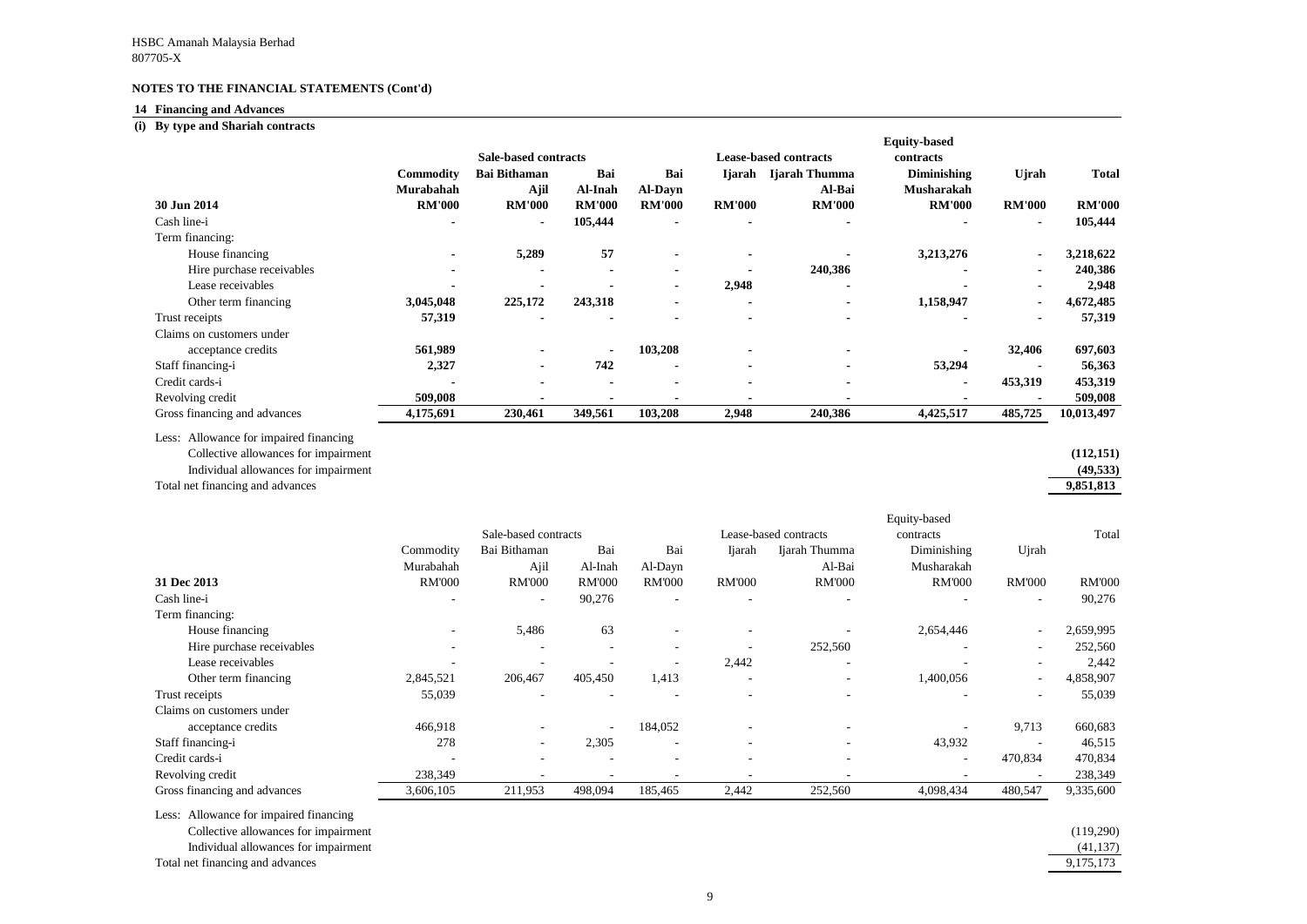#### **14 Financing and Advances (Cont'd)**

| (ii) | By type of customer                      |               |               |
|------|------------------------------------------|---------------|---------------|
|      |                                          | 30 Jun 2014   | 31 Dec 2013   |
|      |                                          | <b>RM'000</b> | <b>RM'000</b> |
|      | Domestic non-bank financial institutions | 542,606       | 329,023       |
|      | Domestic business enterprises:           |               |               |
|      | Small medium enterprises                 | 1,632,013     | 1,713,220     |
|      | Others                                   | 2,475,853     | 2,267,570     |
|      | Government and statutory bodies          | 17,550        | 19,190        |
|      | Individuals                              | 4,579,986     | 4,500,134     |
|      | Other domestic entities                  | 1,686         | 1,722         |
|      | Foreign entities                         | 763,803       | 504,741       |
|      |                                          | 10,013,497    | 9,335,600     |

<u> 1980 - Johann Barbara, martxa amerikan per</u>

#### **(iii) By profit rate sensitivity**

|                           | 30 Jun 2014   | 31 Dec 2013   |
|---------------------------|---------------|---------------|
|                           | <b>RM'000</b> | <b>RM'000</b> |
|                           |               | Restated      |
| Fixed rate:               |               |               |
| House financing           | 8,340         | 8,988         |
| Hire purchase receivables | 240,386       | 252,560       |
| Other financing           | 1,806,048     | 1,807,208     |
| Variable rate:            |               |               |
| BFR plus                  | 6,994,947     | 6,555,768     |
| $Cost$ -plus              | 510,457       | 240,242       |
| Other variable rates      | 453,319       | 470,834       |
|                           | 10,013,497    | 9,335,600     |

### **(iv) By residual contractual maturity**

|                                     | 30 Jun 2014   | 31 Dec 2013   |
|-------------------------------------|---------------|---------------|
|                                     | <b>RM'000</b> | <b>RM'000</b> |
| Maturing within one year            | 4,339,582     | 3,821,794     |
| More than one year to three years   | 453,688       | 571,348       |
| More than three years to five years | 701,483       | 666,145       |
| Over five years                     | 4,518,744     | 4,276,313     |
|                                     | 10,013,497    | 9,335,600     |

## **(v) By sector**

|                                                      | 30 Jun 2014   | 31 Dec 2013   |
|------------------------------------------------------|---------------|---------------|
|                                                      | <b>RM'000</b> | <b>RM'000</b> |
| Agriculture, hunting, forestry $\&$ fishing          | 310,427       | 367,359       |
| Mining and quarrying                                 | 199,584       | 103,688       |
| Manufacturing                                        | 1,123,592     | 1,118,514     |
| Electricity, gas and water                           | 83,448        | 90,568        |
| Construction                                         | 730,880       | 664,984       |
| Real estate                                          | 283,139       | 254,476       |
| Wholesale $\&$ retail trade, restaurants $\&$ hotels | 674,196       | 657,827       |
| Transport, storage and communication                 | 246,175       | 274,259       |
| Finance, takaful and business services               | 793,646       | 576,063       |
| Household - Retail                                   | 5,210,880     | 4,999,671     |
| Others                                               | 357,530       | 228,191       |
|                                                      | 10,013,497    | 9,335,600     |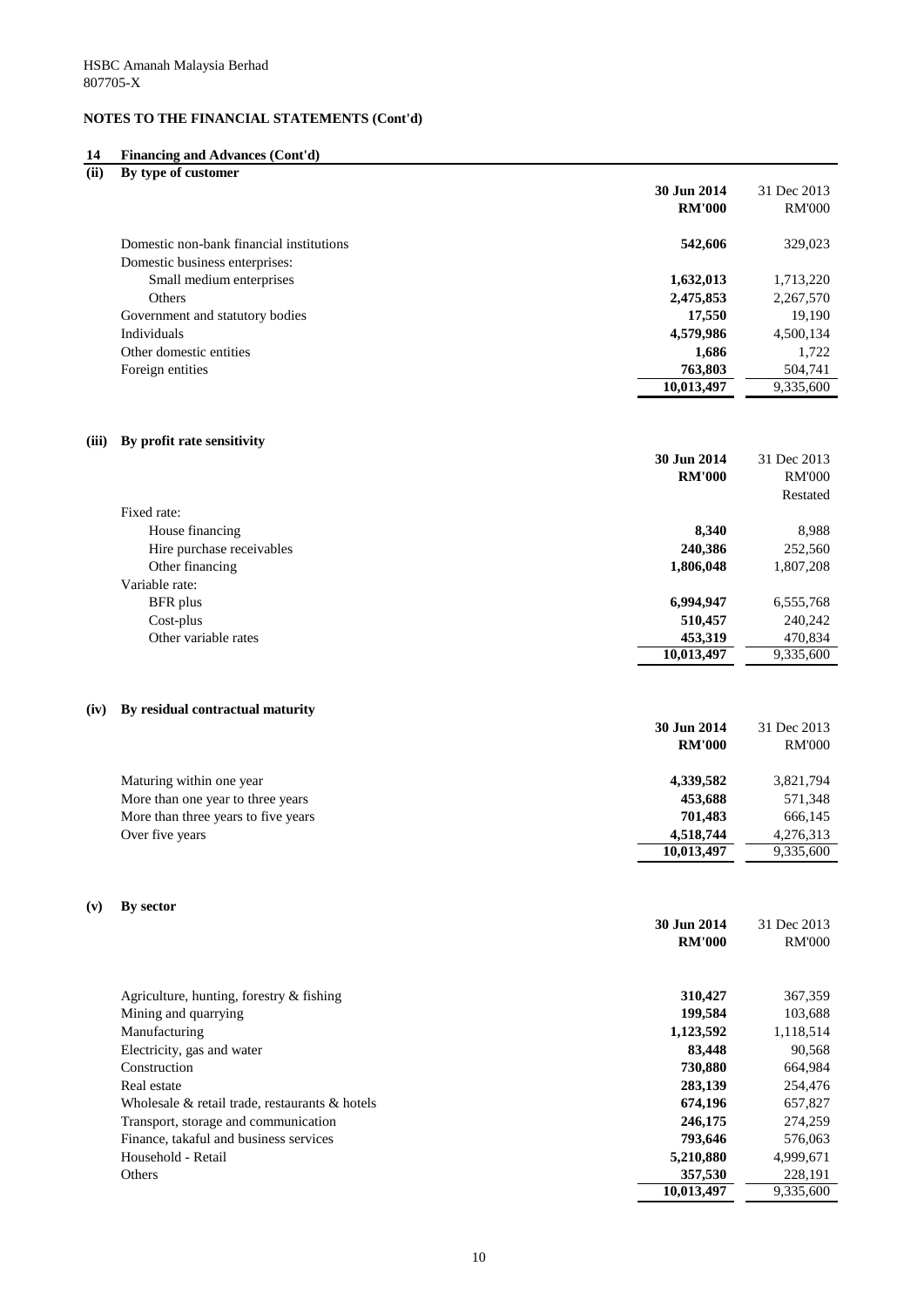#### **14 Financing and Advances (Cont'd)**

#### **(vi) By purpose**

|                                                    | 30 Jun 2014<br><b>RM'000</b> | 31 Dec 2013<br><b>RM'000</b> |
|----------------------------------------------------|------------------------------|------------------------------|
| Purchase of landed property:                       |                              |                              |
| - Residential                                      | 2,954,997                    | 2,509,261                    |
| - Non-residential                                  | 312,398                      | 290,467                      |
| Purchase of transport vehicles                     | 2,622                        | 1,534                        |
| Purchase of fixed assets excluding land & building | 26,122                       | 20,199                       |
| Consumption credit                                 | 2,006,650                    | 2,271,120                    |
| Construction                                       | 730,880                      | 664,984                      |
| Working capital                                    | 3,827,683                    | 3,551,919                    |
| Other purpose                                      | 152,145                      | 26,116                       |
|                                                    | 10,013,497                   | 9,335,600                    |

## **(vii) By geographical distribution**

|                       | 30 Jun 2014   | 31 Dec 2013   |
|-----------------------|---------------|---------------|
|                       | <b>RM'000</b> | <b>RM'000</b> |
| Northern Region       | 1,292,611     | 1,403,353     |
| Southern Region       | 1,540,837     | 1,413,876     |
| <b>Central Region</b> | 6,632,237     | 5,996,088     |
| Eastern Region        | 547,812       | 522,283       |
|                       | 10,013,497    | 9,335,600     |

The Northern region consists of the states of Perlis, Kedah, Penang, Perak, Pahang, Kelantan and Terengganu.

The Southern region consists of the states of Johor, Malacca and Negeri Sembilan.

The Central region consists of the states of Selangor and the Federal Territory of Kuala Lumpur.

The Eastern region consists of the states of Sabah, Sarawak and the Federal Territory of Labuan.

Concentration by location for financing of customers is based on the location of the customer.

#### **(viii) Assets under Management**

The details of assets under management in respect of the Restricted Profit Sharing Investment account financing are as below. The exposures and the corresponding risk weighted amount are reported in HSBC Bank Malaysia Berhad's financial statements.

|                                                   | 30 Jun 2014<br><b>RM'000</b>      | 31 Dec 2013<br><b>RM'000</b>             |
|---------------------------------------------------|-----------------------------------|------------------------------------------|
| Term financing                                    | 344,649                           | 629,757                                  |
| Less: Individual allowance for impaired financing |                                   |                                          |
| Total net financing and advances                  | 344,649                           | 629,757                                  |
|                                                   | <b>Principal</b><br><b>RM'000</b> | <b>Risk</b><br>weighted<br><b>RM'000</b> |
| <b>Total RWA for Credit Risk</b>                  |                                   |                                          |
| at 30 Jun 2014<br>-                               | 344,649                           | 389,487                                  |
| at 31 Dec 2013<br>Ξ.                              | 629,757                           | 629,757                                  |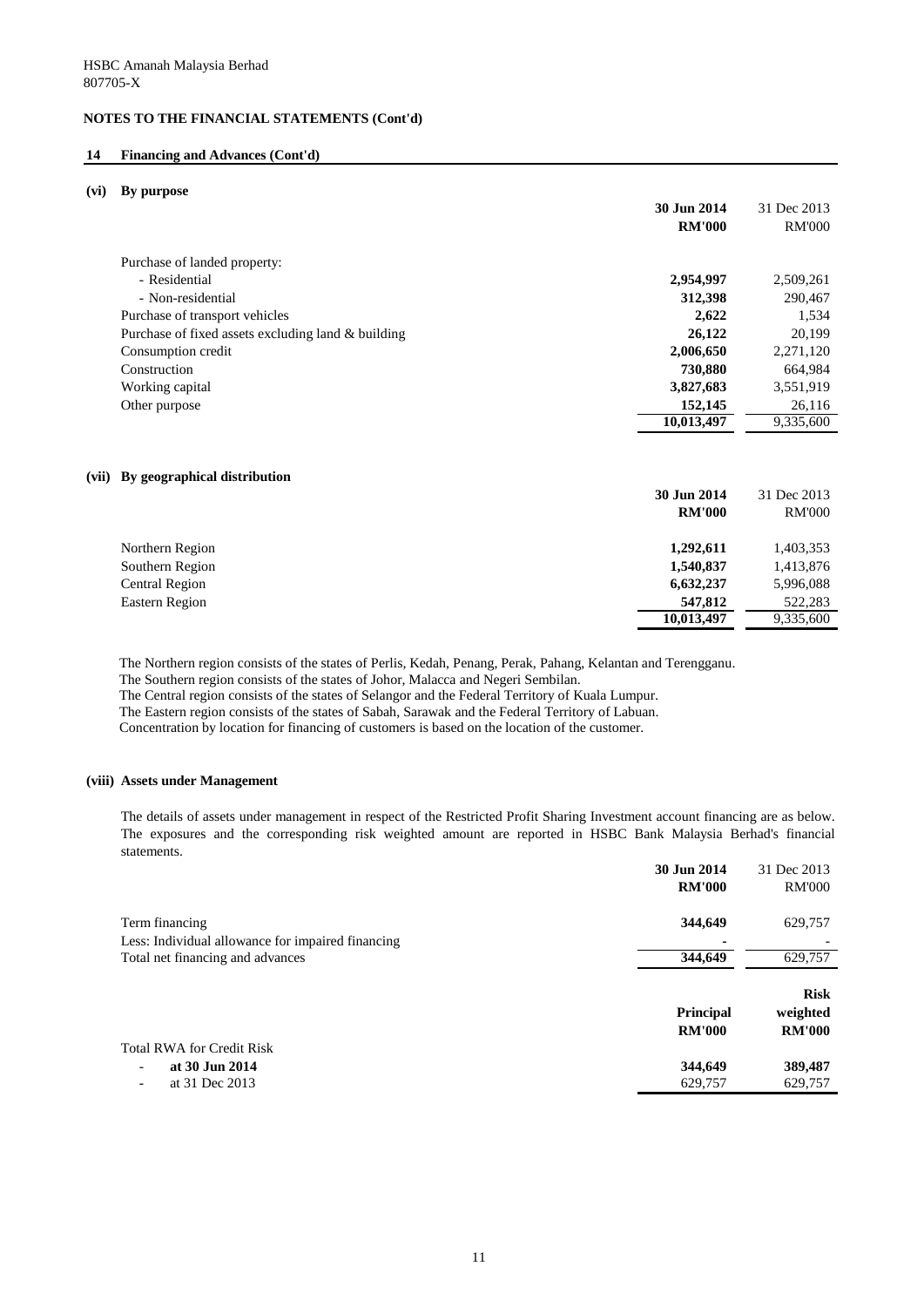## **15 Impaired Financing**

| (i)   | Movements in impaired financing and advances           |                              |                              |
|-------|--------------------------------------------------------|------------------------------|------------------------------|
|       |                                                        | 30 Jun 2014                  | 31 Dec 2013                  |
|       |                                                        | <b>RM'000</b>                | <b>RM'000</b>                |
|       | At beginning of period/year                            | 166,906                      | 129,418                      |
|       | Classified as impaired during the period/year          | 133,775                      | 261,752                      |
|       | Reclassified as performing                             | (66, 827)                    | (85,345)                     |
|       | Amount recovered                                       | (37, 237)                    | (47, 315)                    |
|       | Amount written off                                     | (49,982)                     | (119,997)                    |
|       | Other movements                                        | 14,988                       | 28,393                       |
|       | At end of period/year                                  | 161,623                      | 166,906                      |
|       | Individual allowance for impairment<br>Less:           | (49, 533)                    | (41, 137)                    |
|       | Collective allowance for impairment (impaired portion) | (44,769)                     | (43, 641)                    |
|       | Net impaired financing and advances                    | 67,321                       | 82,128                       |
|       |                                                        |                              |                              |
| (ii)  | Movements in allowance for impaired financing          | 30 Jun 2014                  | 31 Dec 2013                  |
|       |                                                        | <b>RM'000</b>                | <b>RM'000</b>                |
|       | <b>Collective allowance for impairment</b>             |                              |                              |
|       | At beginning of period/year                            | 119,290                      | 144,853                      |
|       | Made during the period/year                            | 55,598                       | 157,960                      |
|       | Amount released                                        | (17, 735)                    | (66,909)                     |
|       | Amount written off                                     | (44,066)                     | (115, 853)                   |
|       | Discount unwind                                        | (936)                        | (761)                        |
|       | At end of period/year                                  | 112,151                      | 119,290                      |
|       |                                                        | 30 Jun 2014<br><b>RM'000</b> | 31 Dec 2013<br><b>RM'000</b> |
|       | <b>Individual allowance for impairment</b>             |                              |                              |
|       | At beginning of period/year                            | 41,137                       | 30,379                       |
|       | Made during the period/year                            | 30,287                       | 42,424                       |
|       | Amount recovered                                       | (23, 236)                    | (36,823)                     |
|       | Amount written off                                     | (4, 443)                     | (4,705)                      |
|       | Other movement                                         | 6,197                        | 10,291                       |
|       | Discount unwind                                        | (409)                        | (429)                        |
|       | At end of period/year                                  | 49,533                       | 41,137                       |
|       |                                                        |                              |                              |
| (iii) | By contract                                            |                              |                              |
|       |                                                        | 30 Jun 2014                  | 31 Dec 2013                  |
|       |                                                        | <b>RM'000</b>                | <b>RM'000</b>                |
|       | Bai Bithaman Ajil (deferred payment sale)              | 87                           | 106                          |
|       | Bai Al-Dayn (sale of debt)                             | 842                          | 1,330                        |
|       | Ijarah Thumma Al-Bai (AITAB) (hire purchase)           | 10,429                       | 7,670                        |
|       | Murabahah (cost-plus)                                  | 50,106                       | 39,663                       |
|       | Musharakah (profit and loss sharing)                   | 61,938                       | 66,335                       |
|       | Bai Al-Inah (sell and buy back)                        | 24,993                       | 37,611                       |

Ujrah *(fee-based)* 13,228 14,191<br>161,623 166,906

**13,228**<br>**161,623**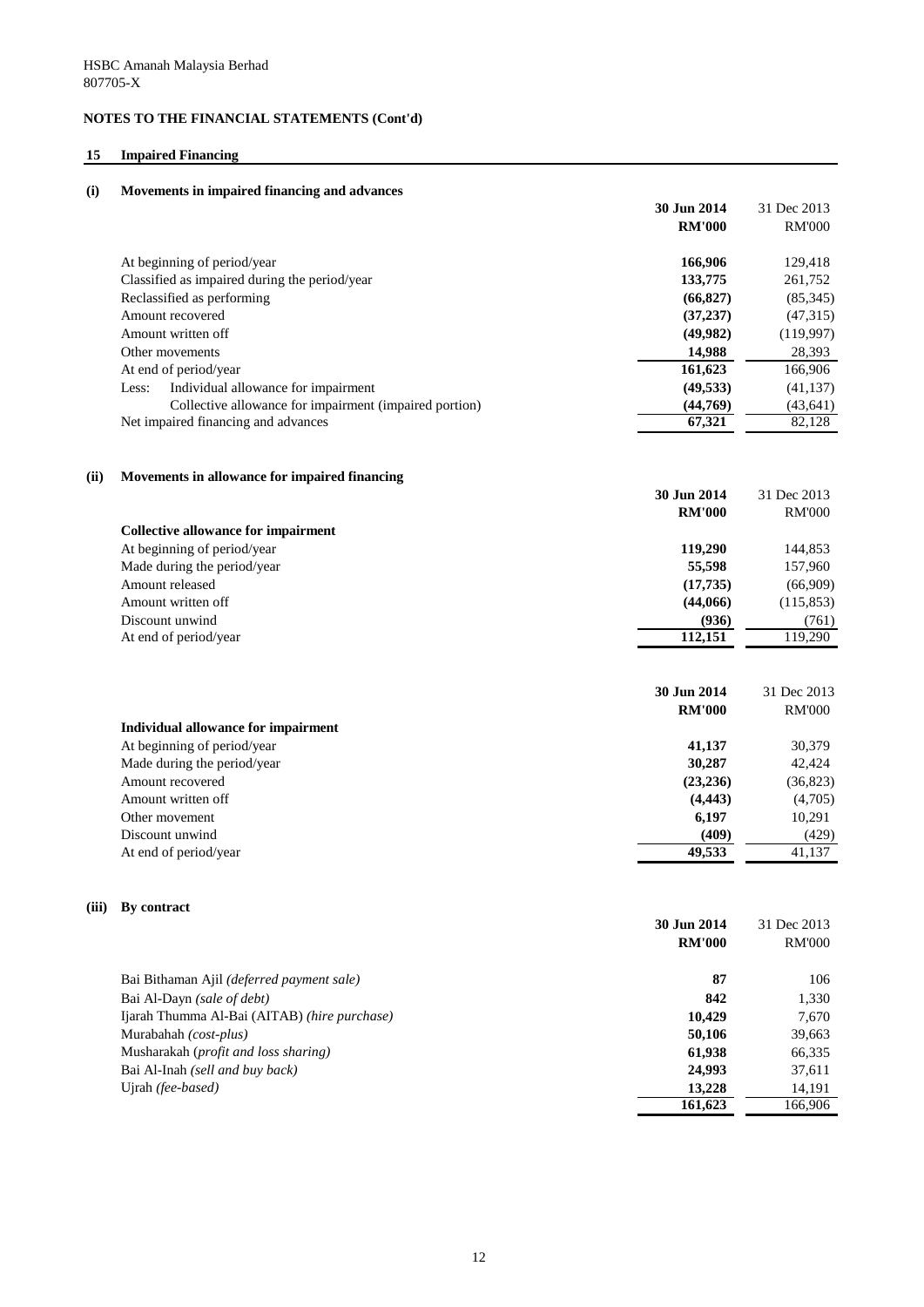## **15 Impaired Financing (Cont'd)**

#### **(iv) By sector**

| 30 Jun 2014                                          |        | 31 Dec 2013   |
|------------------------------------------------------|--------|---------------|
| <b>RM'000</b>                                        |        | <b>RM'000</b> |
| Manufacturing                                        | 10,818 | 6,358         |
| Construction                                         | 1,639  | 2,455         |
| Wholesale $\&$ retail trade, restaurants $\&$ hotels | 3,002  | 2,092         |
| Transport, storage and communication                 | 197    | 960           |
| Finance, takaful and business services               | 623    | 346           |
| 144,653<br>Household - Retail                        |        | 154,504       |
| Others                                               | 691    | 191           |
| 161,623                                              |        | 166,906       |

#### **(v) By purpose**

|                                | 30 Jun 2014<br><b>RM'000</b> | 31 Dec 2013<br><b>RM'000</b> |
|--------------------------------|------------------------------|------------------------------|
|                                |                              |                              |
| Purchase of landed property:   |                              |                              |
| - Residential                  | 54,483                       | 65,700                       |
| - Non-residential              | 6,437                        | 102                          |
| Purchase of transport vehicles | 348                          | 69                           |
| Consumption credit             | 83,052                       | 87,775                       |
| Construction                   | 1,639                        | 2,455                        |
| Working capital                | 14,976                       | 10,092                       |
| Other purpose                  | 688                          | 713                          |
|                                | 161,623                      | 166,906                      |

### **(vi) By geographical distribution**

|                       | 30 Jun 2014   | 31 Dec 2013   |
|-----------------------|---------------|---------------|
|                       | <b>RM'000</b> | <b>RM'000</b> |
| Northern Region       | 37,814        | 38,608        |
| Southern Region       | 17,514        | 26,209        |
| <b>Central Region</b> | 100,819       | 96,782        |
| Eastern Region        | 5,476         | 5,307         |
|                       | 161,623       | 166,906       |

Refer Note 14(vii) for definition of each region.

#### **16 Other Assets**

| 30 Jun 2014<br><b>RM'000</b>                                  | 31 Dec 2013<br><b>RM'000</b> |
|---------------------------------------------------------------|------------------------------|
| 19,603<br>Income receivable                                   | 18,548                       |
| 422,274<br>Amount due from holding company/ related companies | 151,497                      |
| Other receivables, deposits and prepayments<br>11,758         | 10,966                       |
| 453,635                                                       | 181,011                      |

#### **17 Statutory deposits with Bank Negara Malaysia**

The non-profit bearing statutory deposits are maintained with Bank Negara Malaysia in compliance with Section 26(2)c and 26(3) of the Central Bank of Malaysia Act 2009, the amounts of which are determined at set percentages of total eligible liabilities.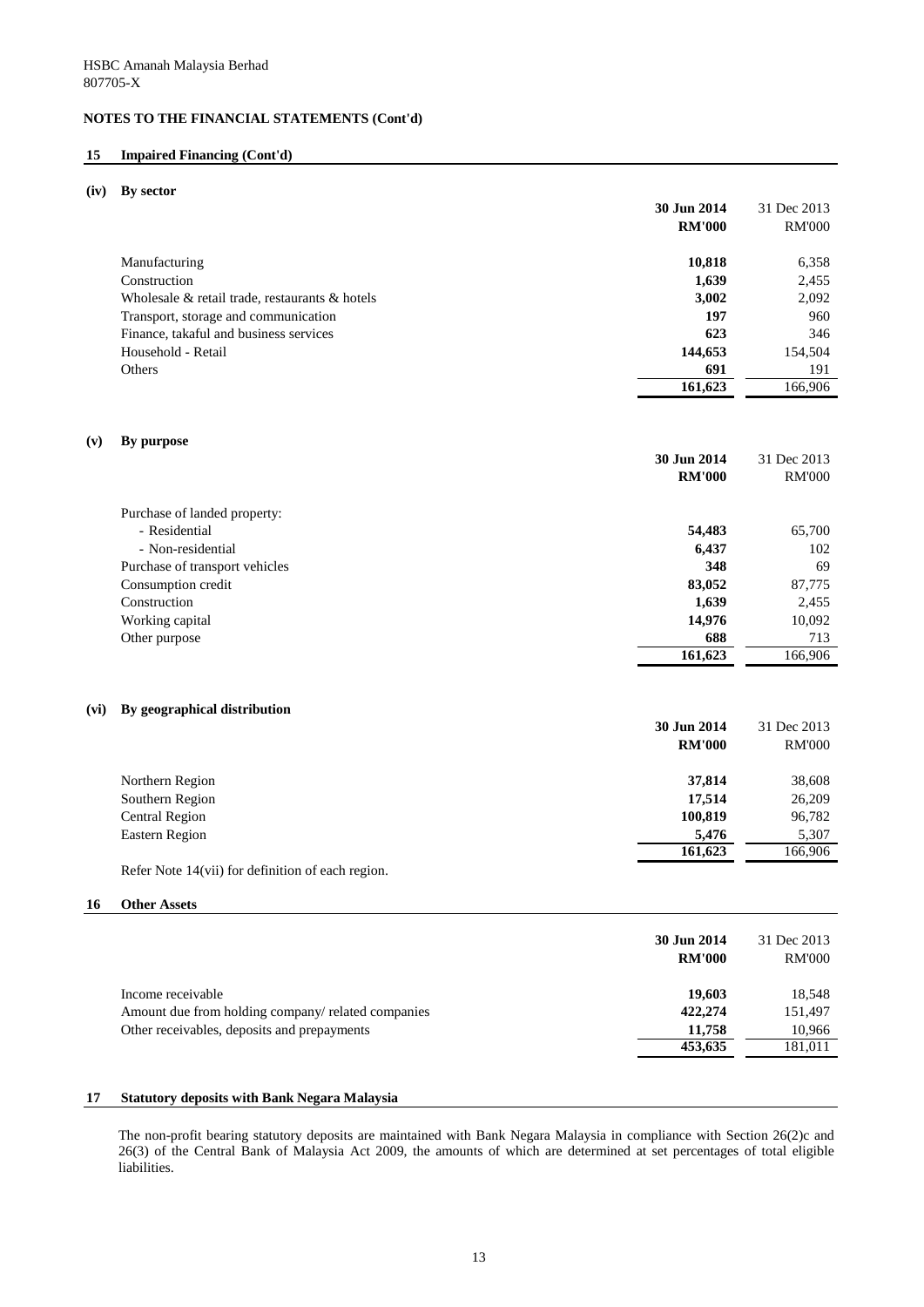## **18 Deposits From Customers**

**(i) By type of deposit**

|                                    | 30 Jun 2014   | 31 Dec 2013   |
|------------------------------------|---------------|---------------|
|                                    | <b>RM'000</b> | <b>RM'000</b> |
|                                    |               | Restated      |
| Non-Mudharabah Fund                |               |               |
| Demand deposits                    |               |               |
| - Wadiah                           | 1,345,066     | 1,152,713     |
| - Wakalah                          | 66,328        | 98,682        |
| Savings deposits                   |               |               |
| - Wadiah                           | 653,986       | 611,078       |
| - Wakalah                          | 667,809       | 617,472       |
| Fixed return investment deposits   |               |               |
| - Murabahah                        | 6,659,390     | 6,552,310     |
| Islamic repurchase agreements      |               |               |
| - Bai Al-Inah                      | 157,049       | 152,660       |
| Negotiable instruments of deposits |               |               |
| - Wakalah                          |               | 10,703        |
| - Wakalah with Commodity Wa'ad     | 659,020       | 526,705       |
| Others                             |               |               |
| - Wakalah with Commodity Wa'ad     | 1,250,813     | 1,138,431     |
| - Wakalah with Murabahah           | 134,718       | 169,810       |
|                                    | 11,594,179    | 11,030,564    |

The maturity structure of fixed return investment deposits and negotiable instruments of deposits is as follows:

|                                     | <b>RM'000</b> | <b>RM'000</b> |
|-------------------------------------|---------------|---------------|
| Due within six months               | 5,722,794     | 5,726,792     |
| More than six months to one year    | 1,023,199     | 909,369       |
| More than one year to three years   | 96,795        | 92,019        |
| More than three years to five years | 475,622       | 361,538       |
|                                     | 7,318,410     | 7,089,718     |
|                                     |               |               |

## **(ii) By type of customer**

|                                 | 30 Jun 2014   | 31 Dec 2013   |
|---------------------------------|---------------|---------------|
|                                 | <b>RM'000</b> | <b>RM'000</b> |
| Government and statutory bodies | 36,289        | 87,211        |
| Business enterprises            | 2,136,231     | 1,930,020     |
| Individuals                     | 7,265,246     | 7,038,482     |
| Others                          | 2,156,413     | 1,974,851     |
|                                 | 11,594,179    | 11,030,564    |

## **19 Deposits and Placements from Banks and Other Financial Institutions**

|                              | 30 Jun 2014<br><b>RM'000</b> | 31 Dec 2013<br><b>RM'000</b><br>Restated |
|------------------------------|------------------------------|------------------------------------------|
| Non-Mudharabah               |                              |                                          |
| Licensed banks               | 515,005                      | 793,520                                  |
| Bank Negara Malaysia         | $\blacksquare$               | 26,815                                   |
| Other financial institutions | $\blacksquare$               | 134                                      |
| Mudharabah                   |                              |                                          |
| Licensed banks               | 795,000                      | 760,000                                  |
| Other financial institutions | 150,000                      |                                          |
|                              | 1,460,005                    | 1,580,469                                |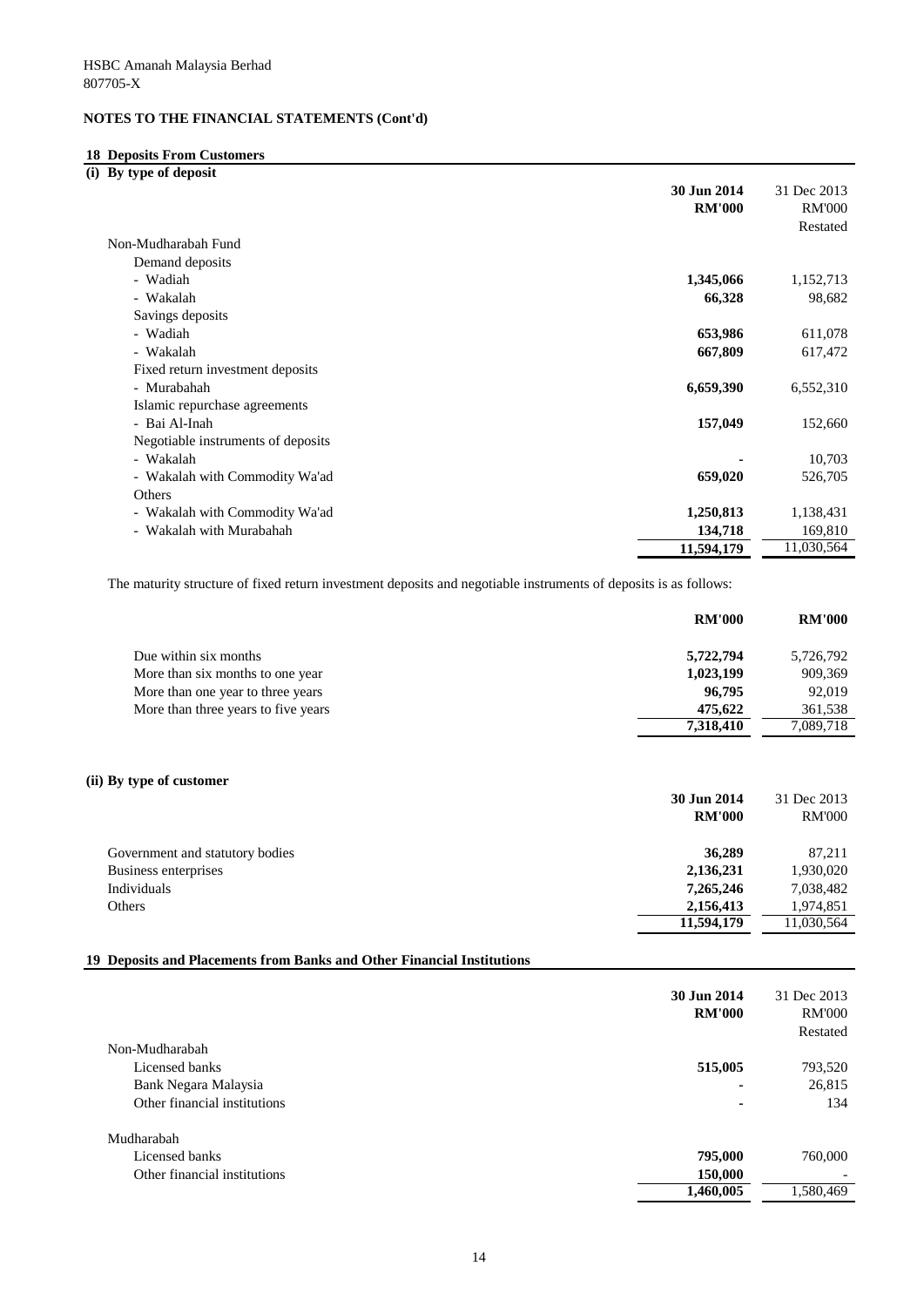## **20 Other Liabilities**

|     |                                                                                                                                                              |      | 30 Jun 2014                  | 31 Dec 2013                  |
|-----|--------------------------------------------------------------------------------------------------------------------------------------------------------------|------|------------------------------|------------------------------|
|     |                                                                                                                                                              | Note | <b>RM'000</b>                | <b>RM'000</b>                |
|     | Profit payable                                                                                                                                               |      | 57,519                       | 52,383                       |
|     | Amounts due to holding company/ related companies                                                                                                            |      | 304,586                      | 9,137                        |
|     | Profit equalisation reserve                                                                                                                                  | (a)  | 1,242                        | 1,290                        |
|     | Other creditors and accruals                                                                                                                                 | (b)  | 94,822                       | 85,170                       |
|     |                                                                                                                                                              |      | 458,169                      | 147,980                      |
| (a) | Movement in profit equalisation reserve is as follows:                                                                                                       |      |                              |                              |
|     |                                                                                                                                                              |      | 30 Jun 2014                  | 31 Dec 2013                  |
|     |                                                                                                                                                              |      | <b>RM'000</b>                | <b>RM'000</b>                |
|     | At beginning of period/year                                                                                                                                  |      | 1,290                        | 1,340                        |
|     | Contribution to non-profit organisations                                                                                                                     |      | (48)                         | (50)                         |
|     | At end of period/year                                                                                                                                        |      | 1,242                        | 1,290                        |
|     | Included in other creditors and accruals is excess compensation balance and profit earned from inadvertent financing of<br>Shariah non-compliant activities. |      |                              |                              |
|     | Source and use of charity funds                                                                                                                              |      | 30 Jun 2014<br><b>RM'000</b> | 31 Dec 2013<br><b>RM'000</b> |
|     | Source of charity funds                                                                                                                                      |      |                              |                              |
|     | At beginning of period/year                                                                                                                                  |      | 3                            | 32                           |
|     | Income from inadvertent Shariah non-compliant activities                                                                                                     |      | 48                           | 72                           |
|     | Use of charity funds                                                                                                                                         |      |                              |                              |
|     | Contribution to non-profit organisations                                                                                                                     |      |                              |                              |
|     | At end of period/year                                                                                                                                        |      | 51                           | $\mathfrak{Z}$               |
|     |                                                                                                                                                              |      |                              |                              |
|     | <b>Multi-Currency Sukuk Programme</b>                                                                                                                        |      | 30 Jun 2014                  | 31 Dec 2013                  |
|     |                                                                                                                                                              |      | <b>RM'000</b>                | <b>RM'000</b>                |
|     | Multi-Currency Sukuk Programme ("MCSP")                                                                                                                      |      | 500,000                      | (101)<br>500,000             |

This is a 5-year medium term note (Sukuk) under the Bank's RM3 billion Multi-Currency Sukuk Programme. The Sukuk's maturity date is 28 September 2017 and bears a distribution rate of 3.75% per annum payable semi-annually in arrears. The Sukuk issued under the MCSP is carried at amortised cost, with profit payable recognised on an accrual basis.

| 22 | <b>Subordinated Commodity Murabahah Financing</b> |               |             |
|----|---------------------------------------------------|---------------|-------------|
|    |                                                   | 30 Jun 2014   | 31 Dec 2013 |
|    |                                                   | <b>RM'000</b> | RM'000      |
|    |                                                   |               |             |
|    | Subordinated Commodity Murabahah Financing        | 249,456       |             |

This is a Basel III compliant Tier 2 subordinated Commodity Murabahah financing-i of USD equivalent of RM250 million from the Bank's immediate holding company, HSBC Bank Malaysia Berhad. The tenor of the facility is 10 years with the profit payable quarterly in arrears from the utilisation date.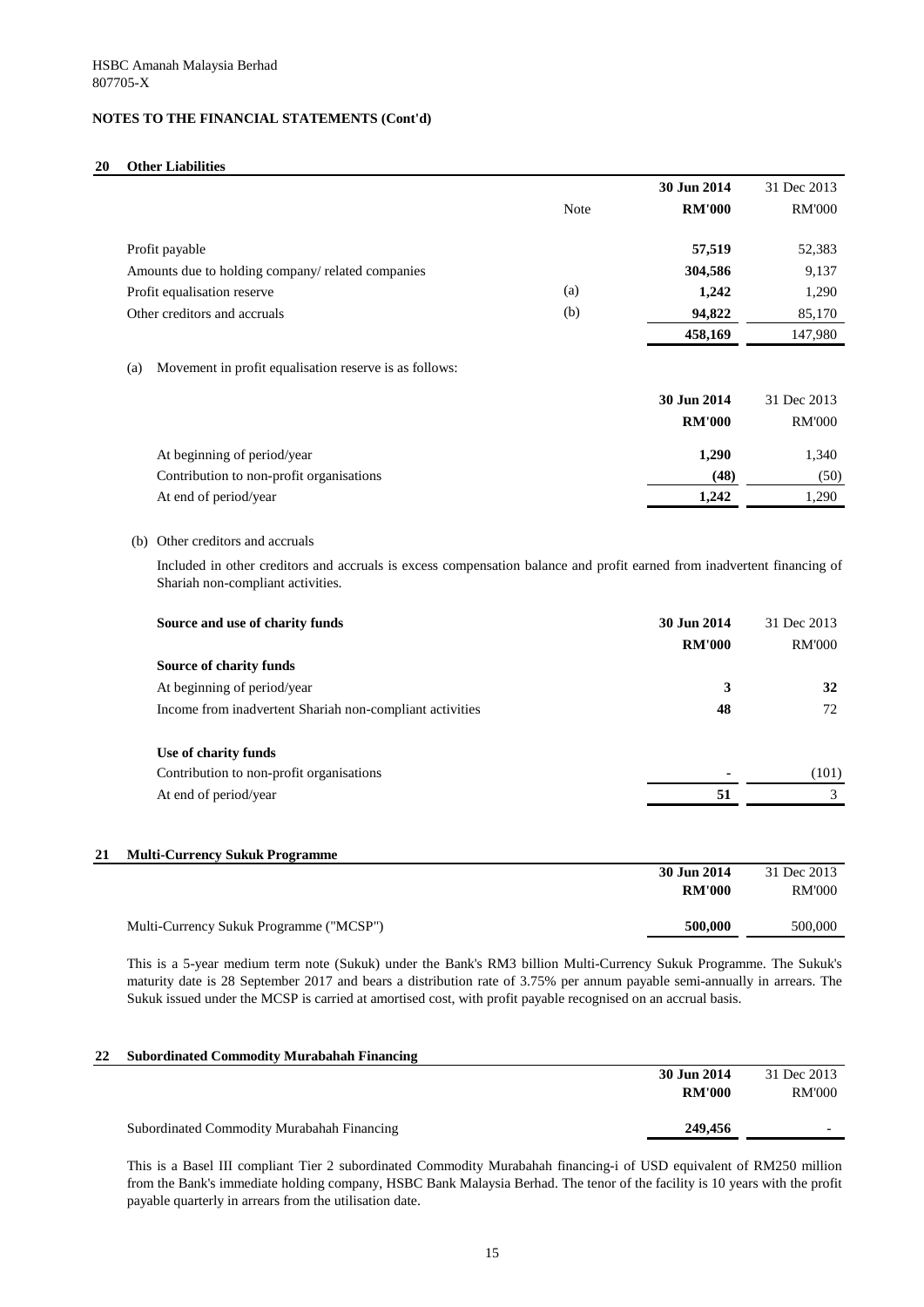## **23 Income Derived from Investment of Depositors' Funds and Others**

|                                     | <b>Second Quarter</b> |               | <b>Half Year To</b> |               |
|-------------------------------------|-----------------------|---------------|---------------------|---------------|
|                                     | 30 Jun 2014           | 30 Jun 2013   | 30 Jun 2014         | 30 Jun 2013   |
|                                     | <b>RM'000</b>         | <b>RM'000</b> | <b>RM'000</b>       | <b>RM'000</b> |
| Income derived from investment of:  |                       |               |                     |               |
| general investment deposits<br>(i)  | 127,540               | 110,587       | 242,950             | 219,192       |
| specific investment deposits<br>(i) | 7,207                 | 7,945         | 13,710              | 20,983        |
| (iii) other deposits                | 26,696                | 25,507        | 59,034              | 50,090        |
|                                     | 161,443               | 144,039       | 315,694             | 290,265       |

(i) Income derived from investment of general investment deposits

| 30 Jun 2014   | 30 Jun 2013            | 30 Jun 2014     | 30 Jun 2013               |
|---------------|------------------------|-----------------|---------------------------|
| <b>RM'000</b> | <b>RM'000</b>          | <b>RM'000</b>   | <b>RM'000</b>             |
|               |                        |                 |                           |
|               |                        |                 |                           |
|               |                        |                 |                           |
|               |                        |                 |                           |
|               |                        |                 | 182,771                   |
|               |                        |                 | 4,095                     |
| 11,533        | 4,564                  | 20,377          | 9,313                     |
|               |                        |                 |                           |
| 15,268        | 13,854                 | 29,783          | 23,013                    |
| 126,924       | 110,587                | 243,785         | 219,192                   |
|               |                        |                 |                           |
|               |                        |                 |                           |
| 3,545         |                        | 7,088           |                           |
|               |                        |                 |                           |
| 4,166         |                        | 7,998           |                           |
|               |                        |                 |                           |
| 84            |                        | 1,213           |                           |
|               |                        |                 |                           |
| (12, 054)     |                        | (22, 523)       |                           |
| 5,176         |                        | 5,736           |                           |
| (301)         |                        | (347)           |                           |
|               |                        |                 |                           |
|               |                        |                 |                           |
| 127,540       | 110,587                | 242,950         | 219,192                   |
|               | 96,579<br>3,544<br>616 | 89,943<br>2,226 | 187,634<br>5,991<br>(835) |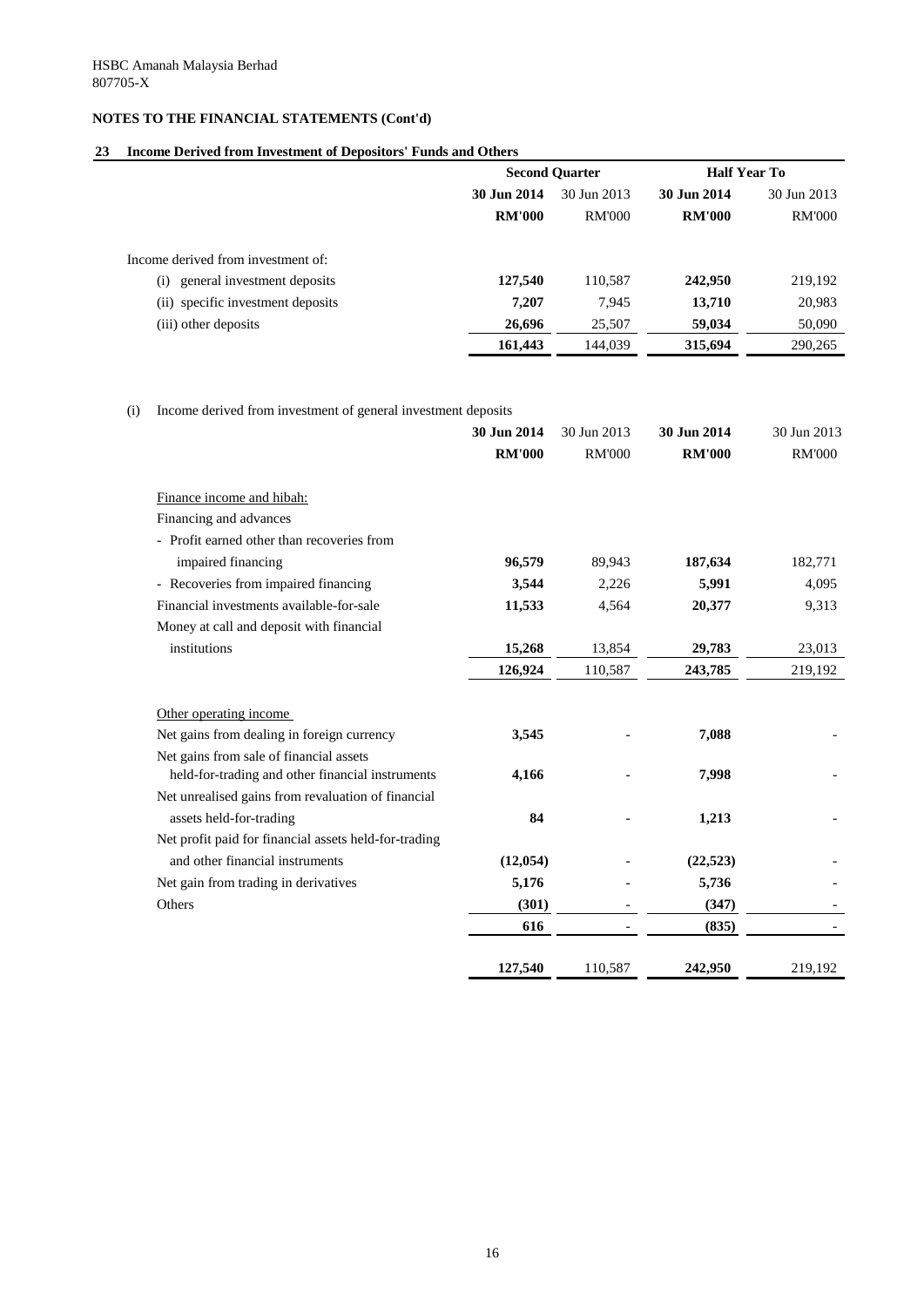## **23 Income Derived from Investment of Depositors' Funds and Others (Cont'd)**

## (ii) Income derived from investment of specific investment deposits

|                                                                                    |                              | <b>Second Quarter</b>        | <b>Half Year To</b>          |                              |
|------------------------------------------------------------------------------------|------------------------------|------------------------------|------------------------------|------------------------------|
|                                                                                    | 30 Jun 2014<br><b>RM'000</b> | 30 Jun 2013<br><b>RM'000</b> | 30 Jun 2014<br><b>RM'000</b> | 30 Jun 2013<br><b>RM'000</b> |
| Finance income and hibah:                                                          |                              |                              |                              |                              |
| Financing and advances                                                             |                              |                              |                              |                              |
| - Profit earned other than recoveries from                                         |                              |                              |                              |                              |
| impaired financing                                                                 | 5,325                        | 5,219                        | 10,191                       | 9,601                        |
| Recoveries from impaired financing                                                 |                              |                              |                              |                              |
| Financial investments available-for-sale                                           |                              | 3,834                        |                              | 7,641                        |
|                                                                                    | 5,325                        | 9,053                        | 10,191                       | 17,242                       |
| Other operating income                                                             |                              |                              |                              |                              |
| Fees and commission                                                                | 505                          | 872                          | 1,355                        | 2,149                        |
| Net gains from dealing in foreign currency                                         | 1,377                        | 4,609                        | 2,164                        | 8,994                        |
| Net gain from sale of financial assets                                             |                              |                              |                              |                              |
| held-for-trading and other financial instruments                                   |                              | 4,199                        |                              | 10,447                       |
| Net (losses)/gains from trading in derivatives                                     |                              | (36)                         |                              | 126                          |
| Net profit paid from financial assets                                              |                              |                              |                              |                              |
| held-for-trading and other financial instruments                                   |                              | (10, 100)                    |                              | (16,892)                     |
| Net unrealised loss from revaluation of financial                                  |                              |                              |                              |                              |
| assets held-for-trading                                                            |                              | (652)                        |                              | (1,083)                      |
|                                                                                    | 1,882                        | (1,108)                      | 3,519                        | 3,741                        |
|                                                                                    | 7,207                        | 7,945                        | 13,710                       | 20,983                       |
| The above fees and commissions were derived from the following major contributors: |                              |                              |                              |                              |
| Guarantee fees                                                                     | 255                          | 264                          | 514                          | 526                          |
| Service charges and fees                                                           | 174                          | 15                           | 764                          | 59                           |
| <b>Credit facilities</b>                                                           |                              | 527                          | $\mathbf{1}$                 | 1,006                        |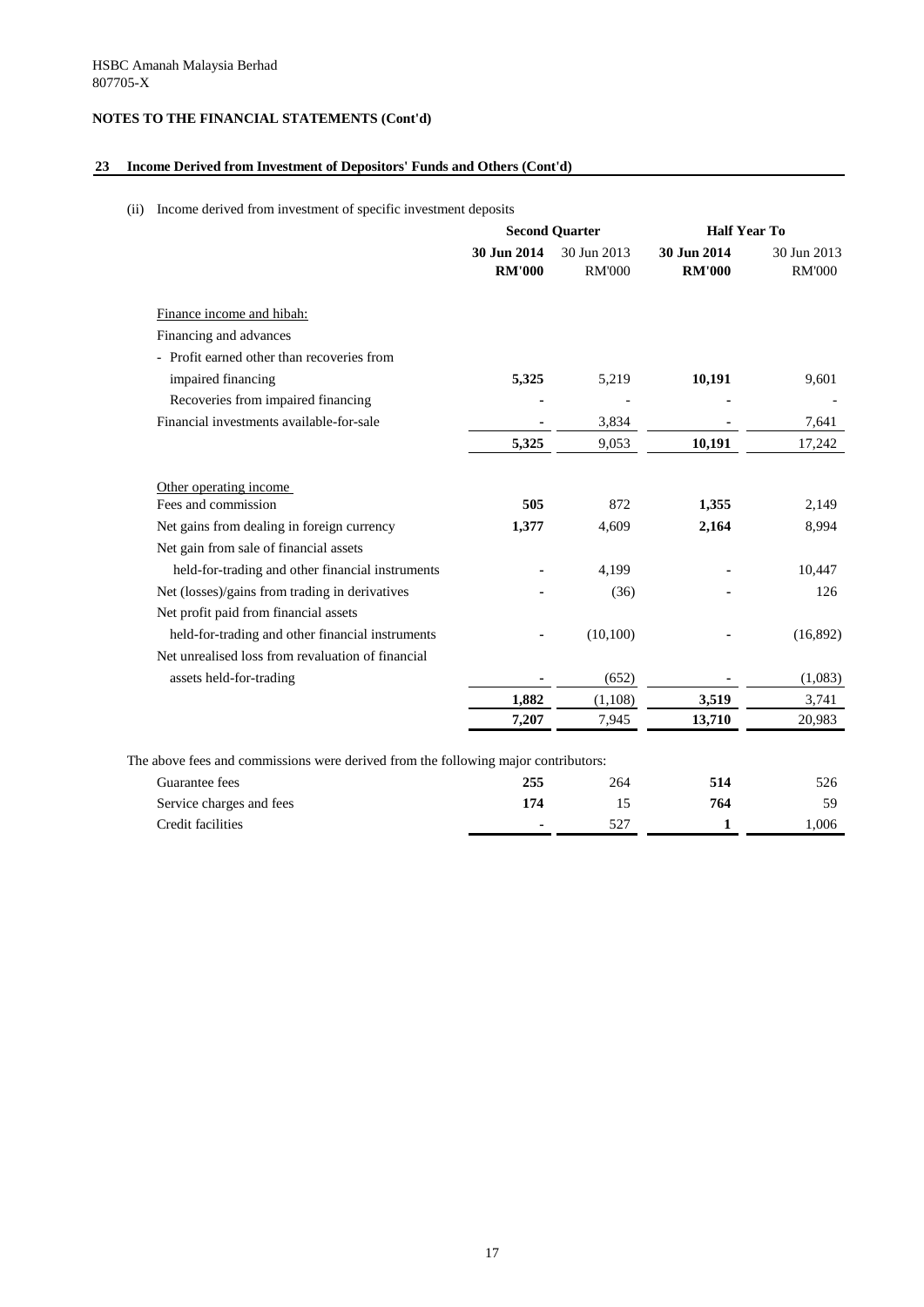## **23 Income Derived from Investment of Depositors' Funds and Others (Cont'd)**

(iii) Income derived from investment of other deposits

|                                                    |                              | <b>Second Quarter</b>        | <b>Half Year To</b>          |                              |
|----------------------------------------------------|------------------------------|------------------------------|------------------------------|------------------------------|
|                                                    | 30 Jun 2014<br><b>RM'000</b> | 30 Jun 2013<br><b>RM'000</b> | 30 Jun 2014<br><b>RM'000</b> | 30 Jun 2013<br><b>RM'000</b> |
| Finance income and hibah:                          |                              |                              |                              |                              |
| Financing and advances                             |                              |                              |                              |                              |
| - Profit earned other than recoveries from         |                              |                              |                              |                              |
| impaired financing                                 | 20,080                       | 20,755                       | 45,593                       | 41,767                       |
| - Recoveries from impaired financing               | 770                          | 513                          | 1,456                        | 936                          |
| Financial investments available-for-sale           | 2,473                        | 1,053                        | 4,951                        | 2,128                        |
| Money at call and deposit with financial           |                              |                              |                              |                              |
| institutions                                       | 3,170                        | 3,186                        | 7,237                        | 5,259                        |
|                                                    | 26,493                       | 25,507                       | 59,237                       | 50,090                       |
| Other operating income                             |                              |                              |                              |                              |
| Net gains from dealing in foreign currency         | 729                          |                              | 1,722                        |                              |
| Net gains from sale of financial assets            |                              |                              |                              |                              |
| held-for-trading and other financial instruments   | 869                          |                              | 1,943                        |                              |
| Net gain from trading in derivatives               | 1,237                        |                              | 1,394                        |                              |
| Net unrealised gains from revaluation of financial |                              |                              |                              |                              |
| assets held-for-trading                            | (21)                         |                              | 295                          |                              |
| Net profit paid from financial assets              |                              |                              |                              |                              |
| held-for-trading and other financial instruments   | (2,540)                      |                              | (5, 473)                     |                              |
| Others                                             | (71)                         |                              | (84)                         |                              |
|                                                    | 203                          |                              | (203)                        |                              |
|                                                    | 26,696                       | 25,507                       | 59,034                       | 50,090                       |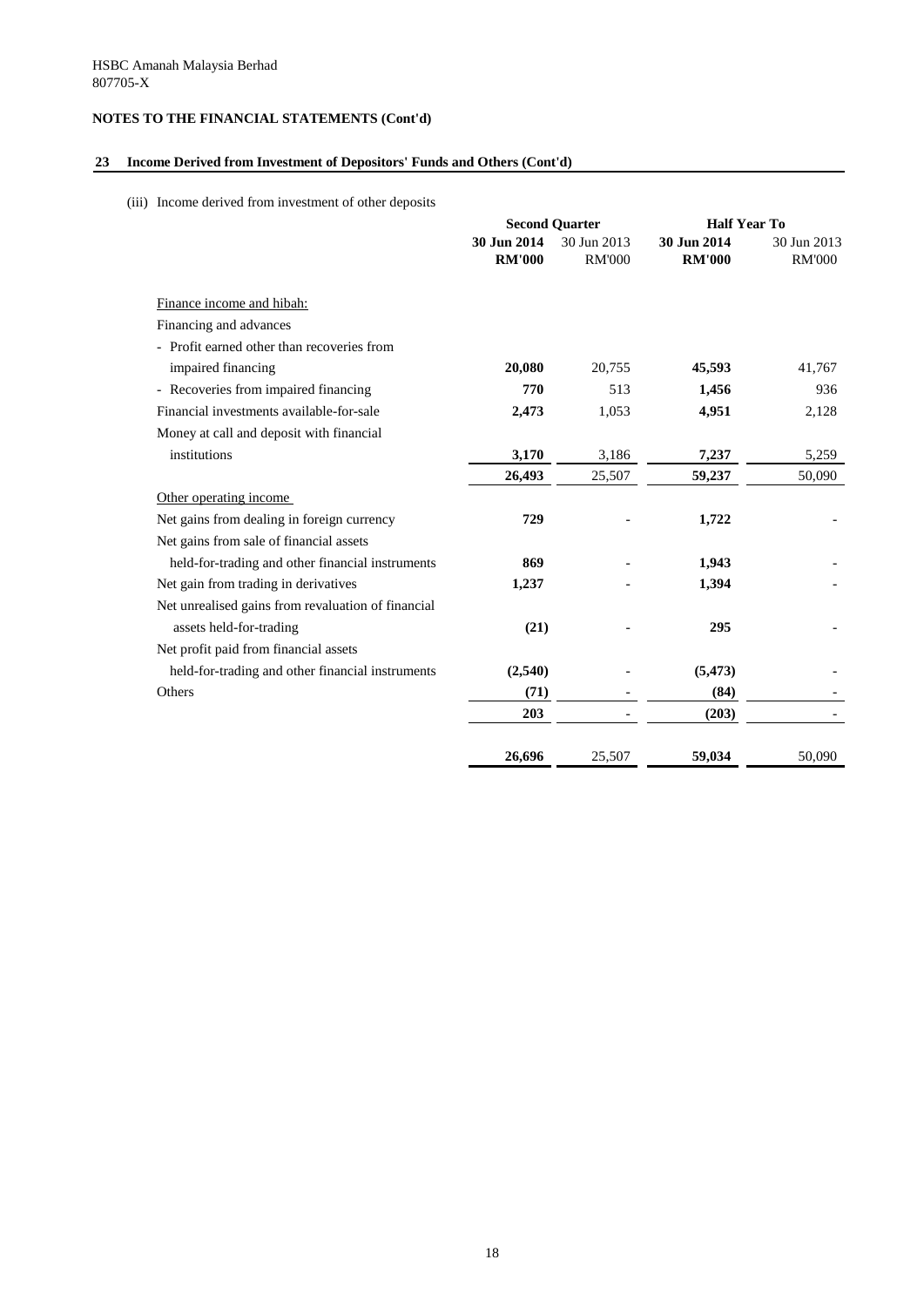## **24 Income Derived from Investment of Shareholder's Funds**

|                                                                                    |                              | <b>Second Quarter</b>        | <b>Half Year To</b>          |                              |
|------------------------------------------------------------------------------------|------------------------------|------------------------------|------------------------------|------------------------------|
|                                                                                    | 30 Jun 2014<br><b>RM'000</b> | 30 Jun 2013<br><b>RM'000</b> | 30 Jun 2014<br><b>RM'000</b> | 30 Jun 2013<br><b>RM'000</b> |
|                                                                                    |                              |                              |                              |                              |
| Finance income and hibah:                                                          |                              |                              |                              |                              |
| Financing and advances                                                             |                              |                              |                              |                              |
| - Profit earned other than recoveries from                                         |                              |                              |                              |                              |
| impaired financing                                                                 | 10,433                       | 10,058                       | 21,182                       | 21,101                       |
| - Recoveries from impaired financing                                               | 387                          | 251                          | 676                          | 473                          |
| Financial investments available-for-sale                                           | 1,256                        | 510                          | 2,300                        | 1,075                        |
| Money at call and deposit with financial                                           |                              |                              |                              |                              |
| institutions                                                                       | 1,649                        | 1,568                        | 3,362                        | 2,657                        |
|                                                                                    | 13,725                       | 12,387                       | 27,520                       | 25,306                       |
| Other operating income                                                             |                              |                              |                              |                              |
| Fees and commission                                                                | 19,355                       | 20,302                       | 37,801                       | 39,753                       |
| Net gains from dealing in foreign currency                                         | 382                          |                              | 800                          |                              |
| Net gains from sale of financial assets held-for-trading                           |                              |                              |                              |                              |
| and other financial instruments                                                    | 451                          |                              | 903                          |                              |
| Net gain from trading in derivatives                                               | 582                          |                              | 648                          |                              |
| Net unrealised gains from revaluation of financial                                 |                              |                              |                              |                              |
| assets held-for-trading                                                            | $\overline{\mathbf{4}}$      |                              | 137                          |                              |
| Net profit paid from financial assets held-for-trading                             |                              |                              |                              |                              |
| and other financial instruments                                                    | (1,307)                      |                              | (2,543)                      |                              |
| Shared-service fees from holding company                                           | 910                          | 915                          | 1,834                        | 1,809                        |
| Net gain on disposal of equipment                                                  |                              |                              |                              |                              |
| Other income                                                                       | (46)                         | 56                           | 600                          | 124                          |
|                                                                                    | 20,331                       | 21,273                       | 40,180                       | 41,686                       |
|                                                                                    | 34,056                       | 33,660                       | 67,700                       | 66,992                       |
| The above fees and commissions were derived from the following major contributors: |                              |                              |                              |                              |
| Service charges and fees                                                           | 4,784                        | 6,410                        | 9,507                        | 10,665                       |
| Cards                                                                              | 8,883                        | 7,251                        | 15,610                       | 13,652                       |
| Agency fees                                                                        | 4,709                        | 4,307                        | 8,763                        | 8,928                        |
|                                                                                    |                              |                              |                              |                              |
| <b>Impairment Losses on Financing</b>                                              | 30 Jun 2014                  | 30 Jun 2013                  | 30 Jun 2014                  | 30 Jun 2013                  |
|                                                                                    | <b>RM'000</b>                | <b>RM'000</b>                | <b>RM'000</b>                | <b>RM'000</b>                |
| Impairment charges on financing:                                                   |                              |                              |                              |                              |
| Individual allowance for impairment<br>(a)                                         |                              |                              |                              |                              |
| - Provided                                                                         | 16,542                       | 7,709                        | 30,287                       | 19,760                       |
| - Written back                                                                     | (11, 664)                    | (6,942)                      | (23, 236)                    | (16,282)                     |
| Collective allownce for impairment<br>(b)                                          |                              |                              |                              |                              |
| - Provided                                                                         | 25,232                       | 33,596                       | 55,598                       | 76,522                       |
| - Written back                                                                     | (7, 426)                     | (12, 403)                    | (17, 735)                    | (19, 113)                    |
| Impaired financing                                                                 |                              |                              |                              |                              |
| - Recovered                                                                        | (7,531)                      | (7,914)                      | (15,239)                     | (15, 547)                    |
| - Written off                                                                      | 2,131                        | 500                          | 2,357                        | 1,308                        |
|                                                                                    | 17,284                       | 14,546                       | 32,032                       | 46,648                       |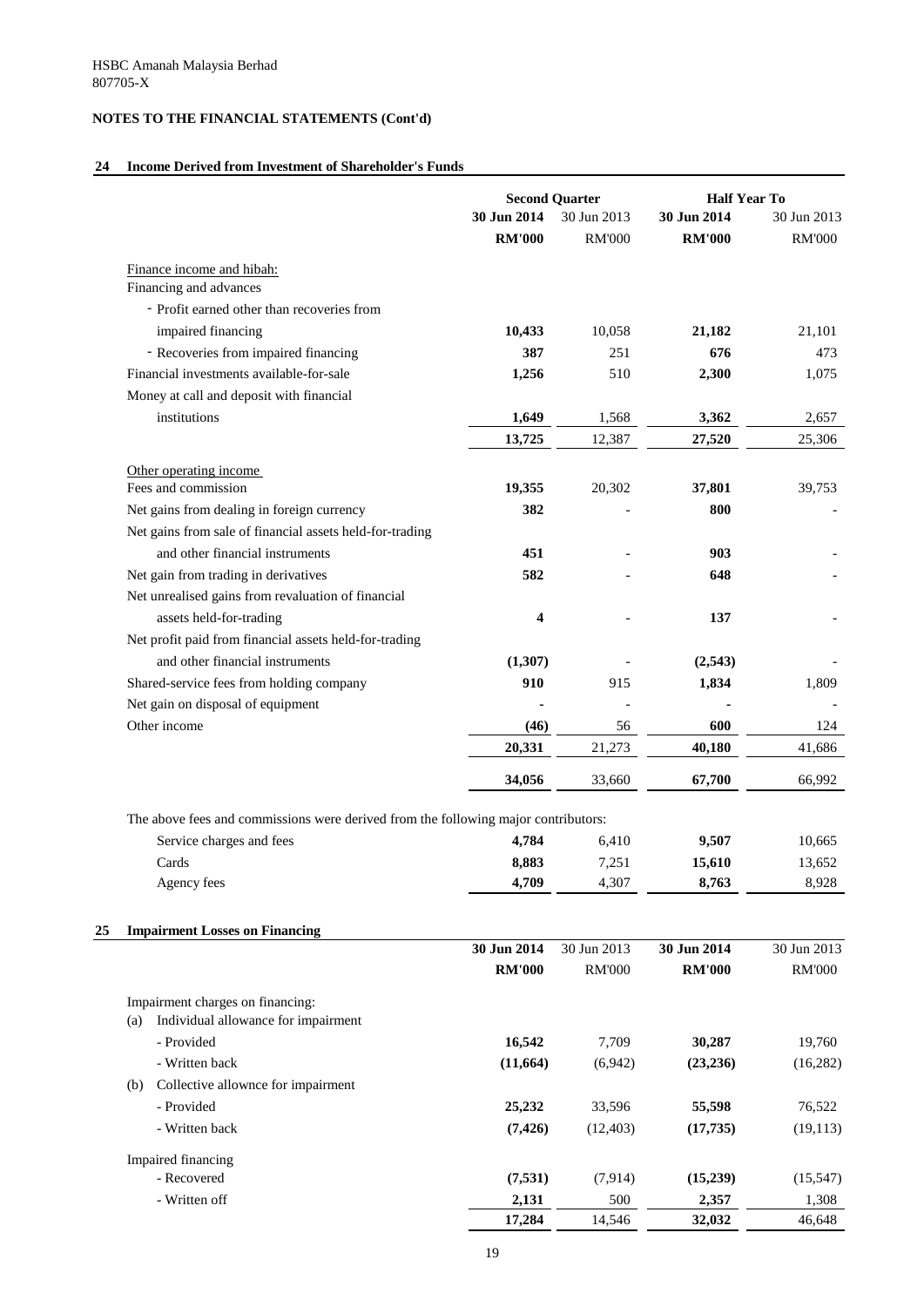# **26 Income Attributable to Depositors**

|    |                                                                      |                              | <b>Second Quarter</b>                    | <b>Half Year To</b>          |                                          |
|----|----------------------------------------------------------------------|------------------------------|------------------------------------------|------------------------------|------------------------------------------|
|    |                                                                      | 30 Jun 2014<br><b>RM'000</b> | 30 Jun 2013<br><b>RM'000</b><br>Restated | 30 Jun 2014<br><b>RM'000</b> | 30 Jun 2013<br><b>RM'000</b><br>Restated |
|    | Non-Mudharabah Fund                                                  |                              |                                          |                              |                                          |
|    | Deposits from customers                                              | 55,582                       | 47,515                                   | 108,585                      | 92,049                                   |
|    | Deposits and placements of banks and other<br>financial institutions | 1,477                        | 1,319                                    | 3,241                        | 2,690                                    |
|    | Others                                                               | 5,364                        | 5,069                                    | 10,524                       | 9,975                                    |
|    | Mudharabah Fund<br>Deposits and placements of banks and other        |                              |                                          |                              |                                          |
|    | financial institutions                                               | 6,825                        | 7,748                                    | 13,101                       | 17,018                                   |
|    |                                                                      | 69,248                       | 61,651                                   | 135,451                      | 121,732                                  |
|    |                                                                      |                              |                                          |                              |                                          |
| 27 | <b>Personnel Expenses</b>                                            | 30 Jun 2014                  | 30 Jun 2013                              | 30 Jun 2014                  | 30 Jun 2013                              |
|    |                                                                      | <b>RM'000</b>                | <b>RM'000</b>                            | <b>RM'000</b>                | <b>RM'000</b>                            |
|    |                                                                      |                              | Restated                                 |                              | Restated                                 |
|    | Salaries, allowances and bonuses                                     | 9,135                        | 8,404                                    | 17,574                       | 14,899                                   |
|    | <b>Employees Provident Fund contributions</b>                        | 1,512                        | 1,269                                    | 2,858                        | 2,050                                    |
|    | Other staff related costs                                            | 371<br>11,018                | 636<br>10,309                            | 981<br>21,413                | 1,341<br>18,290                          |
|    |                                                                      |                              |                                          |                              |                                          |
| 28 | <b>Other Overheads and Expenditures</b>                              |                              |                                          |                              |                                          |
|    |                                                                      | 30 Jun 2014                  | 30 Jun 2013                              | 30 Jun 2014                  | 30 Jun 2013                              |
|    |                                                                      | <b>RM'000</b>                | <b>RM'000</b>                            | <b>RM'000</b>                | <b>RM'000</b>                            |
|    | Promotion and marketing related expenses                             |                              | Restated                                 |                              | Restated                                 |
|    | Advertising and promotion                                            | 4,992                        | 4,723                                    | 9,311                        | 7,485                                    |
|    | Marketing                                                            | 1,584                        | 1,477                                    | 2,254                        | 2,651                                    |
|    |                                                                      | 6,576                        | 6,200                                    | 11,565                       | 10,136                                   |
|    | Establishment related expenses                                       |                              |                                          |                              |                                          |
|    | Depreciation of equipment                                            | 2,106                        | 2,707                                    | 4,285                        | 5,178                                    |
|    | Amortisation of intangible assets                                    | $\boldsymbol{2}$             | 6                                        | 4                            | 11                                       |
|    | Information technology costs                                         | 379                          | 651                                      | 1,122                        | 910                                      |
|    | Hire of equipment                                                    | $\mathbf{1}$                 | 6                                        | 3                            | 23                                       |
|    | Rental of premises                                                   | 2,000                        | 1,963                                    | 4,002                        | 3,994                                    |
|    | Equipment written off                                                |                              |                                          |                              | 14                                       |
|    | Others                                                               | 773                          | 761                                      | 1,372                        | 1,292                                    |
|    |                                                                      | 5,261                        | 6,094                                    | 10,788                       | 11,422                                   |
|    | General administrative expenses                                      |                              |                                          |                              |                                          |
|    | Intercompany expenses                                                | 32,857                       | 31,727                                   | 65,583                       | 62,714                                   |
|    | Auditors' remuneration                                               |                              |                                          |                              |                                          |
|    | <b>Statutory audit fees</b>                                          |                              |                                          |                              |                                          |
|    | <b>KPMG</b> Malaysia                                                 | 30                           | 30                                       | 60                           | 60                                       |
|    | Other services                                                       |                              |                                          |                              |                                          |
|    | <b>KPMG</b> Malaysia                                                 | 27                           | 32                                       | 95                           | 75                                       |
|    | Professional fees                                                    | 568                          | 550                                      | 823                          | 858                                      |
|    | Others                                                               | 3,671                        | 1,412                                    | 6,850                        | 4,403                                    |
|    |                                                                      | 37,153                       | 33,751                                   | 73,411                       | 68,110                                   |
|    |                                                                      | 48,990                       | 46,045                                   | 95,764                       | 89,668                                   |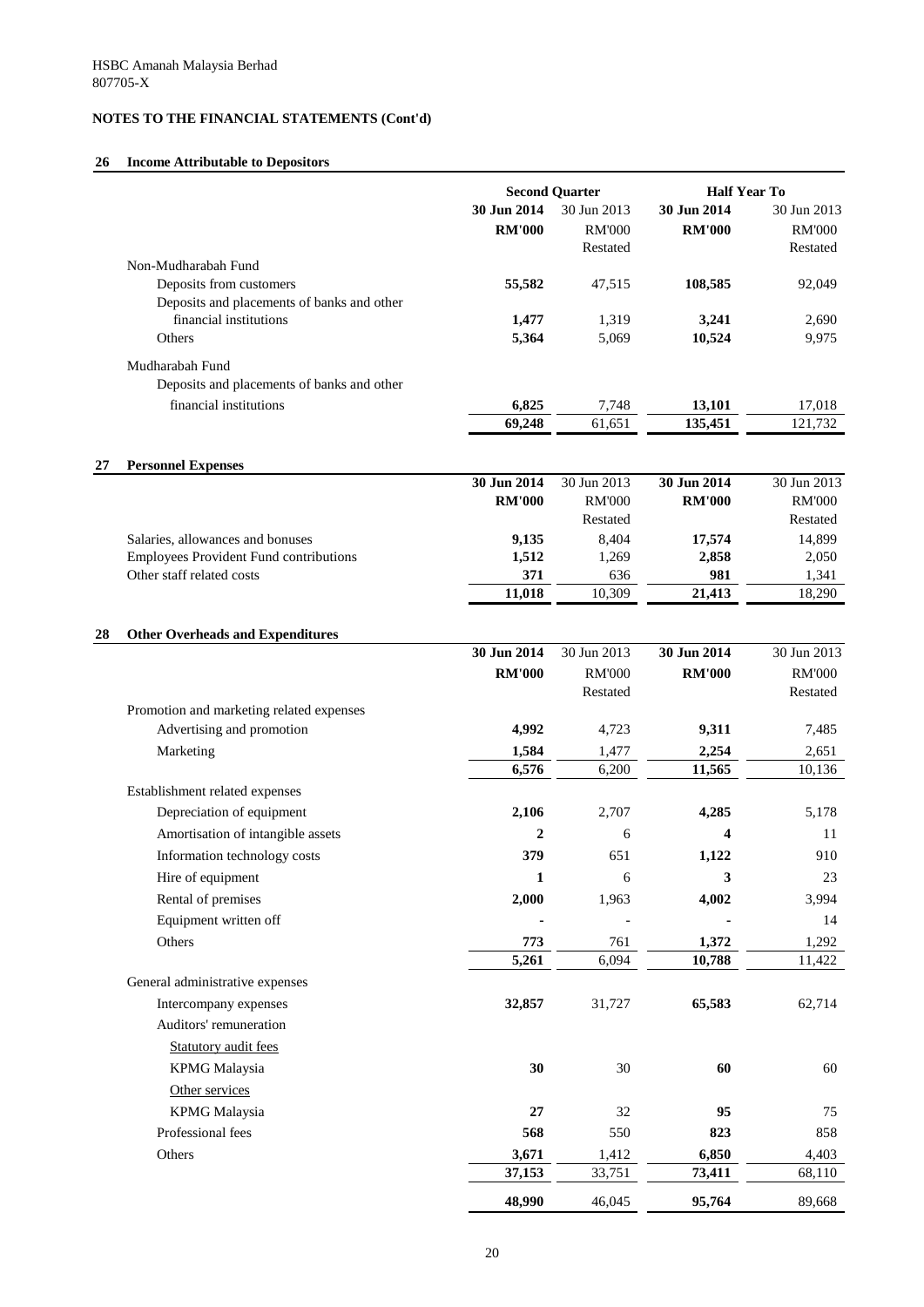## **29 Credit exposure to connected parties**

The credit exposures of the Bank to connected parties, as defined by Bank Negara Malaysia's Guidelines on Credit Transactions and Exposures with Connected Parties' are as follows:

|                                                                      | 30 Jun 2014 | 31 Dec 2013 |
|----------------------------------------------------------------------|-------------|-------------|
| Aggregate value of outstanding credit exposures to connected         |             |             |
| parties (RM'000)                                                     | 498,359     | 231,557     |
| As a percentage of total credit exposures                            | 3.96%       | 2.00%       |
| Aggregate value of outstanding credit exposures to connected parties |             |             |
| which is non-performing or in default (RM'000)                       |             |             |
| As a percentage of total credit exposures                            |             |             |

## **30 Capital Adequacy**

|                                                                                                                                               | 30 Jun 2014        | 31 Dec 2013        |
|-----------------------------------------------------------------------------------------------------------------------------------------------|--------------------|--------------------|
|                                                                                                                                               | <b>RM'000</b>      | <b>RM'000</b>      |
| Tier 1 capital                                                                                                                                |                    |                    |
| Paid-up ordinary share capital                                                                                                                | 50,000             | 50,000             |
| Share premium                                                                                                                                 | 610,000            | 610,000            |
| Retained profits                                                                                                                              | 535,071            | 472,050            |
| Other reserves                                                                                                                                | 58,427             | 43,345             |
| Regulatory adjustments                                                                                                                        | (19, 810)          | (5,116)            |
| Total Common Equity Tier 1 (CET1) and Tier 1 capital                                                                                          | 1,233,688          | 1,170,279          |
| Tier 2 capital<br>Subordinated Commodity Murabahah financing<br>Collective impairment allowance (unimpaired portion) $\&$ regulatory reserves | 249,456<br>83,632  | 75,649             |
| Total Tier 2 capital                                                                                                                          | 333,088            | 75,649             |
| <b>Capital base</b>                                                                                                                           | 1,566,776          | 1,245,928          |
| <b>CET1</b> and Tier 1 Capital ratio<br><b>Total Capital ratio</b>                                                                            | 11.973%<br>15.206% | 12.300%<br>13.095% |

The total capital and capital adequacy ratios have been computed based on the Standardised Approach in accordance with the Capital Adequacy Framework for Islamic Banks (CAFIB). The Bank has adopted the Standardised Approach for Credit Risk and Market Risk, and the Basic Indicator Approach for Operational Risk.

Breakdown of risk-weighted assets ("RWA") in the various categories of risk weights:

|                                |                  | 30 Jun 2014   | 31 Dec 2013   |               |  |
|--------------------------------|------------------|---------------|---------------|---------------|--|
|                                | <b>Principal</b> | Risk-weighted | Principal     | Risk-weighted |  |
|                                | <b>RM'000</b>    | <b>RM'000</b> | <b>RM'000</b> | <b>RM'000</b> |  |
| Total RWA for credit risk      | 18,022,447       | 9,292,201     | 16,569,610    | 8,580,305     |  |
| Total RWA for market risk      | $\blacksquare$   | 111,764       |               | 78,252        |  |
| Total RWA for operational risk | $\blacksquare$   | 899,632       |               | 856,104       |  |
|                                | 18,022,447       | 10,303,597    | 16,569,610    | 9,514,661     |  |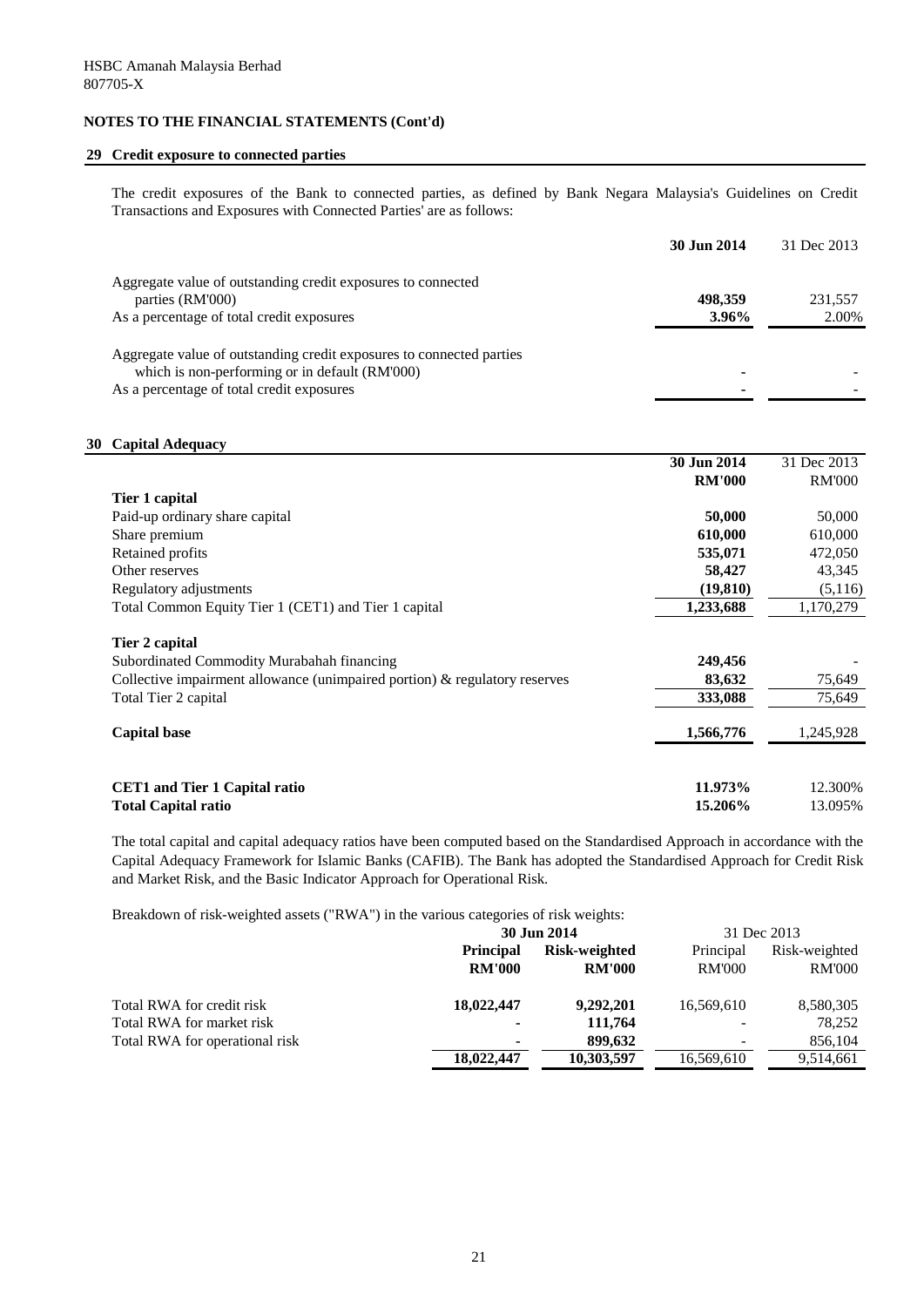## **31 Commitments and Contingencies**

The table below shows the contracts or underlying principal amounts, positive fair value of derivative contracts, credit equivalent amounts and risk weighted amounts of unmatured off-balance sheet transactions as at the statement of financial position date. The underlying principal amounts indicate the volume of business outstanding and do not represent amounts at risk.

|                                                         |                  | <b>Positive fair</b> |               |               |
|---------------------------------------------------------|------------------|----------------------|---------------|---------------|
|                                                         |                  | value of             | <b>Credit</b> | <b>Risk</b>   |
|                                                         | <b>Principal</b> | derivative           | equivalent    | weighted      |
|                                                         |                  | contracts ^          | amount *      | amount *      |
|                                                         | amount           |                      |               |               |
| 30 Jun 2014                                             | <b>RM'000</b>    | <b>RM'000</b>        | <b>RM'000</b> | <b>RM'000</b> |
| Direct credit substitutes                               | 469,982          |                      | 469,982       | 384,769       |
| Transaction-related contingent items                    | 863,568          |                      | 431,784       | 318,156       |
| Short-term self-liquidating trade-related contingencies | 45,013           |                      | 9,003         | 6,329         |
| Irrevocable commitments to extend credit                |                  |                      |               |               |
| - Maturity not exceeding one year                       | 2,047,503        |                      | 409,501       | 329,849       |
| - Maturity exceeding one year                           | 1,093,469        |                      | 546,734       | 528,500       |
| Unutilised credit card lines                            | 1,139,327        |                      | 227,865       | 170,899       |
| Equity related contracts                                |                  |                      |               |               |
| - Less than one year                                    | 306,495          | 251                  | 19,550        | 3,910         |
| - One year to less than five years                      | 1,176,639        | 4,346                | 98,477        | 19,695        |
| Profit rate related contracts                           |                  |                      |               |               |
| - Less than one year                                    | 83,000           | 160                  | 288           | 58            |
| - One year to less than five years                      | 4,841,373        | 75,478               | 216,240       | 62,510        |
| Foreign exchange related contracts                      |                  |                      |               |               |
| - Less than one year                                    | 2,080,810        | 16,794               | 49,456        | 12,324        |
| - One year to less than five years                      | 800,000          | 9,817                | 81,817        | 53,017        |
| - Over five years                                       | 96,330           | 3,731                | 13,364        | 9,511         |
|                                                         | 15,043,509       | 110,577              | 2,574,061     | 1,899,527     |
|                                                         |                  | Note 32              |               |               |
|                                                         |                  |                      |               |               |
| 31 Dec 2013                                             |                  |                      |               |               |
| Direct credit substitutes                               | 493,365          |                      | 493,365       | 448,235       |
| Transaction-related contingent items                    | 832,700          |                      | 416,350       | 293,927       |
| Short-term self-liquidating trade-related contingencies | 19,611           |                      | 3,922         | 3,288         |
| Irrevocable commitments to extend credit                |                  |                      |               |               |
| - Maturity not exceeding one year                       | 1,873,926        |                      | 374,785       | 333,163       |
| - Maturity exceeding one year                           | 861,017          |                      | 430,508       | 416,910       |
| Unutilised credit card lines                            | 1,030,840        |                      | 206,168       | 154,626       |
| Equity related contracts                                |                  |                      |               |               |
| - Less than one year                                    | 644,322          | 11                   | 39,062        | 18,346        |
| - One year to less than five years                      | 752,273          | 5,095                | 67,296        | 31,154        |
| Profit rate related contracts                           |                  |                      |               |               |
| - Less than one year                                    | 98,500           | 359                  | 537           | 269           |
| - One year to less than five years                      | 3,101,025        | 58,935               | 154,051       | 85,717        |
| Foreign exchange related contracts                      |                  |                      |               |               |
| - Less than one year                                    | 2,201,457        | 16,424               | 62,439        | 37,043        |
| - Over five years                                       | 98,370           | 4,640                | 14,587        | 12,127        |
|                                                         | 12,007,406       | 85,464               | 2,263,070     | 1,834,805     |
|                                                         |                  |                      |               |               |

Note 32

**^** The foreign exchange, equity related and profit rate related contracts are off-balance sheet derivative financial instruments whose values change in response to change in prices or rates (such as foreign exchange rates, profit rates and commodities price) of the underlying instruments. The table above shows the Bank's derivative financial instruments at the statement of financial position date. The underlying principal amount of these derivative financial instruments and their corresponding gross positive (derivative financial asset) fair values at the statement of financial position date are shown above.

**\*** The credit equivalent and risk weighted amounts are computed using credit conversion factors and risk weighting rules as per Bank Negara Malaysia guidelines. The credit conversion factors and risk weighting rules were based on Basel II Capital Adequacy Framework for Islamic Banks, "CAFIB".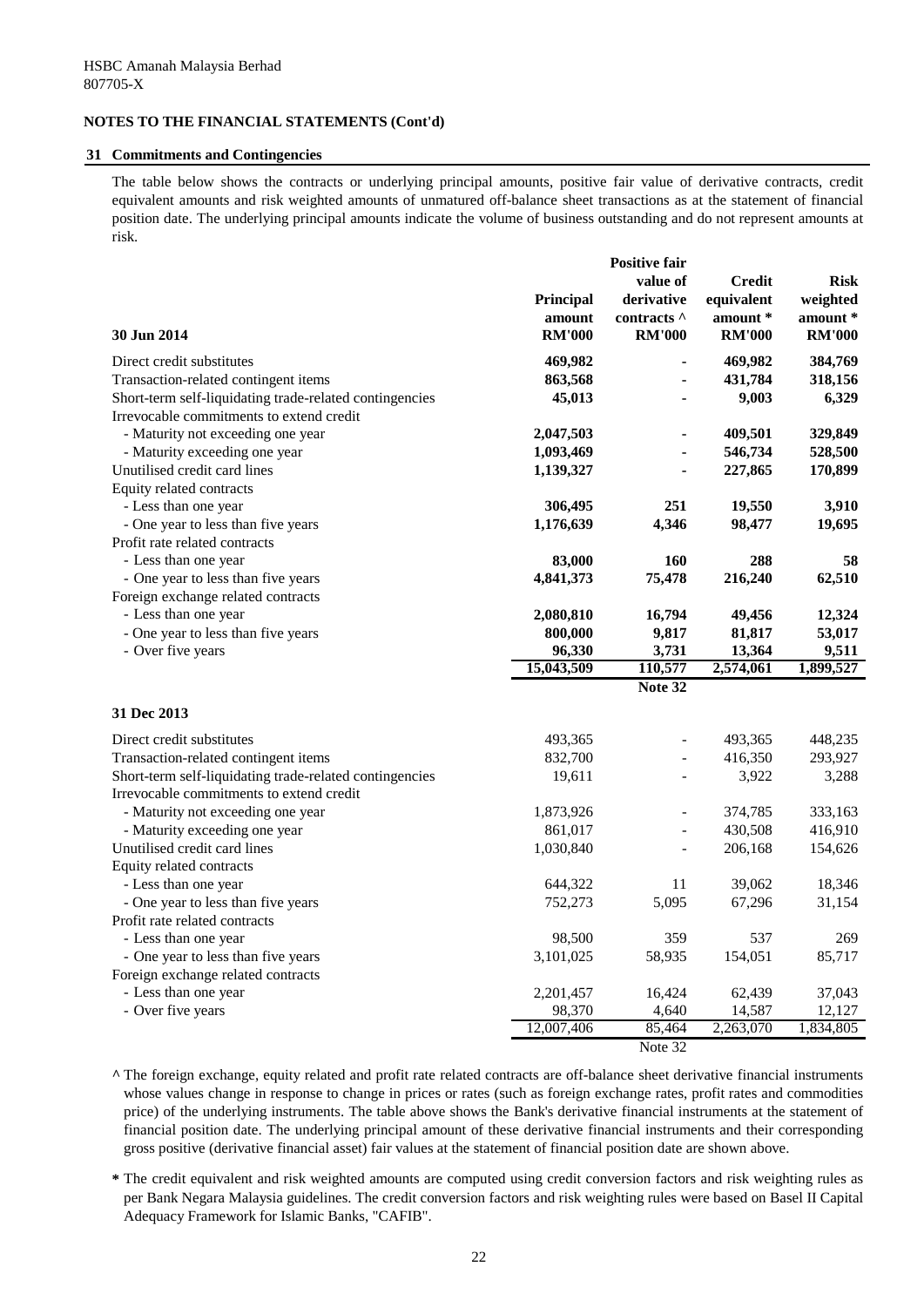#### **32 Derivative Financial Instruments**

Details of derivative financial instruments outstanding are as follows:

Derivative financial instruments measured at their fair values together with their corresponding contract/notional amounts:

| <b>Contract / Notional Amount</b> |                               |                                             |               |                               | <b>Positive Fair Value</b>    |                                             |                |                               | <b>Negative Fair Value</b>    |                                             |                |                               |
|-----------------------------------|-------------------------------|---------------------------------------------|---------------|-------------------------------|-------------------------------|---------------------------------------------|----------------|-------------------------------|-------------------------------|---------------------------------------------|----------------|-------------------------------|
| 30 Jun 2014                       | Up to 1 Year<br><b>RM'000</b> | $>1 - 5$ Years $> 5$ Years<br><b>RM'000</b> | <b>RM'000</b> | <b>Total</b><br><b>RM'000</b> | Up to 1 Year<br><b>RM'000</b> | $>1 - 5$ Years $> 5$ Years<br><b>RM'000</b> | <b>RM'000</b>  | <b>Total</b><br><b>RM'000</b> | Up to 1 Year<br><b>RM'000</b> | $>1 - 5$ Years $> 5$ Years<br><b>RM'000</b> | <b>RM'000</b>  | <b>Total</b><br><b>RM'000</b> |
| <b>Trading derivatives:</b>       |                               |                                             |               |                               |                               |                                             |                |                               |                               |                                             |                |                               |
| Foreign exchange contracts        |                               |                                             |               |                               |                               |                                             |                |                               |                               |                                             |                |                               |
| - Forwards                        | 2,040,369                     |                                             |               | 2,040,369                     | 16,323                        |                                             |                | 16,323                        | 16,460                        |                                             |                | 16,460                        |
| - Swaps                           |                               | 800,000                                     | 93,885        | 893,885                       |                               | 9,817                                       | 3,731          | 13,548                        |                               | 2,064                                       | 3,016          | 5,080                         |
| - Options                         | 42,886                        |                                             |               | 42,886                        | 471                           |                                             | $\blacksquare$ | 471                           | 21                            | $\blacksquare$                              |                | 21                            |
| Profit rate related contracts     |                               |                                             |               |                               |                               |                                             | $\blacksquare$ |                               |                               |                                             |                |                               |
| - Swaps                           | 83,000                        | 3,693,295                                   | ۰.            | 3,776,295                     | 160                           | 11,869                                      | $\blacksquare$ | 12,029                        |                               | 9,425                                       |                | 9,425                         |
| - Options                         |                               | 868,078                                     | ٠.            | 868,078                       | $\blacksquare$                | 62,775                                      | ٠              | 62,775                        |                               | 73,816                                      | $\blacksquare$ | 73,816                        |
| Equity related contracts          |                               |                                             | ۰             |                               | ٠                             |                                             | $\blacksquare$ |                               |                               |                                             | $\blacksquare$ |                               |
| - Options                         | 306,495                       | 1,176,639                                   | ٠             | 1,483,134                     | 899                           | 3,698                                       | $\blacksquare$ | 4,597                         | 5,560                         | 12,515                                      |                | 18,075                        |
| Sub-total                         | 2,472,750                     | 6,538,012                                   | 93,885        | 9,104,647                     | 17,853                        | 88,159                                      | 3,731          | 109,743                       | 22,041                        | 97,820                                      | 3,016          | 122,877                       |
| <b>Hedging Derivatives:</b>       |                               |                                             |               |                               |                               |                                             |                |                               |                               |                                             |                |                               |
| <b>Fair Value Hedge</b>           |                               |                                             |               |                               |                               |                                             |                |                               |                               |                                             |                |                               |
| Profit rate related contracts     |                               |                                             |               |                               |                               |                                             |                |                               |                               |                                             |                |                               |
| - Swaps                           |                               | 280,000                                     |               | 280,000                       |                               | 834                                         | $\blacksquare$ | 834                           |                               | 56                                          |                | 56                            |
| Sub-total                         | $\sim$                        | 280,000                                     | ۰.            | 280,000                       | $\blacksquare$                | 834                                         | $\blacksquare$ | 834                           |                               | 56                                          | $\blacksquare$ | 56                            |
| <b>Total</b>                      | 2,472,750                     | 6,818,012                                   | 93,885        | 9,384,647                     | 17,853                        | 88,993                                      | 3,731          | 110,577                       | 22,041                        | 97,876                                      | 3,016          | 122,933                       |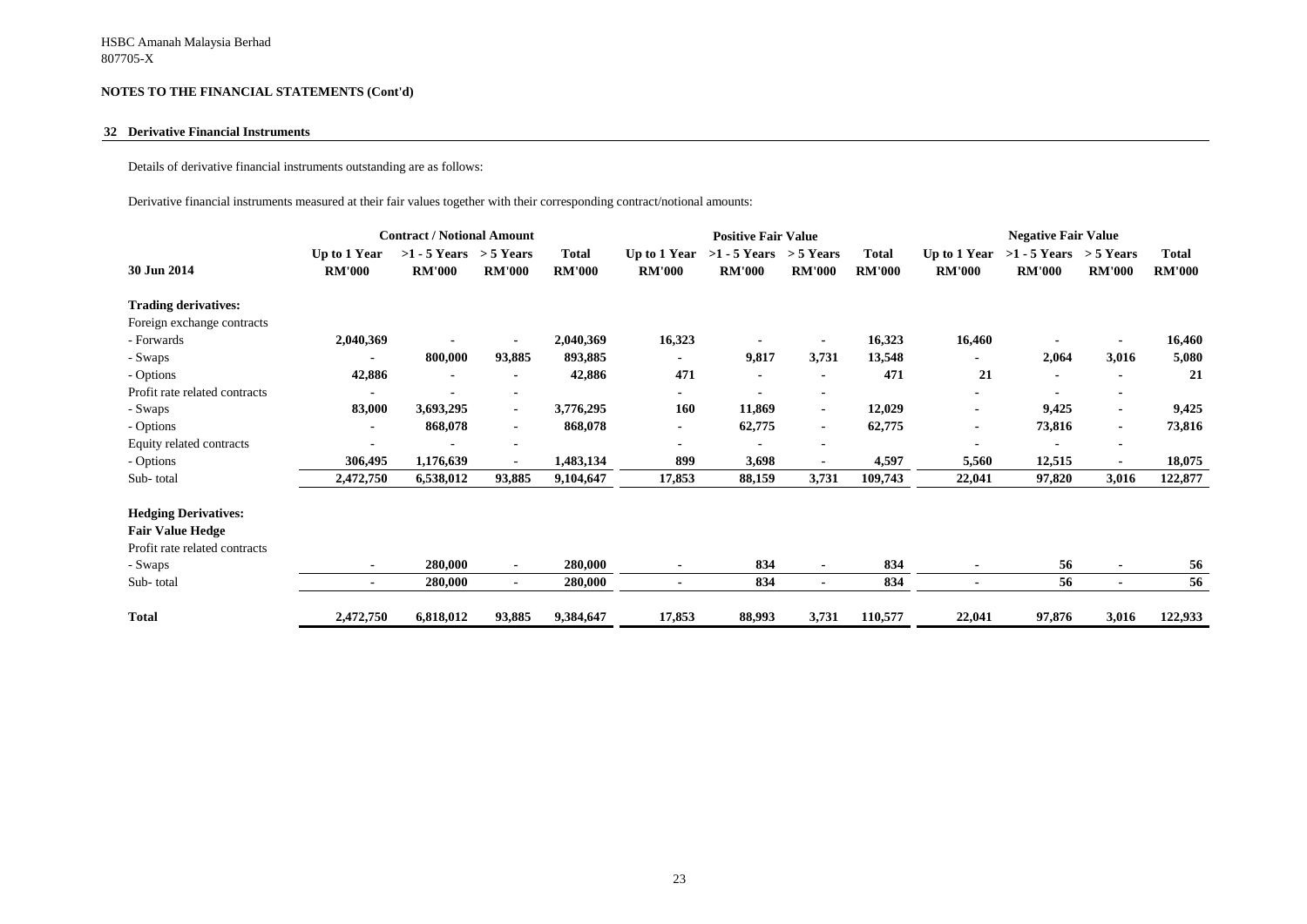## **32 Derivative Financial Instruments (Cont'd)**

|                                                                                                                 |                                                      | Contract / Notional Amount      |                              |                        |                                                      | Positive Fair Value             |                                    |                        |                               | Negative Fair Value             |                              |                        |
|-----------------------------------------------------------------------------------------------------------------|------------------------------------------------------|---------------------------------|------------------------------|------------------------|------------------------------------------------------|---------------------------------|------------------------------------|------------------------|-------------------------------|---------------------------------|------------------------------|------------------------|
| 31 Dec 2013                                                                                                     | Up to 1 Year<br><b>RM'000</b>                        | $>1 - 5$ Years<br><b>RM'000</b> | $>$ 5 Years<br><b>RM'000</b> | Total<br><b>RM'000</b> | Up to 1 Year<br><b>RM'000</b>                        | $>1 - 5$ Years<br><b>RM'000</b> | $> 5$ Years<br><b>RM'000</b>       | Total<br><b>RM'000</b> | Up to 1 Year<br><b>RM'000</b> | $>1 - 5$ Years<br><b>RM'000</b> | $>$ 5 Years<br><b>RM'000</b> | Total<br><b>RM'000</b> |
| <b>Trading derivatives:</b>                                                                                     |                                                      |                                 |                              |                        |                                                      |                                 |                                    |                        |                               |                                 |                              |                        |
| Foreign exchange contracts                                                                                      |                                                      |                                 |                              |                        |                                                      |                                 |                                    |                        |                               |                                 |                              |                        |
| - Forwards                                                                                                      | 2,178,902                                            |                                 |                              | 2,178,902              | 13,607                                               | $\overline{\phantom{a}}$        |                                    | 13,607                 | 13,186                        |                                 |                              | 13,186                 |
| - Swaps                                                                                                         |                                                      | $\overline{\phantom{a}}$        | 94,905                       | 94,905                 | $\overline{\phantom{a}}$                             | $\sim$                          | 4,750                              | 4,750                  | $\sim$                        | $\sim$                          | 3,970                        | 3,970                  |
| - Options                                                                                                       | 26,020                                               | $\overline{\phantom{a}}$        |                              | 26,020                 | $\overline{\phantom{a}}$                             | 2,707                           | $\overline{\phantom{a}}$           | 2,707                  | 23                            |                                 | $\overline{\phantom{0}}$     | 23                     |
| Profit rate related contracts                                                                                   |                                                      |                                 |                              |                        |                                                      |                                 |                                    |                        |                               |                                 |                              |                        |
| - Swaps                                                                                                         | 98,500                                               | 1,802,194                       | 550,000                      | 2,450,694              | 359                                                  | 8,230                           | 3,487                              | 12,076                 | $\sim$                        | 5,674                           | 1,879                        | 7,553                  |
| - Options                                                                                                       |                                                      | 668,832                         | $\overline{\phantom{a}}$     | 668,832                | $\overline{\phantom{a}}$                             | 46,720                          | $\overline{\phantom{a}}$           | 46,720                 | $\sim$                        | 58,873                          | $\sim$                       | 58,873                 |
| Equity related contracts                                                                                        |                                                      |                                 |                              |                        |                                                      |                                 |                                    |                        |                               |                                 |                              |                        |
| - Options                                                                                                       | 644,322                                              | 707,865                         | $\sim$                       | 1,352,187              | 11                                                   | 5,095                           | $\sim$                             | 5,106                  | 26,100                        | 7,326                           | $\overline{\phantom{a}}$     | 33,426                 |
| Sub-total                                                                                                       | 2,947,744                                            | 3,178,891                       | 644,905                      | 6,771,540              | 13,977                                               | 62,752                          | 8,237                              | 84,966                 | 39,309                        | 71,873                          | 5,849                        | 117,031                |
| <b>Hedging Derivatives:</b><br><b>Fair Value Hedge</b><br>Profit rate related contracts<br>- Swaps<br>Sub-total | $\overline{\phantom{a}}$<br>$\overline{\phantom{a}}$ | 80,000<br>80,000                | $\equiv$<br>$\sim$           | 80,000<br>80,000       | $\overline{\phantom{a}}$<br>$\overline{\phantom{a}}$ | 498<br>498                      | $\overline{\phantom{a}}$<br>$\sim$ | 498<br>498             |                               | $\overline{\phantom{a}}$        | $\overline{\phantom{a}}$     |                        |
| Total                                                                                                           | 2,947,744                                            | 3,258,891                       | 644,905                      | 6,851,540              | 13,977                                               | 63,250                          | 8,237                              | 85,464                 | 39,309                        | 71,873                          | 5,849                        | 117,031                |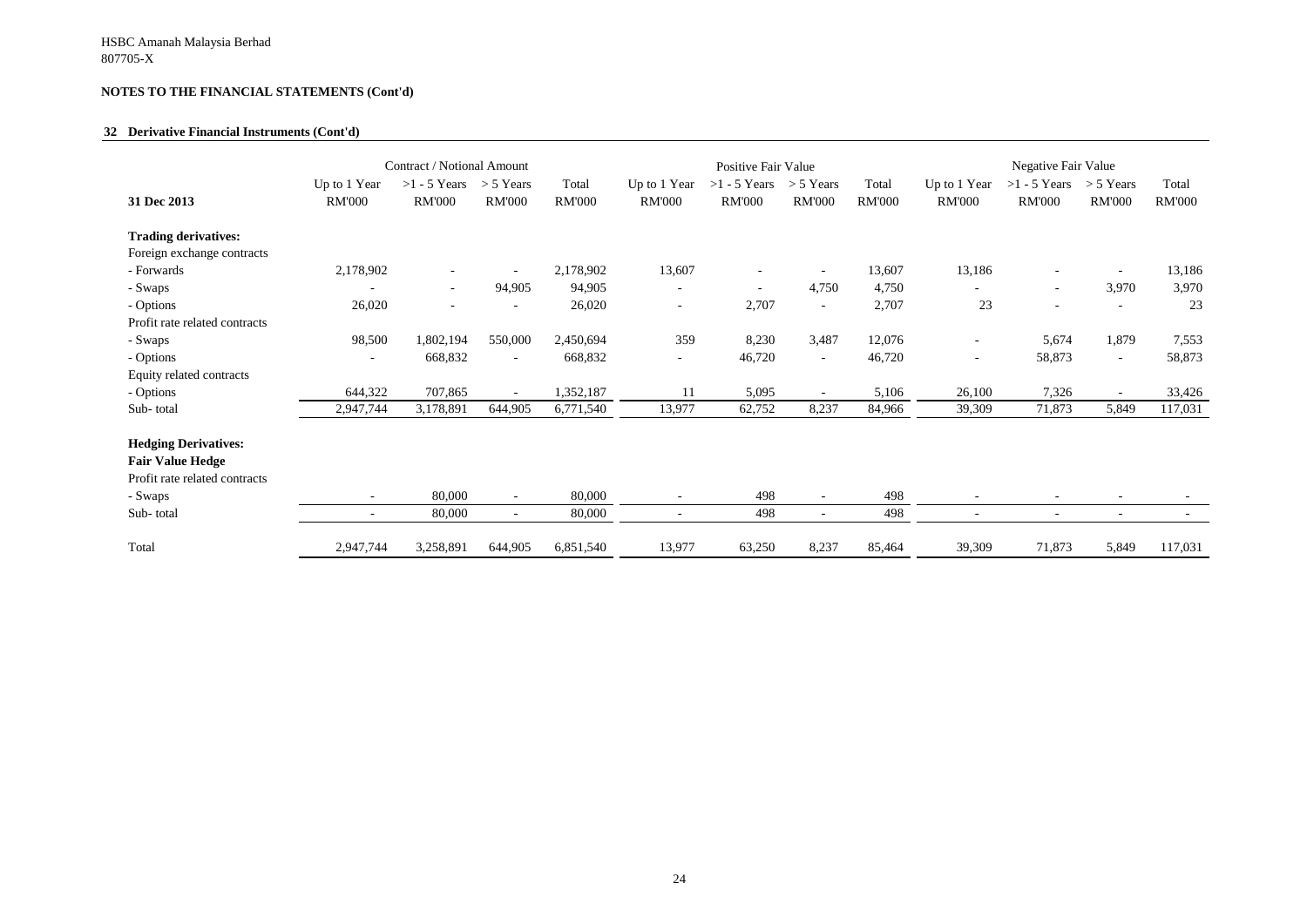#### **33 Profit Rate Risk**

|                                          | Non-trading book -                |                                     |                                      |                                   |                                  |                                          |                                         |                               |                                                     |  |
|------------------------------------------|-----------------------------------|-------------------------------------|--------------------------------------|-----------------------------------|----------------------------------|------------------------------------------|-----------------------------------------|-------------------------------|-----------------------------------------------------|--|
| 30 Jun 2014                              | Up to<br>1 month<br><b>RM'000</b> | $>1 - 3$<br>months<br><b>RM'000</b> | $>3 - 12$<br>months<br><b>RM'000</b> | $1 - 5$<br>years<br><b>RM'000</b> | Over 5<br>years<br><b>RM'000</b> | Non-profit<br>sensitive<br><b>RM'000</b> | <b>Trading</b><br>book<br><b>RM'000</b> | <b>Total</b><br><b>RM'000</b> | <b>Effective</b><br>profit<br>rate<br>$\frac{0}{0}$ |  |
| <b>ASSETS</b>                            |                                   |                                     |                                      |                                   |                                  |                                          |                                         |                               |                                                     |  |
| Cash and short-term funds                | 2,558,080                         |                                     |                                      |                                   |                                  | 170,770                                  |                                         | 2,728,850                     | 3.04                                                |  |
| Deposits and placements with banks       |                                   |                                     |                                      |                                   |                                  |                                          |                                         |                               |                                                     |  |
| and other financial institutions         |                                   | 157,631                             |                                      |                                   |                                  |                                          |                                         | 157,631                       | 1.50                                                |  |
| Financial assets held-for-trading        |                                   |                                     |                                      |                                   |                                  |                                          | 39,073                                  | 39,073                        | 3.40                                                |  |
| Financial investments available-for-sale |                                   | 144,330                             | 527,669                              | 1,164,884                         | 19,880                           |                                          |                                         | 1,856,763                     | 3.27                                                |  |
| Financing and advances                   |                                   |                                     |                                      |                                   |                                  |                                          |                                         |                               |                                                     |  |
| - performing                             | 8,171,618                         | 229,733                             | 175,337                              | 993,224                           | 42,867                           | 168,463                                  |                                         | 9,781,242                     | 5.78                                                |  |
| - impaired *                             |                                   |                                     |                                      |                                   |                                  | 70,571                                   |                                         | 70,571                        |                                                     |  |
| Derivative financial assets              |                                   |                                     |                                      |                                   |                                  |                                          | 110,577                                 | 110,577                       |                                                     |  |
| Others                                   |                                   |                                     |                                      |                                   |                                  | 922,649                                  | 1,514                                   | 924,163                       |                                                     |  |
| <b>Total Assets</b>                      | 10,729,698                        | 531,694                             | 703,006                              | 2,158,108                         | 62,747                           | 1,332,453                                | 151,164                                 | 15,668,870                    |                                                     |  |
| <b>LIABILITIES AND EQUITY</b>            |                                   |                                     |                                      |                                   |                                  |                                          |                                         |                               |                                                     |  |
| Deposits from customers                  | 5,044,675                         | 1,642,003                           | 1,411,085                            | 40,470                            | $\blacksquare$                   | 1,411,395                                | 2,044,551                               | 11,594,179                    | 2.36                                                |  |
| Deposits and placements from banks       |                                   |                                     |                                      |                                   |                                  |                                          |                                         |                               |                                                     |  |
| and other financial institutions         | 377,575                           | 761,330                             | 160,550                              | 160,550                           |                                  |                                          |                                         | 1,460,005                     | 2.58                                                |  |
| Bills and acceptances payable            |                                   |                                     |                                      |                                   |                                  | 20,904                                   |                                         | 20,904                        |                                                     |  |
| Multi-Currency Sukuk Programme           |                                   |                                     |                                      | 500,000                           |                                  |                                          |                                         | 500,000                       | 3.75                                                |  |
| Subordinated Commodity Murabahah         |                                   |                                     |                                      |                                   |                                  |                                          |                                         |                               |                                                     |  |
| Financing                                |                                   |                                     |                                      |                                   | 249,456                          |                                          |                                         | 249,456                       | 2.48                                                |  |
| Derivative financial liabilities         |                                   |                                     |                                      |                                   |                                  |                                          | 122,933                                 | 122,933                       |                                                     |  |
| Others                                   |                                   |                                     |                                      |                                   |                                  | 456,589                                  | 9,783                                   | 466,372                       |                                                     |  |
| <b>Total Liabilities</b>                 | 5,422,250                         | 2,403,333                           | 1,571,635                            | 701,020                           | 249,456                          | 1,888,888                                | 2,177,267                               | 14,413,849                    |                                                     |  |
| Equity                                   | $\blacksquare$                    | $\blacksquare$                      | $\blacksquare$                       | $\blacksquare$                    | $\blacksquare$                   | 1,255,021                                | $\blacksquare$                          | 1,255,021                     |                                                     |  |
| <b>Total Liabilities and</b>             |                                   |                                     |                                      |                                   |                                  |                                          |                                         |                               |                                                     |  |
| <b>Equity</b>                            | 5,422,250                         | 2,403,333                           | 1,571,635                            | 701,020                           | 249,456                          | 3,143,909                                | 2,177,267                               | 15,668,870                    |                                                     |  |
| On-balance sheet                         |                                   |                                     |                                      |                                   |                                  |                                          |                                         |                               |                                                     |  |
| profit sensitivity gap                   | 5,307,448                         | (1,871,639)                         | (868, 629)                           | 1,457,088                         | (186,709)                        | (1,811,456)                              | (2,026,103)                             |                               |                                                     |  |
| Off-balance sheet                        |                                   |                                     |                                      |                                   |                                  |                                          |                                         |                               |                                                     |  |
| profit sensitivity gap                   |                                   |                                     |                                      |                                   |                                  |                                          |                                         |                               |                                                     |  |
| - Profit rate swaps                      | 21,093                            | (83, 722)                           | 53,000                               | 30,000                            | (20,371)                         |                                          |                                         |                               |                                                     |  |
| - Profit rate options                    |                                   |                                     |                                      |                                   |                                  |                                          |                                         |                               |                                                     |  |
| <b>Total profit</b>                      |                                   |                                     |                                      |                                   |                                  |                                          |                                         |                               |                                                     |  |
| sensitivity gap                          | 5,328,541                         | (1,955,361)                         | (815, 629)                           | 1,487,088                         | (207,080)                        | (1,811,456)                              | (2,026,103)                             |                               |                                                     |  |

\* This is arrived at after deducting individual impairment allowance and collective impairment allowance (impaired portion only) from impaired financing.

The Bank is exposed to various risks associated with the effects of fluctuations in the prevailing levels of market profit rates on its financial position and cash flows. The following table summarises the Bank's exposure to the profit rates risk. The assets and liabilities at carrying amount are allocated to time bands by reference to the earlier of the next contractual repricing dates and maturity dates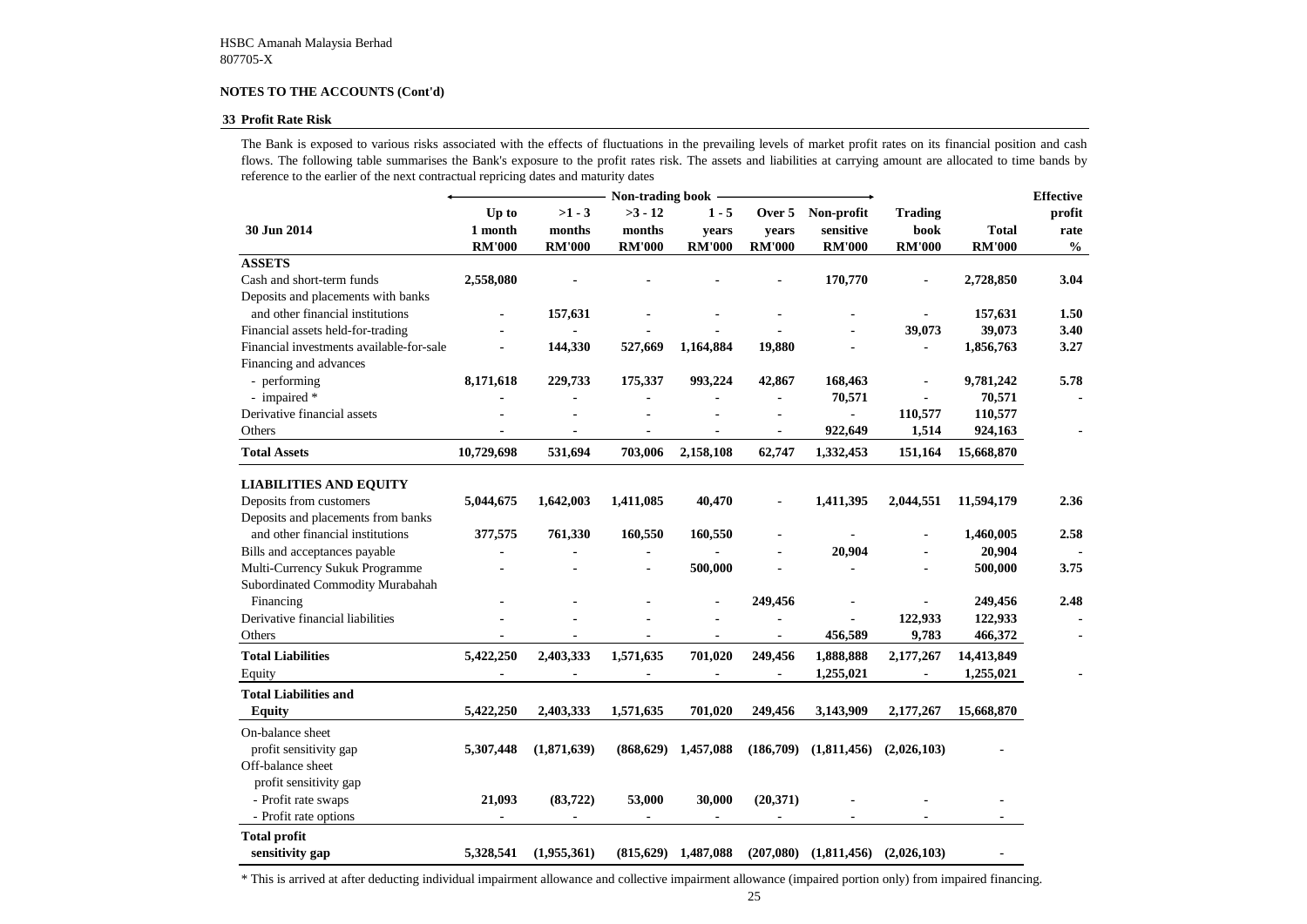## **33 Profit rate risk (Cont'd)**

| Total<br><b>RM'000</b>                   | Effective<br>profit<br>rate<br>$\%$ |
|------------------------------------------|-------------------------------------|
| 3,093,206                                | 3.05                                |
| 163,950<br>89,659<br>1,341,006           | 1.50<br>3.28<br>3.00                |
| 9,093,045<br>82,128<br>85,464<br>615,940 | 5.92                                |
| 14,564,398                               |                                     |
| 11,030,564<br>1,580,469                  | 2.51<br>2.59                        |
| 10,972<br>500,000<br>117,031<br>147,980  | 3.75                                |
| 13,387,016<br>1,177,382                  |                                     |
| 14,564,398                               |                                     |
|                                          |                                     |
| 20,180                                   |                                     |
| 20,180                                   |                                     |

|                                          |                                   |                                     |                                                          |                                   |                                  | Effective                                |                                  |                          |                        |
|------------------------------------------|-----------------------------------|-------------------------------------|----------------------------------------------------------|-----------------------------------|----------------------------------|------------------------------------------|----------------------------------|--------------------------|------------------------|
| 31 Dec 2013                              | Up to<br>1 month<br><b>RM'000</b> | $>1 - 3$<br>months<br><b>RM'000</b> | Non-trading book<br>$>3 - 12$<br>months<br><b>RM'000</b> | $1 - 5$<br>years<br><b>RM'000</b> | Over 5<br>years<br><b>RM'000</b> | Non-profit<br>sensitive<br><b>RM'000</b> | Trading<br>book<br><b>RM'000</b> | Total<br><b>RM'000</b>   | profit<br>rate<br>$\%$ |
| <b>ASSETS</b>                            |                                   |                                     |                                                          |                                   |                                  |                                          |                                  |                          |                        |
| Cash and short-term funds                | 2,950,000                         |                                     |                                                          |                                   |                                  | 143,206                                  |                                  | 3,093,206                | 3.05                   |
| Deposits and placements with banks       |                                   |                                     |                                                          |                                   |                                  |                                          |                                  |                          |                        |
| and other financial institutions         | 163,950                           |                                     |                                                          |                                   |                                  |                                          |                                  | 163,950                  | 1.50                   |
| Financial assets held-for-trading        |                                   |                                     |                                                          |                                   |                                  |                                          | 89,659                           | 89,659                   | 3.28                   |
| Financial investments available-for-sale |                                   | 45,020                              | 528,831                                                  | 747,371                           | 19,784                           |                                          |                                  | 1,341,006                | 3.00                   |
| Financing and advances                   |                                   |                                     |                                                          |                                   |                                  |                                          |                                  |                          |                        |
| - performing                             | 7,345,711                         | 156,178                             | 235,123                                                  | 1,085,911                         | 43,891                           | 226,231                                  | $\overline{\phantom{a}}$         | 9,093,045                | 5.92                   |
| - impaired *                             |                                   |                                     |                                                          |                                   |                                  | 82,128                                   |                                  | 82,128                   |                        |
| Derivative financial assets              |                                   |                                     |                                                          |                                   |                                  |                                          | 85,464                           | 85,464                   |                        |
| Others                                   |                                   |                                     |                                                          |                                   |                                  | 614,951                                  | 989                              | 615,940                  |                        |
| <b>Total Assets</b>                      | 10,459,661                        | 201,198                             | 763,954                                                  | 1,833,282                         | 63,675                           | 1,066,516                                | 176,112                          | 14,564,398               |                        |
| <b>LIABILITIES AND EQUITY</b>            |                                   |                                     |                                                          |                                   |                                  |                                          |                                  |                          |                        |
| Deposits from customers                  | 5,374,553                         | 1,579,517                           | 1,352,400                                                | 41,109                            | $\overline{\phantom{a}}$         | 837,336                                  | 1,845,649                        | 11,030,564               | 2.51                   |
| Deposits and placements from banks       |                                   |                                     |                                                          |                                   |                                  |                                          |                                  |                          |                        |
| and other financial institutions         | 197,619                           | 150,000                             | 1,042,085                                                | 163,950                           |                                  | 26,815                                   | $\overline{\phantom{a}}$         | 1,580,469                | 2.59                   |
| Bills and acceptances payable            |                                   |                                     |                                                          |                                   | $\overline{\phantom{a}}$         | 10,972                                   |                                  | 10,972                   |                        |
| Multi-Currency Sukuk Programme           |                                   |                                     |                                                          | 500,000                           |                                  |                                          |                                  | 500,000                  | 3.75                   |
| Derivative financial liabilities         |                                   |                                     |                                                          |                                   |                                  | $\overline{\phantom{a}}$                 | 117,031                          | 117,031                  |                        |
| Others                                   |                                   |                                     |                                                          |                                   |                                  | 147,942                                  | 38                               | 147,980                  |                        |
| <b>Total Liabilities</b>                 | 5,572,172                         | 1,729,517                           | 2,394,485                                                | 705,059                           |                                  | 1,023,065                                | 1,962,718                        | 13,387,016               |                        |
| Equity                                   |                                   |                                     |                                                          |                                   |                                  | 1,177,382                                |                                  | 1,177,382                |                        |
| <b>Total Liabilities and</b>             |                                   |                                     |                                                          |                                   |                                  |                                          |                                  |                          |                        |
| <b>Equity</b>                            | 5,572,172                         | 1,729,517                           | 2,394,485                                                | 705,059                           | $\overline{\phantom{a}}$         | 2,200,447                                | 1,962,718                        | 14,564,398               |                        |
| On-balance sheet                         | 4,887,489                         | (1,528,319)                         | (1,630,531)                                              | 1,128,223                         | 63,675                           | (1,133,931)                              | (1,786,606)                      |                          |                        |
| profit sensitivity gap                   |                                   |                                     |                                                          |                                   |                                  |                                          |                                  |                          |                        |
| Off-balance sheet                        |                                   |                                     |                                                          |                                   |                                  |                                          |                                  |                          |                        |
| profit sensitivity gap                   |                                   |                                     |                                                          | 53,000                            | (32, 820)                        |                                          | $\overline{\phantom{a}}$         | 20,180                   |                        |
| - Profit rate swaps                      | (71, 921)                         | (262, 545)                          |                                                          | $\overline{\phantom{0}}$          | 334,466                          | $\overline{a}$                           | $\overline{\phantom{a}}$         | $\overline{\phantom{a}}$ |                        |
| Total profit                             |                                   |                                     |                                                          |                                   |                                  |                                          |                                  |                          |                        |
| sensitivity gap                          | 4,815,568                         | (1,790,864)                         | (1,630,531)                                              | 1,181,223                         | 365,321                          | (1,133,931)                              | (1,786,606)                      | 20,180                   |                        |

\* This is arrived at after deducting individual impairment allowance and collective impairment allowance (impaired portion only) from impaired financing.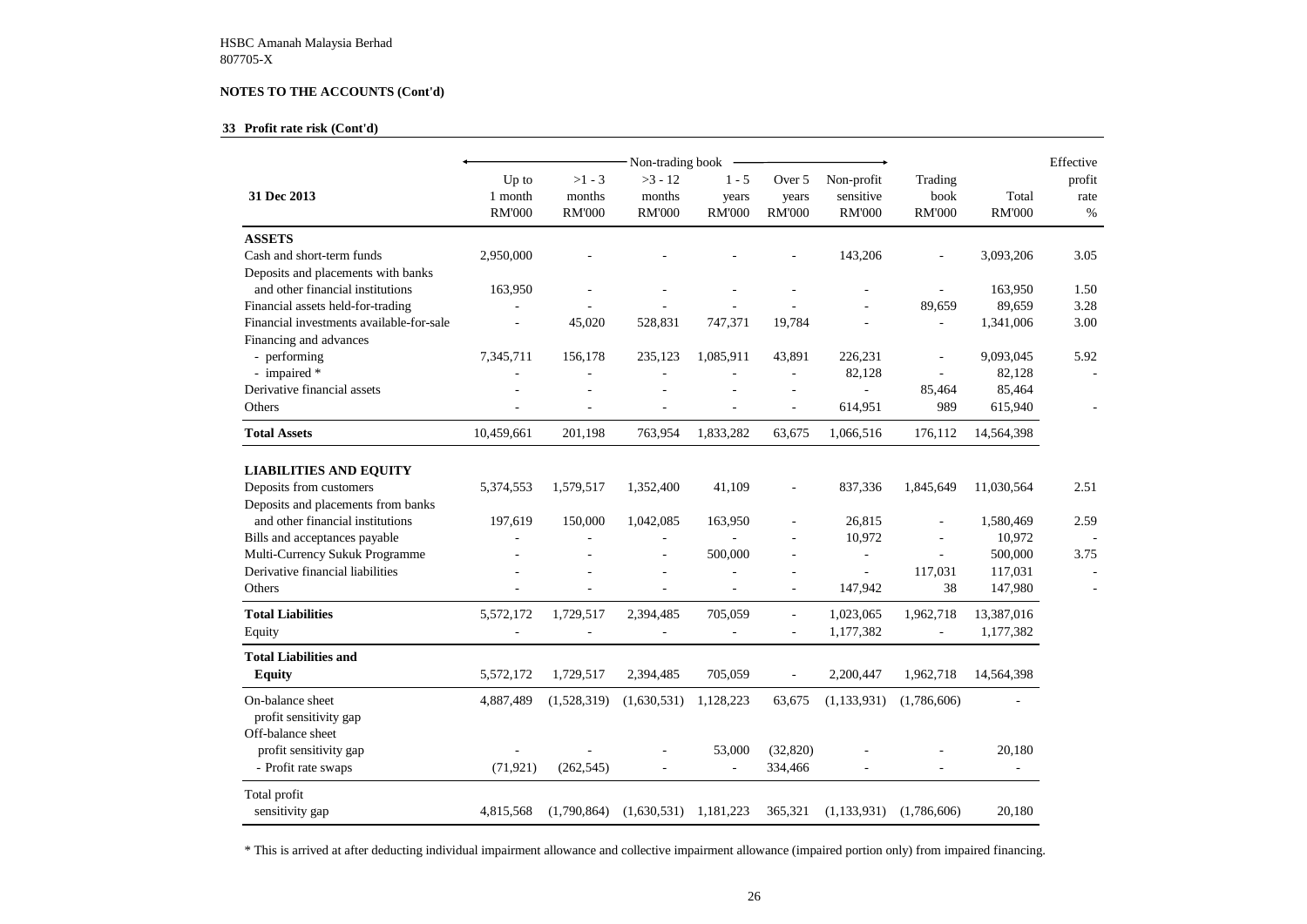#### **34 Liquidity Risk**

The following tables summarise the Bank's exposure to liquidity risk. The asset and liabilities a carrying amount are allocated to time bands by reference to the remaining contractual maturity and/or their behavioral profile.

| 30 Jun 2014                                                            | Up to<br>1 month<br><b>RM'000</b> | $>1 - 3$<br>months<br><b>RM'000</b> | $>3 - 12$<br>months<br><b>RM'000</b> | $1 - 5$<br>years<br><b>RM'000</b> | Over 5<br>years<br><b>RM'000</b> | Non-specific<br>maturity<br><b>RM'000</b> | <b>Trading</b><br>book<br><b>RM'000</b> | <b>Total</b><br><b>RM'000</b> |
|------------------------------------------------------------------------|-----------------------------------|-------------------------------------|--------------------------------------|-----------------------------------|----------------------------------|-------------------------------------------|-----------------------------------------|-------------------------------|
| <b>ASSETS</b>                                                          |                                   |                                     |                                      |                                   |                                  |                                           |                                         |                               |
| Cash and short-term funds                                              | 2,728,850                         |                                     |                                      |                                   |                                  |                                           |                                         | 2,728,850                     |
| Deposits and placements with banks<br>and other financial institutions |                                   | 157,631                             |                                      |                                   |                                  |                                           |                                         | 157,631                       |
| Financial assets held-for-trading                                      |                                   |                                     |                                      |                                   |                                  |                                           | 39,073                                  | 39,073                        |
| Financial investments available-for-sale                               |                                   | 144,330                             | 527,669                              | 1,164,884                         | 19,880                           |                                           |                                         | 1,856,763                     |
| Financing and advances                                                 | 1,739,724                         | 1,966,379                           | 507,863                              | 1,147,883                         | 4,489,964                        |                                           |                                         | 9,851,813                     |
| Derivative financial assets                                            |                                   |                                     |                                      |                                   |                                  |                                           | 110,577                                 | 110,577                       |
| Others                                                                 | 426,202                           | 7                                   |                                      | 447                               |                                  | 480,484                                   | 17,023                                  | 924,163                       |
| <b>Total Assets</b>                                                    | 4,894,776                         | 2,268,347                           | 1,035,532                            | 2,313,214                         | 4,509,844                        | 480,484                                   | 166,673                                 | 15,668,870                    |
| <b>LIABILITIES AND EQUITY</b>                                          |                                   |                                     |                                      |                                   |                                  |                                           |                                         |                               |
| Deposits from customers                                                | 6,456,070                         | 1,642,003                           | 1,411,085                            | 40,470                            |                                  |                                           | 2,044,551                               | 11,594,179                    |
| Deposits and placements from banks                                     |                                   |                                     |                                      |                                   |                                  |                                           |                                         |                               |
| and other financial institutions                                       | 377,575                           | 761,330                             | 160,550                              | 160,550                           |                                  |                                           |                                         | 1,460,005                     |
| Bills and acceptances payable                                          | 20,904                            |                                     |                                      |                                   |                                  |                                           |                                         | 20,904                        |
| Multi-Currency Sukuk Programme                                         |                                   |                                     |                                      | 500,000                           |                                  |                                           |                                         | 500,000                       |
| Subordinated Commodity Murabahah                                       |                                   |                                     |                                      |                                   |                                  |                                           |                                         |                               |
| Financing                                                              |                                   |                                     |                                      |                                   | 249,456                          |                                           |                                         | 249,456                       |
| Derivative financial liabilities                                       |                                   |                                     |                                      |                                   |                                  |                                           | 122,933                                 | 122,933                       |
| Others                                                                 | 370,538                           | 12,087                              | 16,022                               | 5,718                             |                                  | 52,224                                    | 9,783                                   | 466,372                       |
| <b>Total Liabilities</b>                                               | 7,225,087                         | 2,415,420                           | 1,587,657                            | 706,738                           | 249,456                          | 52,224                                    | 2,177,267                               | 14,413,849                    |
| Equity                                                                 |                                   |                                     |                                      |                                   |                                  | 1,255,021                                 |                                         | 1,255,021                     |
| <b>Total Liabilities and</b>                                           |                                   |                                     |                                      |                                   |                                  |                                           |                                         |                               |
| <b>Equity</b>                                                          | 7,225,087                         | 2,415,420                           | 1,587,657                            | 706,738                           | 249,456                          | 1,307,245                                 | 2,177,267                               | 15,668,870                    |
| <b>Net maturity mismatches</b>                                         | (2,330,311)                       | (147, 073)                          | (552, 125)                           | 1,606,476                         | 4,260,388                        | (826,761)                                 | (2,010,594)                             |                               |
| <b>Off balance sheet liabilities</b>                                   | 3,122,242                         | 1,532,116                           | 2,281,225                            | 8,011,292                         | 96,634                           | ٠                                         |                                         | 15,043,509                    |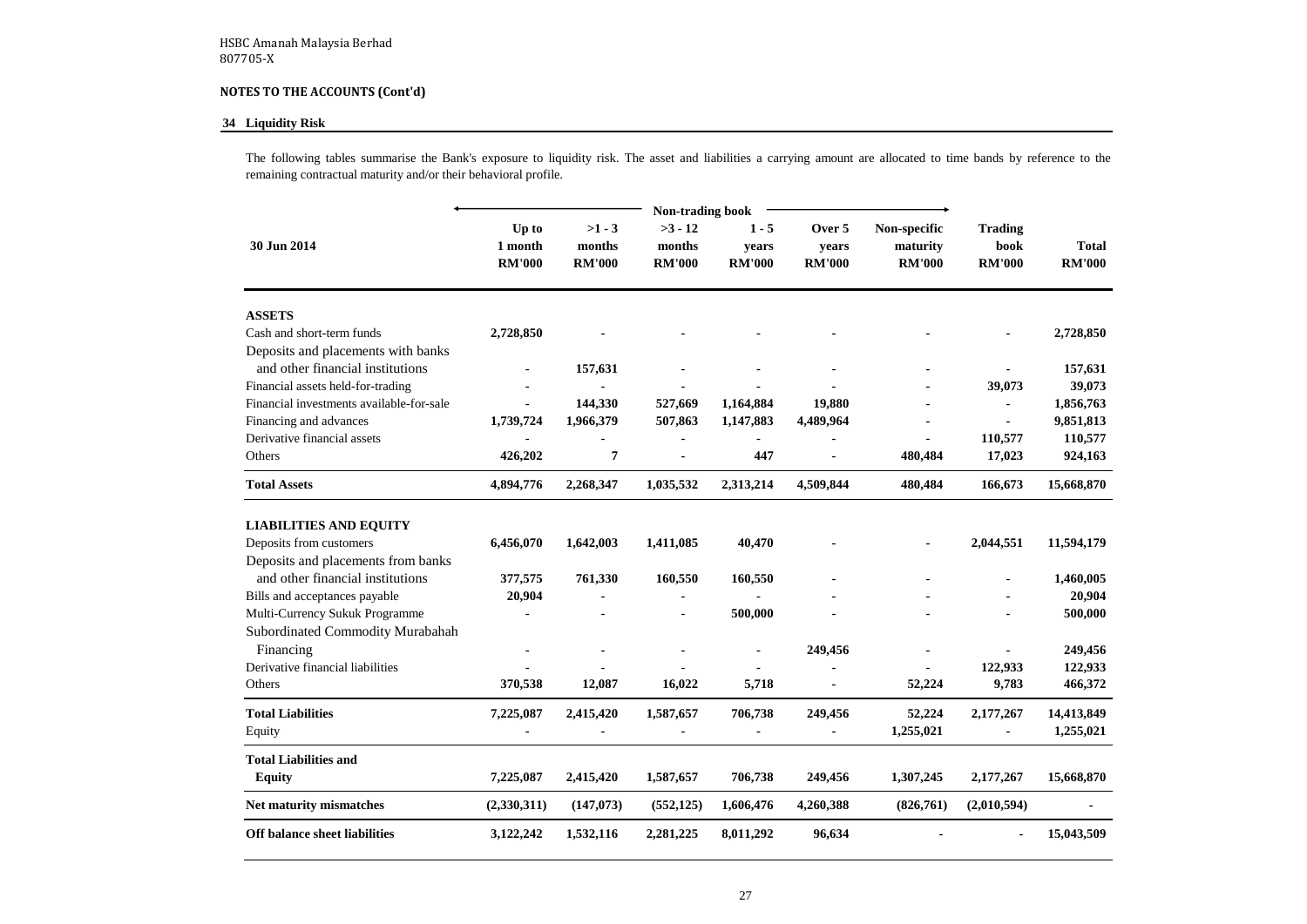# **34 Liquidity Risk (Cont'd)**

|                                                                              |                                   |                                     | Non-trading book                     |                                   |                                  |                                           |                                  |                        |
|------------------------------------------------------------------------------|-----------------------------------|-------------------------------------|--------------------------------------|-----------------------------------|----------------------------------|-------------------------------------------|----------------------------------|------------------------|
| 31 Dec 2013                                                                  | Up to<br>1 month<br><b>RM'000</b> | $>1 - 3$<br>months<br><b>RM'000</b> | $>3 - 12$<br>months<br><b>RM'000</b> | $1 - 5$<br>years<br><b>RM'000</b> | Over 5<br>years<br><b>RM'000</b> | Non-specific<br>maturity<br><b>RM'000</b> | Trading<br>book<br><b>RM'000</b> | Total<br><b>RM'000</b> |
| <b>ASSETS</b>                                                                |                                   |                                     |                                      |                                   |                                  |                                           |                                  |                        |
| Cash and short-term funds<br>Deposits and placements<br>with banks and other | 3,093,206                         |                                     |                                      |                                   |                                  |                                           |                                  | 3,093,206              |
| financial institutions                                                       | 163,950                           |                                     |                                      |                                   |                                  |                                           |                                  | 163,950                |
| Financial assets held-for-trading                                            | $\overline{\phantom{a}}$          | $\overline{\phantom{a}}$            |                                      |                                   |                                  | $\overline{\phantom{a}}$                  | 89,659                           | 89,659                 |
| Financial investments available-for-sale                                     | $\overline{\phantom{a}}$          | 45,020                              | 528,831                              | 747,371                           | 19,784                           |                                           |                                  | 1,341,006              |
| Financing and advances                                                       | 1,958,740                         | 1,440,036                           | 302,301                              | 1,228,604                         | 4,245,492                        |                                           |                                  | 9,175,173              |
| Derivative financial assets                                                  |                                   |                                     |                                      |                                   |                                  |                                           | 85,464                           | 85,464                 |
| Others                                                                       | 4,454                             | 162,456                             |                                      |                                   |                                  | 448,041                                   | 989                              | 615,940                |
| <b>Total Assets</b>                                                          | 5,220,350                         | 1,647,512                           | 831,132                              | 1,975,975                         | 4,265,276                        | 448,041                                   | 176,112                          | 14,564,398             |
| <b>LIABILITIES AND EQUITY</b>                                                |                                   |                                     |                                      |                                   |                                  |                                           |                                  |                        |
| Deposits from customers                                                      | 6,211,889                         | 1,579,517                           | 1,352,400                            | 41,109                            |                                  |                                           | 1,845,649                        | 11,030,564             |
| Deposits and placements from<br>banks and other financial                    |                                   |                                     |                                      |                                   |                                  |                                           |                                  |                        |
| institutions                                                                 | 224,434                           | 150,000                             | 1,042,085                            | 163,950                           |                                  |                                           |                                  | 1,580,469              |
| Bills and acceptances payable                                                | 10,972                            | $\blacksquare$                      | $\overline{\phantom{0}}$             |                                   |                                  |                                           |                                  | 10,972                 |
| Multi-Currency Sukuk Programme                                               | $\blacksquare$                    |                                     | $\overline{\phantom{a}}$             | 500,000                           |                                  |                                           |                                  | 500,000                |
| Derivative financial liabilities                                             | $\overline{\phantom{a}}$          |                                     | $\overline{\phantom{a}}$             |                                   |                                  | $\blacksquare$                            | 117,031                          | 117,031                |
| Others                                                                       | 19,015                            | 47,615                              |                                      | 2,495                             |                                  | 78,817                                    | 38                               | 147,980                |
| <b>Total Liabilities</b>                                                     | 6,466,310                         | 1,777,132                           | 2,394,485                            | 707,554                           |                                  | 78,817                                    | 1,962,718                        | 13,387,016             |
| Equity                                                                       |                                   |                                     |                                      |                                   | $\overline{\phantom{a}}$         | 1,177,382                                 |                                  | 1,177,382              |
| <b>Total Liabilities and</b><br><b>Equity</b>                                | 6,466,310                         | 1,777,132                           | 2,394,485                            | 707,554                           | $\overline{\phantom{a}}$         | 1,256,199                                 | 1,962,718                        | 14,564,398             |
| <b>Net maturity mismatches</b>                                               | (1,245,960)                       | (129, 620)                          | (1,563,353)                          | 1,268,421                         | 4,265,276                        | (808, 158)                                | (1,786,606)                      |                        |
| <b>Off balance sheet liabilities</b>                                         | 3,185,246                         | 1,015,882                           | 2,546,700                            | 5,161,208                         | 98,370                           |                                           |                                  | 12,007,406             |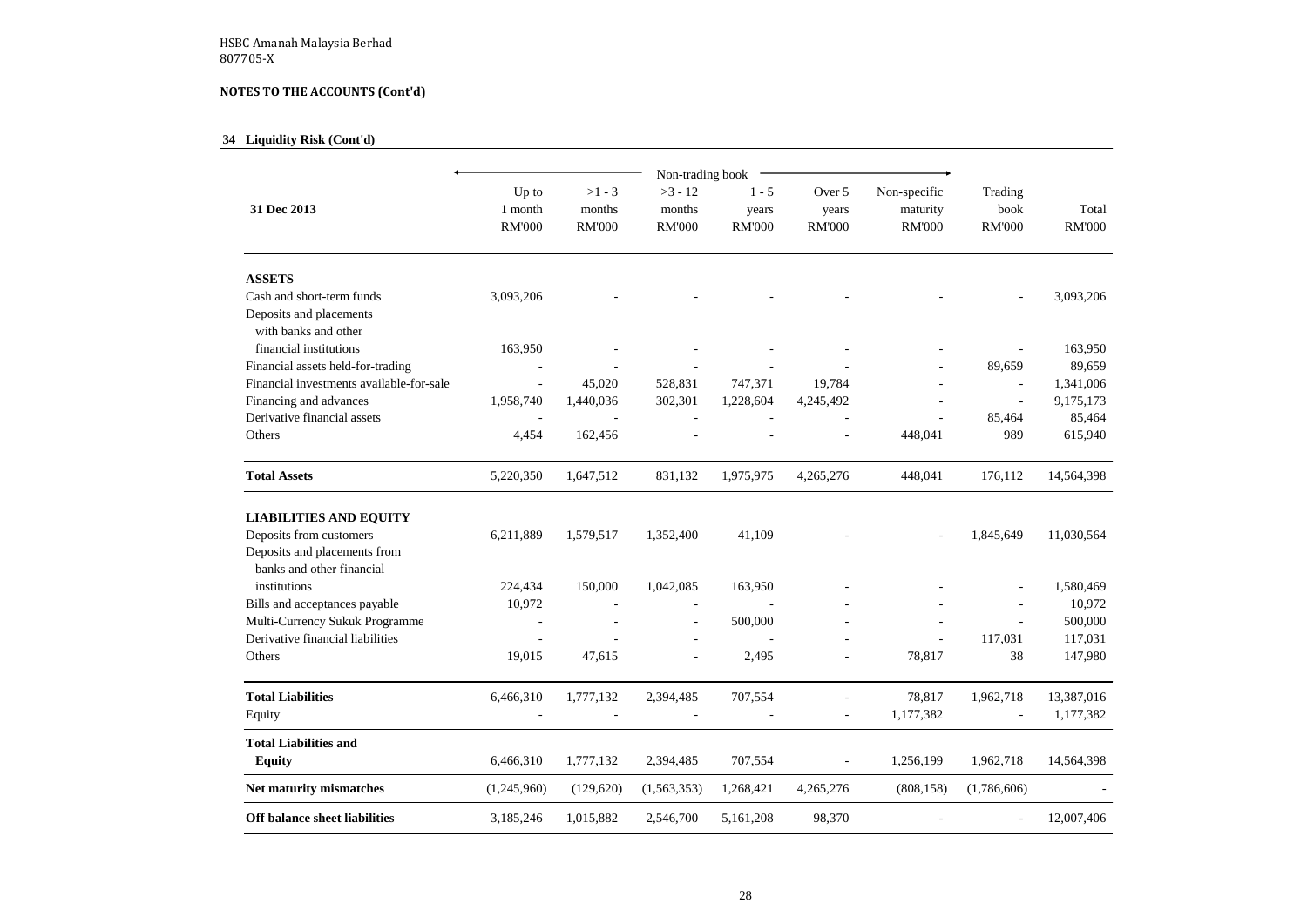## **35 Performance Review**

The Bank achieved profit before tax of RM98.7 million, an increase of RM17.8 million, or 22.0%, compared with the first half year of 2013.

Total net income at RM215.9 million improved by RM27.0 million or 14.3% compared to the first half of 2013. Impairment losses on financing declined by RM14.6 million on lower net collective impairment provision whilst net finance income improved by RM15.2 million. Operating expenses increased by RM9.2 million arising from higher personnel expenses (up RM3.1 million), intercompany expenses (up RM2.9 million) and promotion and marketing related expenses (up RM1.4 million).

Balance sheet size grew by RM1.1 billion or 7.6% against 31 December 2013. Growth in total assets was principally due to increase in financing and advances (+RM0.7 billion) and financial investments available-for-sale (up RM0.5 billion). The growth was mainly funded by increase in customer deposits (up RM0.6 billion) and subordinated liabilities (up RM0.2 billion).

## **36 Business Prospects**

The Malaysian economy rose by 6.2% in 1Q2014 (1Q2013: 4.1%), surpassing the initial forecast of 4.5% - 5.5%. This was driven by a stronger expansion in domestic demand and a turnaround in net exports. Private sector activity remained the main driver of growth in the first quarter, with sustained strong growth in both consumption and investment activities. Private consumption remained strong at 7.1%, supported by stable employment conditions and continued wage growth. Growth in public consumption has increased to 11.2% (4Q 2013:5.2%), reflecting higher Government spending on supplies and

The Bank's priorities in 2014 remain unchanged, to grow the business, implement the highest global standards of conduct and compliance, and streamline processes and procedures. On growing the business, the Bank continues to invest in Premier and Advance propositions especially in the offering of wealth management solutions to meet customer needs. Leveraging on HSBC Group expertise, the Bank is able to provide holistic banking services solution to our existing and new corporate customers. Further, the Bank will capitalise on the HSBC Group's international connectivity for cross border trade initiatives, and will engage with relevant Government bodies for early identification of inbound investments.

The Bank has adopted the relationship based approach (as opposed to the product push approach) for a number of years and this journey will continue as it is a better and more sustainable business model for delivering a better customer experience.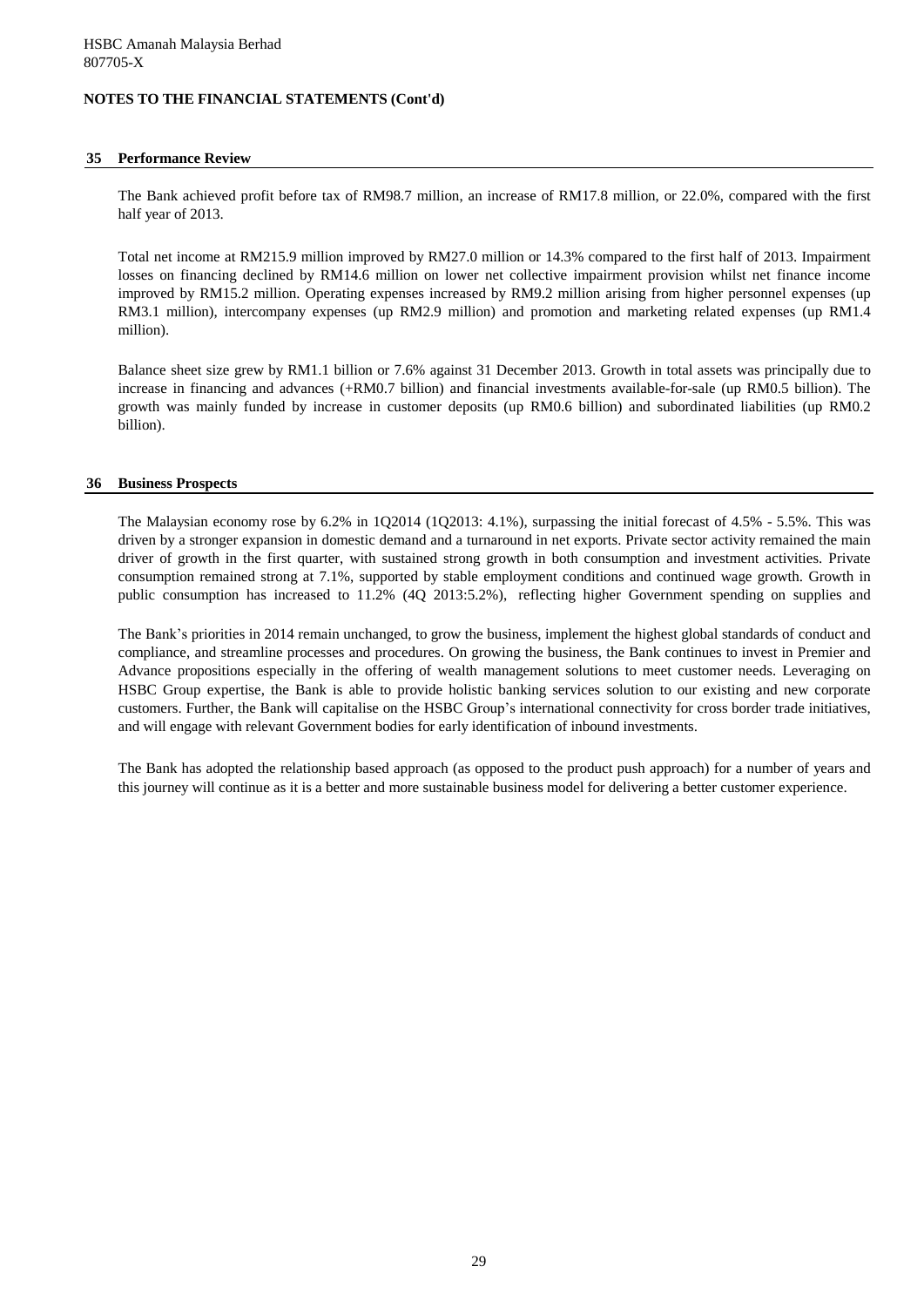## **37 Comparative Figures**

## **Restatement of Comparative Figures**

The presentation and classification of items in the current financial statements are consistent with the previous year except for the following:

## (i) Reclassification to conform to current period's presentation

Statement of financial position at 31 December 2013

|    |                                                                            | <b>RM'000</b> | <b>RM'000</b> |
|----|----------------------------------------------------------------------------|---------------|---------------|
|    |                                                                            | As restated   | As previously |
|    |                                                                            |               | stated        |
| a) | <b>Financing and Advances</b>                                              |               |               |
|    | By profit rate sensitivity                                                 | 9,335,600     | 9,335,600     |
|    | (of which the affected components are disclosed below):                    |               |               |
|    | Variable rate:                                                             |               |               |
|    | House financing                                                            |               | 3,266,668     |
|    | Other financing                                                            |               | 4,000,176     |
|    | <b>BFR</b> plus                                                            | 6,555,768     |               |
|    | Cost-plus                                                                  | 240,242       |               |
|    | Other variable rates                                                       | 470,834       |               |
|    |                                                                            | 7,266,844     | 7,266,844     |
|    | b) Deposits from customers                                                 | 11,030,564    | 11,030,564    |
|    | (of which the affected components are disclosed below) :                   |               |               |
|    | Others                                                                     |               |               |
|    | Hybrid                                                                     |               | 93,769        |
|    | Wakalah                                                                    |               | 60,467        |
|    | Murabahah                                                                  |               | 1,154,005     |
|    | Wakalah with Commodity Wa'ad                                               | 1,138,431     |               |
|    | Wakalah with Murabahah                                                     | 169,810       |               |
| C) | <b>Deposits and Placements from Banks and Other Financial Institutions</b> |               |               |
|    | Non-Mudharabah                                                             |               |               |
|    | Licensed banks                                                             | 793,520       |               |
|    | Bank Negara Malaysia                                                       | 26,815        |               |
|    | Other financial institutions                                               | 134           |               |
|    | Mudharabah                                                                 |               |               |
|    | Licensed banks                                                             | 760,000       | 1,553,520     |
|    | Bank Negara Malaysia                                                       |               | 26,815        |
|    | Other financial institutions                                               |               | 134           |
|    |                                                                            | 1,580,469     | 1,580,469     |